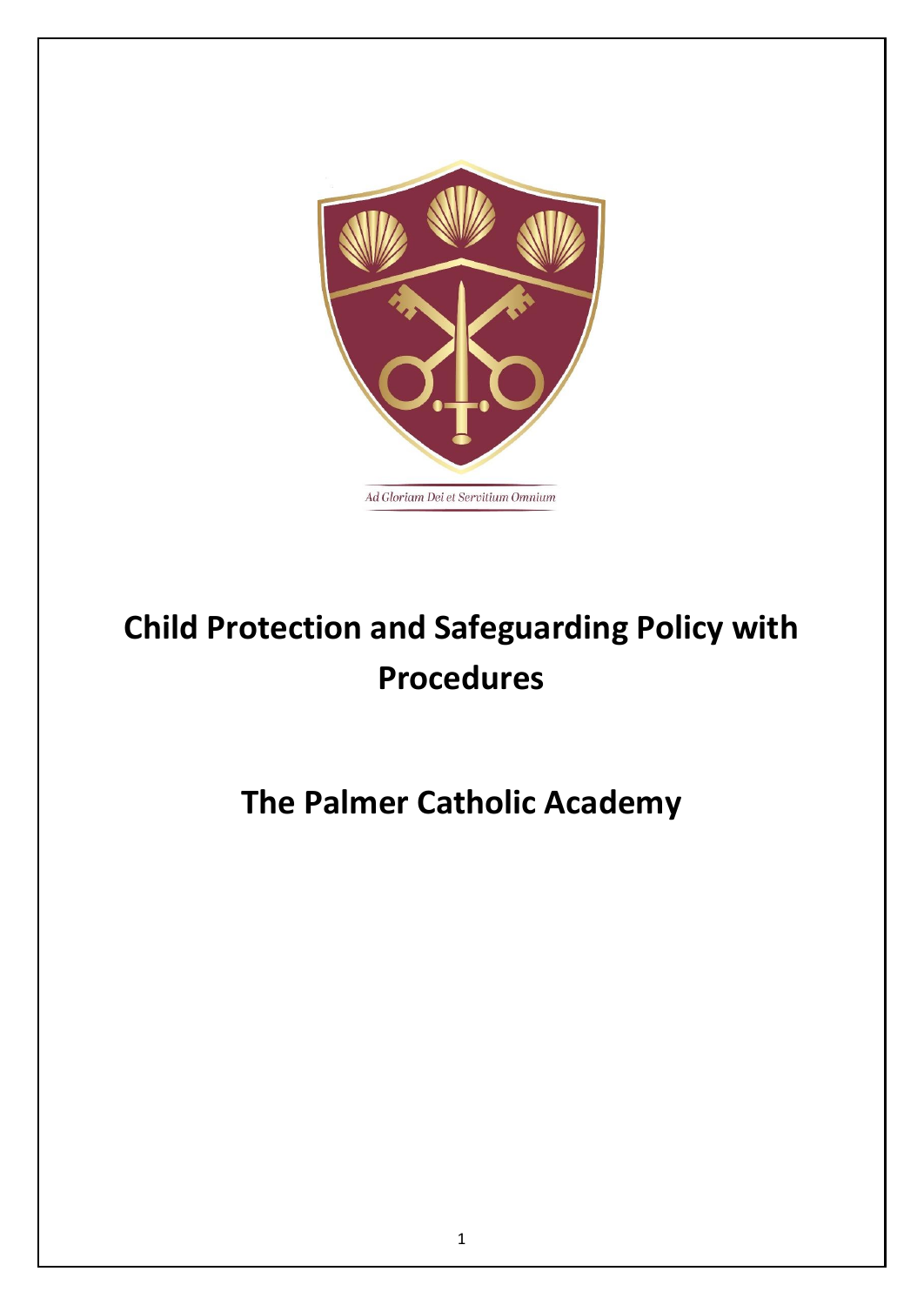# **MISSION STATEMENT**



The Academy's Mission promotes the academic and personal development of each member of its community, both students and staff alike.

We serve Christ in each other to the Glory of God and Service of all



**This Policy has been adopted by: The Palmer Catholic Academy**

**Agreed by Governors: 15th November 2021** 

| <b>Ratified Date</b>       | <b>Nov 2021</b>           |                 |
|----------------------------|---------------------------|-----------------|
| <b>Review Date</b>         | <b>Nov 2022</b>           |                 |
| <b>Mrs M Leslie-Povoas</b> | <b>Chair of Governors</b> | <b>Nov 2021</b> |
| <b>Mr P Downey</b>         | <b>Headteacher</b>        | <b>Nov 2021</b> |
| <b>Mrs C Mayer</b>         | Deputy Headteacher / DSL  | <b>Nov 2021</b> |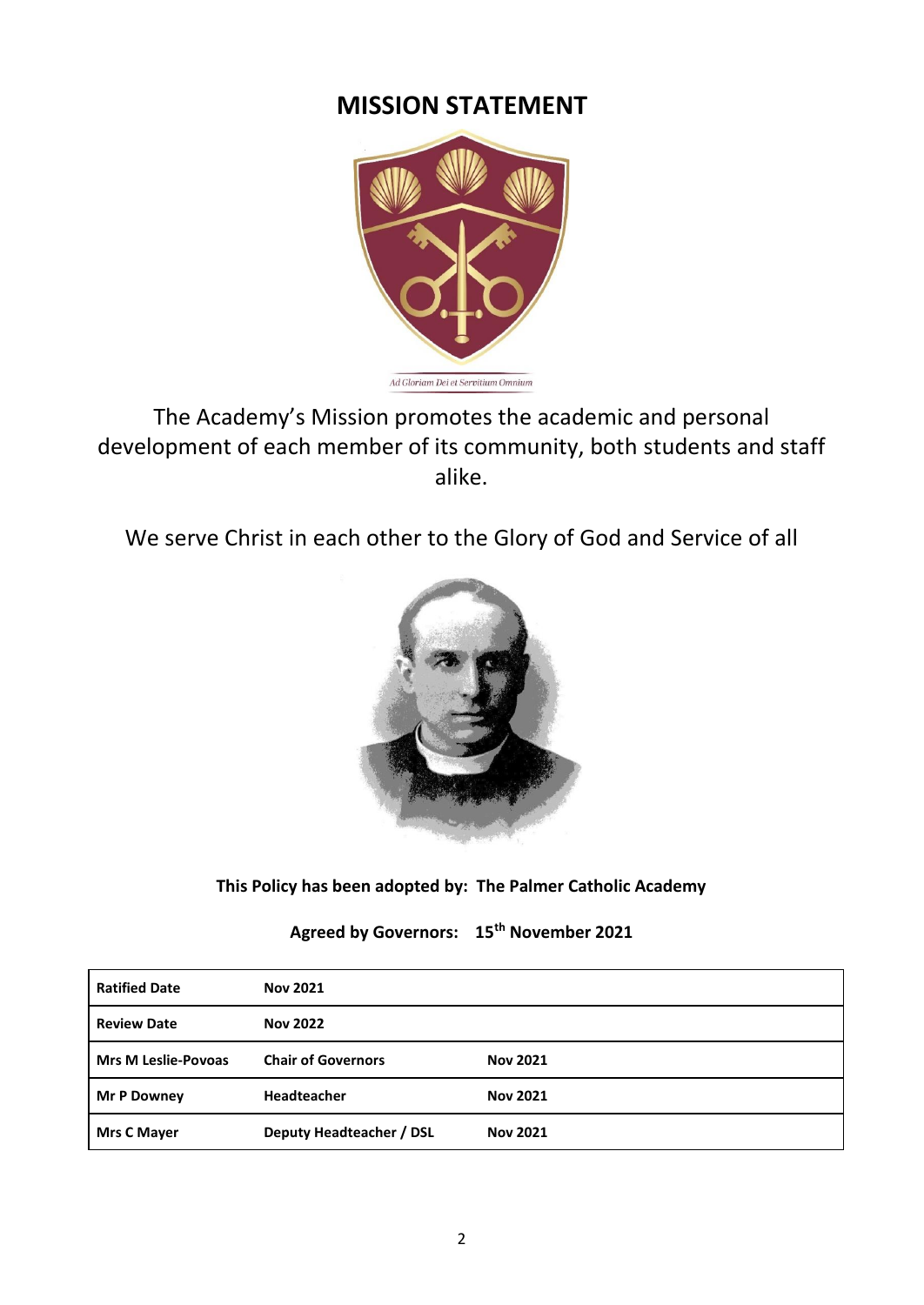# **POLICY**

| Introduction                                                | 4  |  |
|-------------------------------------------------------------|----|--|
| <b>Recognising Risk</b>                                     | 5  |  |
| Abuse and Neglect                                           | 5  |  |
| Adverse Childhood Experiences                               | 6  |  |
| Domestic Abuse                                              | 6  |  |
| <b>Honour Based Abuse</b>                                   | 6  |  |
| <b>Mental Health</b>                                        | 7  |  |
| <b>Contextualised Safeguarding</b>                          | 7  |  |
| Exploitation                                                | 8  |  |
| <b>Online Safety</b>                                        | 9  |  |
| Peer on Peer Abuse                                          | 9  |  |
| Statutory framework & guidance                              | 11 |  |
| <b>PROCEDURES</b>                                           |    |  |
| Responsibilities: All staff                                 | 12 |  |
| Role and Responsibilities: The Designated Safeguarding Lead |    |  |
| Responsibilities: The Headteacher                           | 20 |  |
| Responsibilities: The Governing Body                        | 22 |  |
| Confidentiality, Consent and Information Sharing            |    |  |
| <b>Communication with Parents</b>                           |    |  |
| <b>Site Security</b>                                        |    |  |
|                                                             |    |  |

#### **Appendix**

Appendix 1 - Linked policies and procedures

Appendix 2 - Record of Concern

Appendix 3 - Redbridge LSCB multi-agency threshold guidance and Responsibilities: The Local Authority Appendix 4 - Contacts and links

# **Important contacts**

| ROLE/ORGANISATION                         | <b>NAMF</b>                                               | <b>CONTACT DETAILS</b> |
|-------------------------------------------|-----------------------------------------------------------|------------------------|
| Designated Safeguarding Lead (DSL)        | Mrs Christie Mayer                                        | 020 8590 3808          |
| Deputy DSL's                              | Mrs Monica Allitt<br>Ms Rachel Nelligan<br>Mr Eoin McHugh | 020 8590 3808          |
| Local authority designated officer (LADO) | Ms Helen Curtis                                           | 0208 708 5350          |
| Chair of governors                        | Mrs M Leslie-Povoas                                       | cog@tpc.academy        |
| Channel helpline                          | Channel helpline                                          | 020 7340 7264          |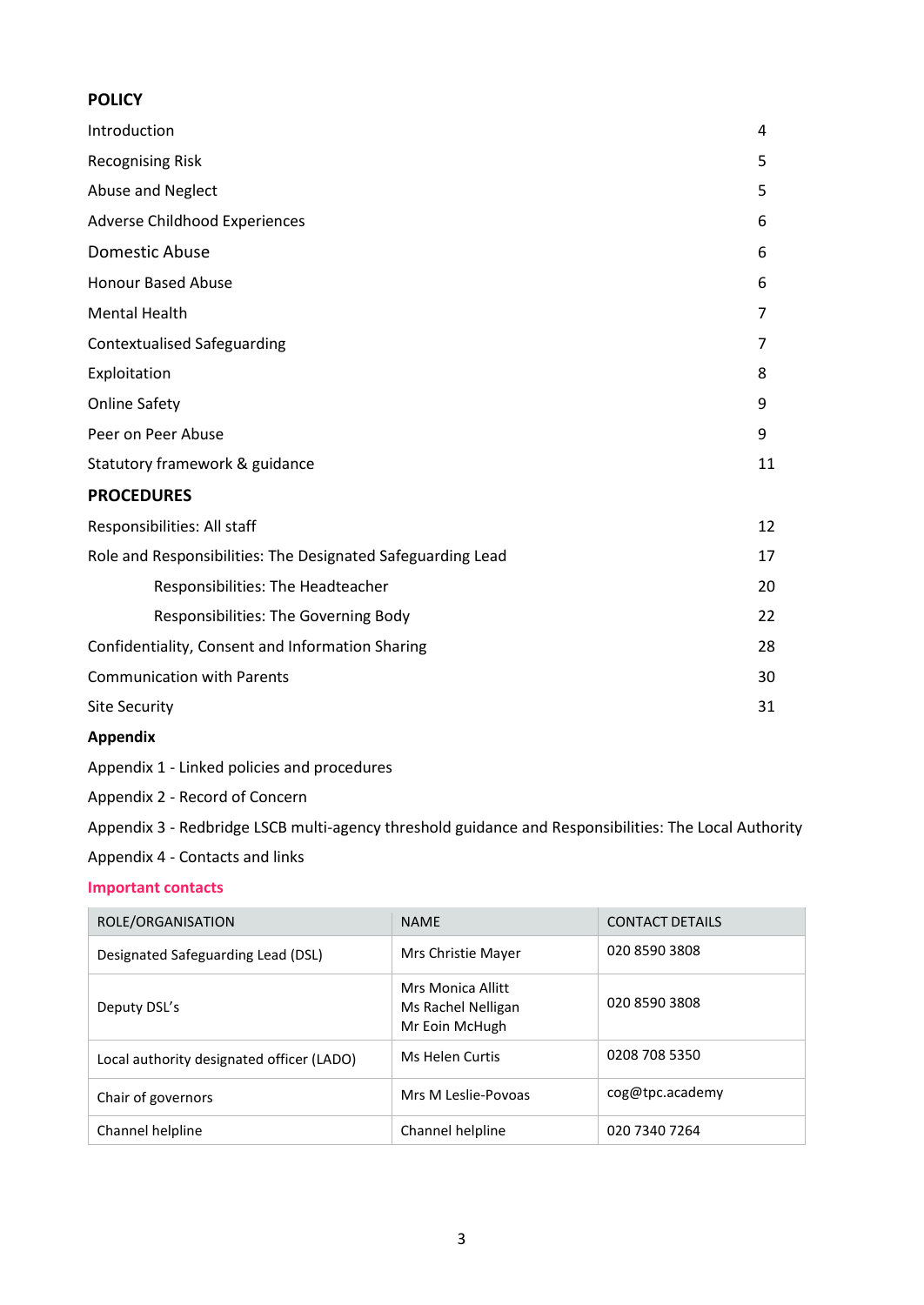# **POLICY**

# **Introduction**

At The Palmer Catholic Academy we strongly believe that every child is equally entitled to lead a fulfilling life, enabled by success through education. Alongside an excellent academic education, it is our aim for our students to learn how to manage the risks they may be presented with in their lives, now and in their futures. We aim to support their understanding of their individual and collective worth, every person's entitlement to dignity and the practical ways they can manage risks, for themselves and others. Every member of The Palmer Catholic Academy community is responsible first and foremost for upholding this duty. No child's path is predetermined by their background or circumstances. Effective safeguarding is the cornerstone of this philosophy.

Safeguarding and promoting the welfare of children is defined for the purposes of this guidance as:

- protecting children from maltreatment.
- preventing impairment of children's mental and physical health or development.
- ensuring that children grow up in circumstances consistent with the provision of safe and effective care; and
- taking action to enable all children to have the best outcomes.

Safeguarding and promoting the welfare of children is everyone's responsibility and The Palmer Catholic Academy takes a whole academy approach to safeguarding. This policy applies to all staff (including those not directly employed by the academy), volunteers, and governors in the academy. Our policy and procedures also apply to extended academy and off-site activities.

- Our children/young people have the right to be protected from harm, abuse, neglect and exploitation
- Our children/young people have the right to experience their optimum mental and physical health
- Every child has the right to an education and children/young people need to be safe and to feel safe in school
- children/young people need support that matches their individual needs, including those who may have experienced abuse
- Our children/young people have the right to express their views, feelings and wishes and voice their own values and beliefs
- Our children/young people should be encouraged to respect each other's values and support each other
- Our children/young people have the right to be supported to meet their emotional, social and mental health needs as well as their educational needs. Our academy will ensure clear systems and processes are in place to enable identification of these needs. Including consideration of when mental health needs may become a safeguarding need.
- Our academy will contribute to the prevention of abuse, risk/involvement in serious violent crime, victimisation, bullying (including homophobic, biphobic, transphobic and cyber bullying), exploitation, extreme behaviours, discriminatory views, and risk-taking behaviours

# **Recognising Risk**

Some students are at increased risk of abuse. Some students face additional barriers with respect to recognising or disclosing abuse. The academy is committed to recognising diversity and ensures antidiscriminatory practices. We ensure that all students have the same protection.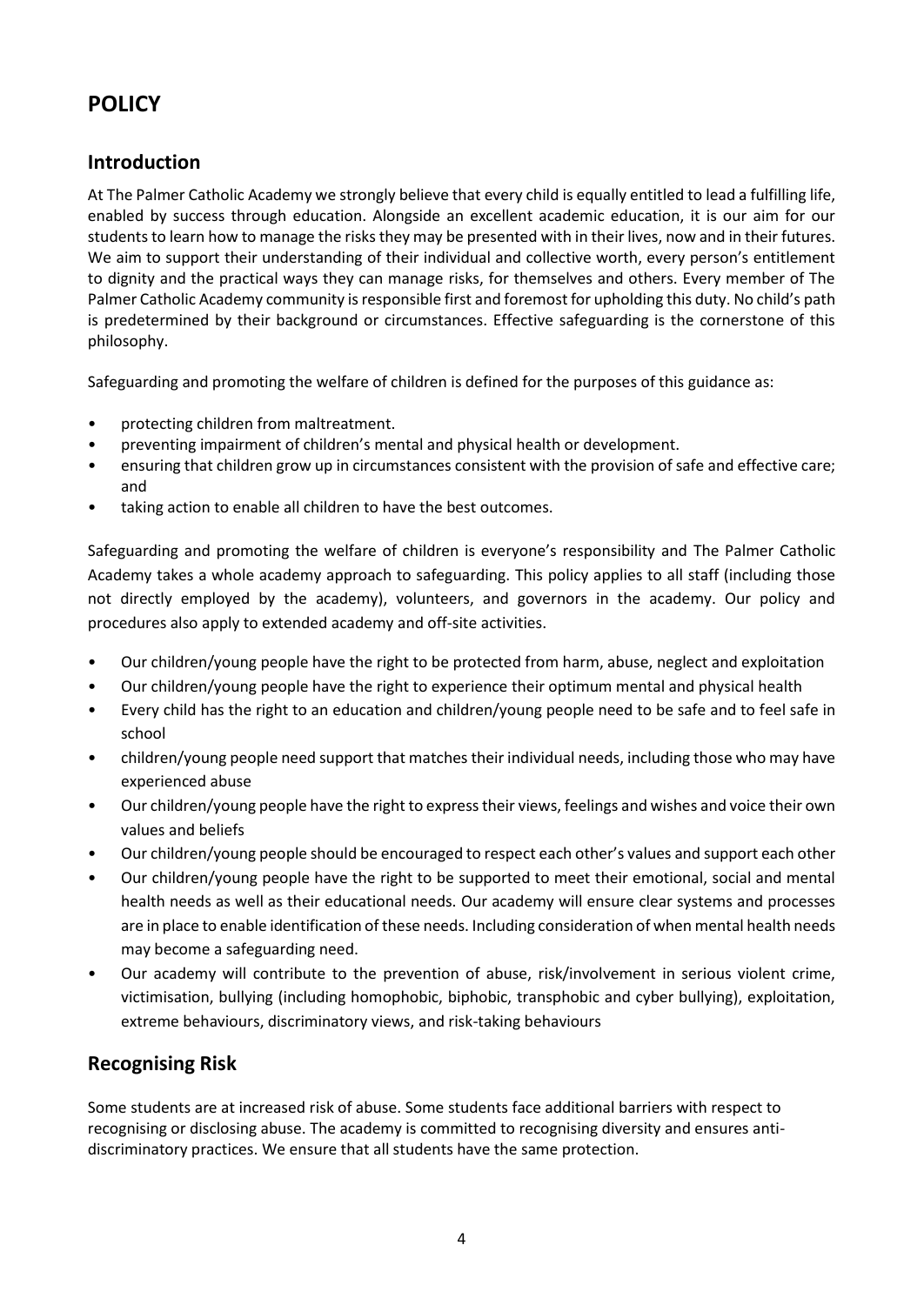The academy gives special consideration to students who:

- Have special educational needs (SEN) or disabilities).
- Are young carers.
- May experience discrimination due to their race, ethnicity, religion, gender identification, or sexuality.
- Are at risk of criminal or sexual exploitation, forced marriage, or radicalisation.
- Are asylum seekers.
- Are known to be living in difficult situations e.g., where there are issues at home, such as: substance abuse/misuse, mental health, or domestic violence or where a family member has mental health needs.
- Are at risk due to their own mental health needs.
- Are within the care system and are looked after or previously looked after.

# **Abuse and Neglect**

**Abuse**: a form of maltreatment of a child. Somebody may abuse or neglect a child by inflicting harm or by failing to act to prevent harm. Children may be abused in a family or in an institutional or community setting by those known to them or, more rarely, by others. Abuse can take place wholly online, or technology may be used to facilitate offline abuse. They may be abused by an adult or adults or by another child or children.

**Physical abuse**: a form of abuse which may involve hitting, shaking, throwing, poisoning, burning or scalding, drowning, suffocating or otherwise causing physical harm to a child. Physical harm may also be caused when a parent or carer fabricates the symptoms of, or deliberately induces, illness in a child.

**Emotional abuse**: the persistent emotional maltreatment of a child such as to cause severe and adverse effects on the child's emotional development. It may involve conveying to a child that they are worthless or unloved, inadequate, or valued only insofar as they meet the needs of another person. It may include not giving the child opportunities to express their views, deliberately silencing them or 'making fun' of what they say or how they communicate. It may feature age or developmentally inappropriate expectations being imposed on children. These may include interactions that are beyond a child's developmental capability as well as overprotection and limitation of exploration and learning or preventing the child from participating in normal social interaction. It may involve seeing or hearing the ill-treatment of another. It may involve serious bullying (including cyberbullying), causing children frequently to feel frightened or in danger, or the exploitation or corruption of children. Some level of emotional abuse is involved in all types of maltreatment of a child, although it may occur alone.

**Sexual abuse**: involves forcing or enticing a child or young person to take part in sexual activities, not necessarily involving a high level of violence, whether the child is aware of what is happening. The activities may involve physical contact, including assault by penetration (for example rape or oral sex) or nonpenetrative acts such as masturbation, kissing, rubbing and touching outside of clothing. They may also include non-contact activities, such as involving children in looking at, or in the production of, sexual images, watching sexual activities, encouraging children to behave in sexually inappropriate ways, or grooming a child in preparation for abuse. Sexual abuse can take place online, and technology can be used to facilitate offline abuse. Sexual abuse is not solely perpetrated by adult males. Women can also commit acts of sexual abuse, as can other children. The sexual abuse of children by other children is a specific safeguarding issue in education.

**Neglect:** the persistent failure to meet a child's basic physical and/or psychological needs, likely to result in the serious impairment of the child's health or development. Neglect may occur during pregnancy, for example, as a result of maternal substance abuse. Once a child is born, neglect may involve a parent or carer failing to: provide adequate food, clothing and shelter (including exclusion from home or abandonment); protect a child from physical and emotional harm or danger; ensure adequate supervision (including the use of inadequate caregivers); or ensure access to appropriate medical care or treatment. It may also include neglect of, or unresponsiveness to, a child's basic emotional needs.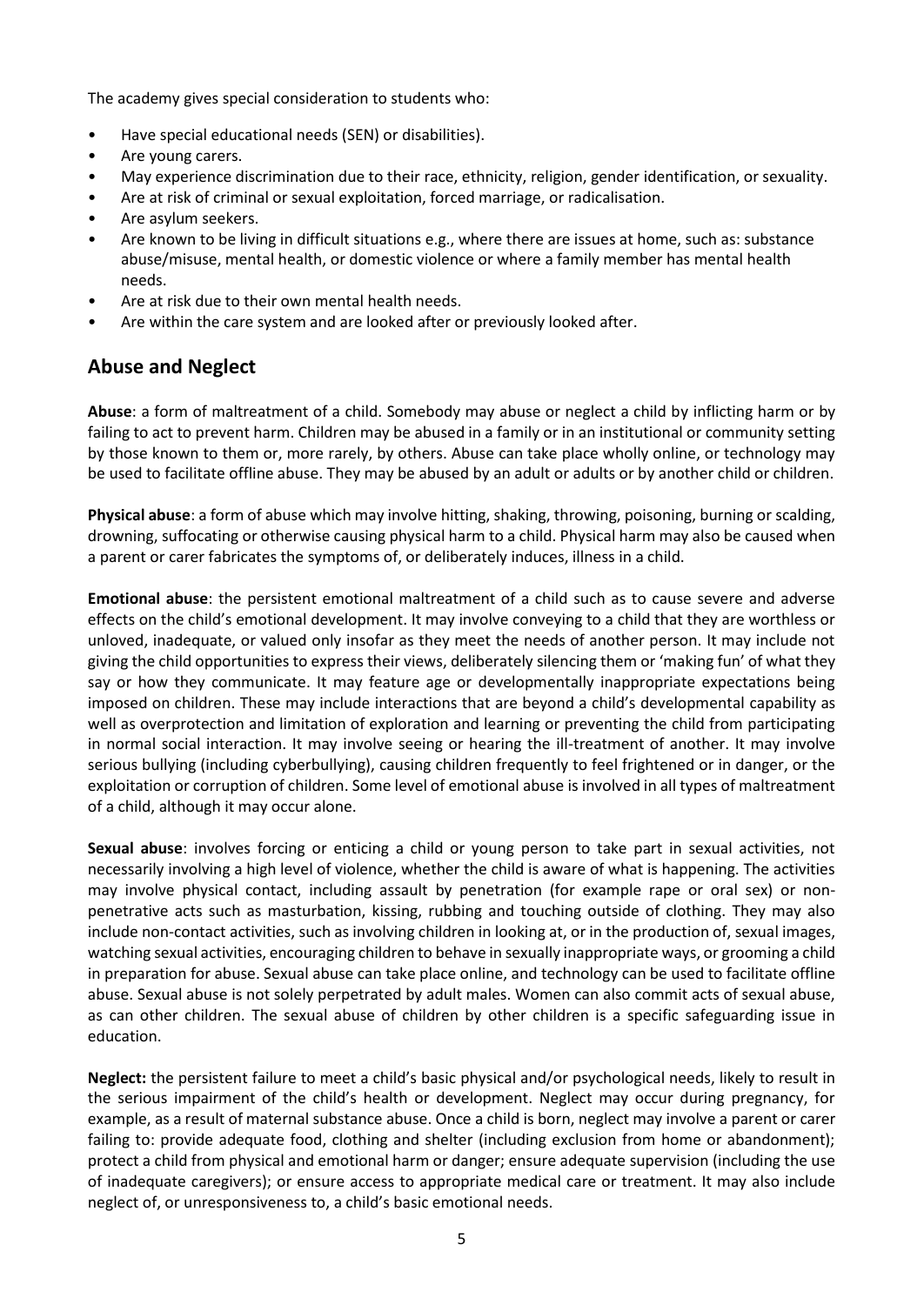# **Adverse Childhood Experiences**

The ACEs acronym is used to describe a broad range of adverse childhood experiences that can be stressful or traumatic events that children and young people can be exposed to. ACEs range from experiences that directly harm a child, such as physical, verbal, or sexual abuse, and physical or emotional neglect, to those that affect the environments in which children grow up, such as parental separation, domestic violence, mental illness, alcohol abuse, drug use or imprisonment. Where children have suffered abuse and neglect, or other potentially traumatic adverse childhood experiences, this can have a lasting impact throughout childhood, adolescence and into adulthood. It is key that staff are aware of how these children's experiences can impact on their mental health, behaviour, and education.

## **Parental Mental Health Problems**

One in four people are estimated to experience a mental health problem. Many children will grow up with a main carer or close family member who has mental health difficulty. 'parental mental health problems' to mean that a parent or carer has a diagnosable mental health condition. This can include depression, anxiety disorders, schizophrenia, bipolar disorder, personality disorders. More information can be found at <https://learning.nspcc.org.uk/children-and-families-at-risk/parental-mental-health-problems>

# **Domestic Abuse**

The Domestic Abuse Act 2021 introduces the first ever statutory definition of domestic abuse and recognises the impact of domestic abuse on children, as victims in their own right, if they see, hear or experience the effects of abuse. The statutory definition of domestic abuse, based on the previous cross-government definition, ensures that different types of relationships are captured, including ex-partners and family members. The definition captures a range of different abusive behaviours, including physical, emotional and economic abuse and coercive and controlling behaviour. Domestic abuse can impact on children when they witness it at home and/or suffer it in an intimate personal relationship. More information can be found using the below links.

[Operation Encompass](https://www.operationencompass.org/)  [National Domestic Abuse Helpline](https://www.nationaldahelpline.org.uk/) [NSPCC,](https://www.nspcc.org.uk/) [Refuge](https://www.refuge.org.uk/) an[d SafeLives](https://safelives.org.uk/) 

## **Parental Substance Misuse**

Parents' dependent alcohol and drug use can negatively impact on children's physical and emotional wellbeing, their development and their safety. The impacts on children include:

- physical maltreatment and neglect, poor physical and mental health, development of health harming behaviours in later life, for example using alcohol and drugs and at an early age, which predicts more entrenched future use, poor school attendance due to inappropriate caring responsibilities, low educational attainment
- involvement in anti-social or criminal behaviour

For Public Health information on parental substance misuse [click here](https://www.gov.uk/government/publications/parents-with-alcohol-and-drug-problems-support-resources/parents-with-alcohol-and-drug-problems-guidance-for-adult-treatment-and-children-and-family-services)

# **Honour based abuse**

So-called 'honour-based' abuse (HBA) encompasses incidents or crimes which have been committed to protect or defend the honour of the family and/or the community, including female genital mutilation (FGM), forced marriage, and practices such as breast ironing. FGM: Whilst all staff should speak to the designated safeguarding lead or deputy regarding any concerns about female genital mutilation (FGM), there is a specific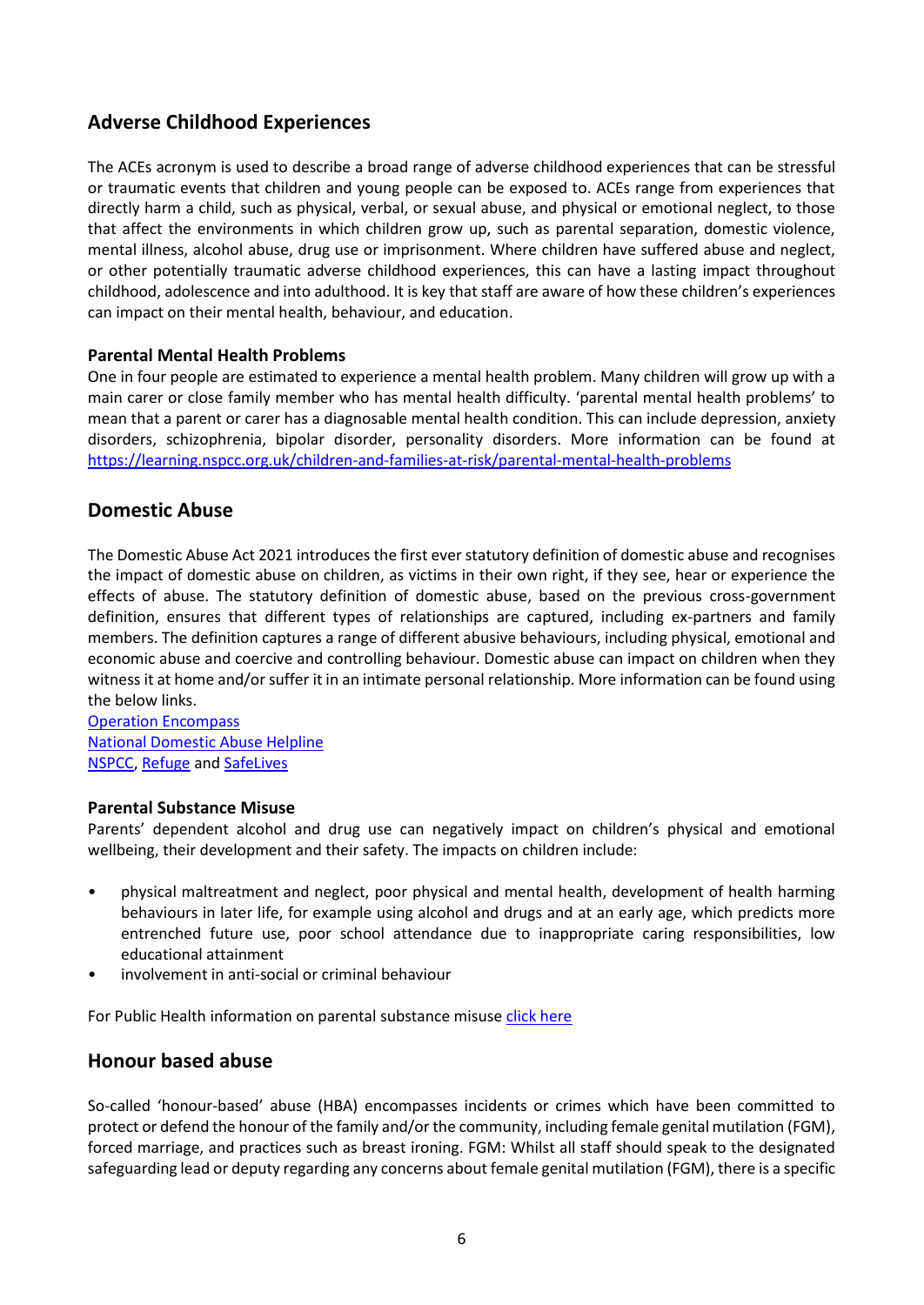legal duty on teachers. Information on when and how to make a report can be found at[: Mandatory reporting](https://www.gov.uk/government/publications/mandatory-reporting-of-female-genital-mutilation-procedural-information)  [of female genital mutilation procedural information](https://www.gov.uk/government/publications/mandatory-reporting-of-female-genital-mutilation-procedural-information)

# **Mental Health**

All staff should be aware that mental health problems can, in some cases, be an indicator that a child has suffered or is at risk of suffering abuse, neglect or exploitation. Education staff are well placed to observe children day-to-day and identify those whose behaviour suggests that they may be experiencing a mental health problem or be at risk of developing one.

If staff have a mental health concern about a child that is also a safeguarding concern, immediate action should be taken, and speaking to the designated safeguarding lead or a deputy. More information can be found using the links below.

[YoungMinds](https://youngminds.org.uk/)

[Department for Education \(DfE\) \(2018\) Mental health and behaviour in schools](https://www.gov.uk/government/publications/mental-health-and-behaviour-in-schools--2)

#### **Self-Harm and Suicide**

Over the past two decades, rates of non-suicidal self-harm have increased across the population. Self-harm is more common among young people than other age groups, particularly young women.

Self-harm has a strong relationship to suicide. While most young people who self-harm will not go on to take their own life, reducing rates of self-harm is important for suicide prevention. More information can be found using the link below.

<https://youngminds.org.uk/find-help/feelings-and-symptoms/self-harm/>

Thoughts of suicide can affect anyone at any time. Often, people thinking about suicide will have experienced a stressful event associated with a feeling of loss. Events and experiences have different meanings and a different significance to each person – some people may feel able to cope whilst others may feel suicidal.

More information can be found using the link below. <https://www.papyrus-uk.org/>

**All** staff should have an awareness of safeguarding issues that can put children at risk of harm. Behaviours linked to issues such as drug taking and or alcohol misuse, deliberately missing education and consensual and non-consensual sharing of nudes and semi-nudes images and/or videos can be signs that children are at risk.

A child going missing and/or patterns of unauthorised absence, particularly repeatedly, can act as a vital warning sign of a range of safeguarding risks, including abuse and neglect, which may include sexual abuse or exploitation; child criminal exploitation; mental health problems; substance abuse and other issues. Early intervention is necessary to identify the existence of any underlying safeguarding risks and to help prevent the risk of them going missing in future.

# **Contextualised Safeguarding**

Safeguarding incidents and/or behaviours can be associated with factors outside the academy. All staff should be considering the context within which such incidents and/or behaviours occur. This is known as contextual safeguarding, which simply means assessments of children should consider whether wider environmental factors are present in a child's life that are a threat to their safety and/or welfare. For more information, please [click here](https://contextualsafeguarding.org.uk/)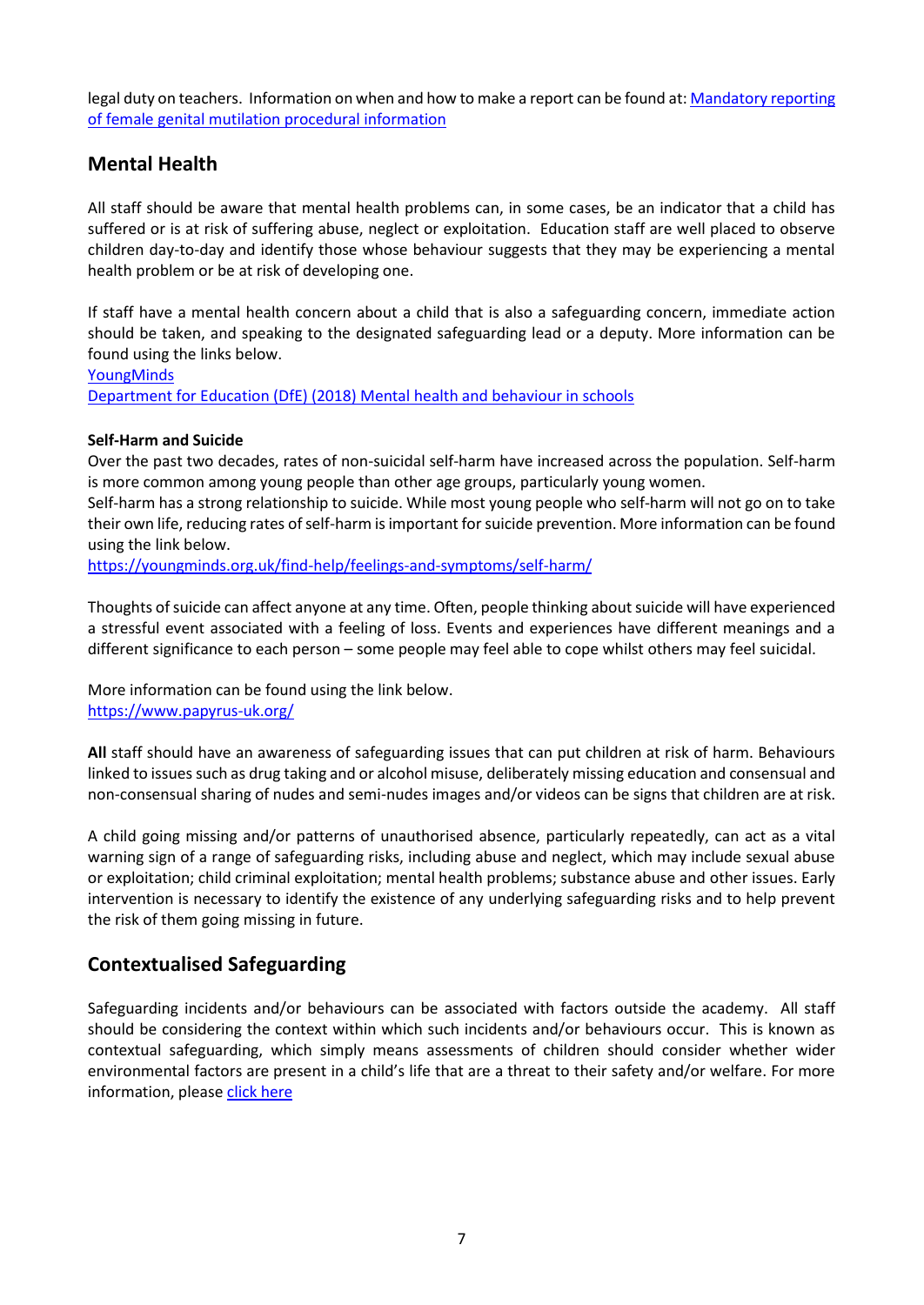# **Exploitation**

## **Child Criminal Exploitation (CCE)**

Some specific forms of CCE can include children being forced or manipulated into transporting drugs or money through county lines, working in cannabis factories, shoplifting or pickpocketing. They can also be forced or manipulated into committing vehicle crime or threatening/committing serious violence to others.

Children can become trapped by this type of exploitation as perpetrators can threaten victims (and their families) with violence or entrap and coerce them into debt. They may be coerced into carrying weapons such as knives or begin to carry a knife for a sense of protection from harm from others. As children involved in criminal exploitation often commit crimes themselves, their vulnerability as victims is not always recognised by adults and professionals, (particularly older children), and they are not treated as victims despite the harm they have experienced. They may still have been criminally exploited even if the activity appears to be something they have agreed or consented to.

It is important to note that the experience of girls who are criminally exploited can be very different to that of boys. The indicators may not be the same, however professionals should be aware that girls are at risk of criminal exploitation too. It is also important to note that both boys and girls being criminally exploited may be at higher risk of sexual exploitation.

## **Child Sexual Exploitation (CSE)**

CSE is a form of child sexual abuse. Sexual abuse may involve physical contact, including assault by penetration (for example, rape or oral sex) or nonpenetrative acts such as masturbation, kissing, rubbing, and touching outside clothing. It may include non-contact activities, such as involving children in the production of sexual images, forcing children to look at sexual images or watch sexual activities, encouraging children to behave in sexually inappropriate ways or grooming a child in preparation for abuse including via the internet.

CSE can occur over time or be a one-off occurrence and may happen without the child's immediate knowledge e.g., through others sharing videos or images of them on social media.

CSE can affect any child, who has been coerced into engaging in sexual activities. This includes 16- and 17 year-olds who can legally consent to have sex. Some children may not realise they are being exploited e.g., they believe they are in a genuine romantic relationship.

All staff should be aware of the indicators, which may signal children are at risk from, or are involved with serious violent crime. These may include increased absence from school, a change in friendships or relationships with older individuals or groups, a significant decline in performance, signs of self-harm or a significant change in wellbeing, or signs of assault or unexplained injuries. Unexplained gifts or new possessions could also indicate that children have been approached by, or are involved with, individuals associated with criminal networks or gangs and may be at risk of criminal exploitation. More information [here](https://www.gov.uk/government/publications/child-sexual-exploitation-definition-and-guide-for-practitioners)

## **Serious violence**

All staff should be aware of the range of risk factors which increase the likelihood of involvement in serious violence, such as being male, having been frequently absent or permanently excluded from school, having experienced child maltreatment and having been involved in offending, such as theft or robbery. Advice for schools and colleges is provided in the [Home Office's Preventing youth violence and gang involvement](https://www.gov.uk/government/publications/advice-to-schools-and-colleges-on-gangs-and-youth-violence) and its [Criminal exploitation of children and vulnerable adults: county lines guidance.](https://www.gov.uk/government/publications/criminal-exploitation-of-children-and-vulnerable-adults-county-lines)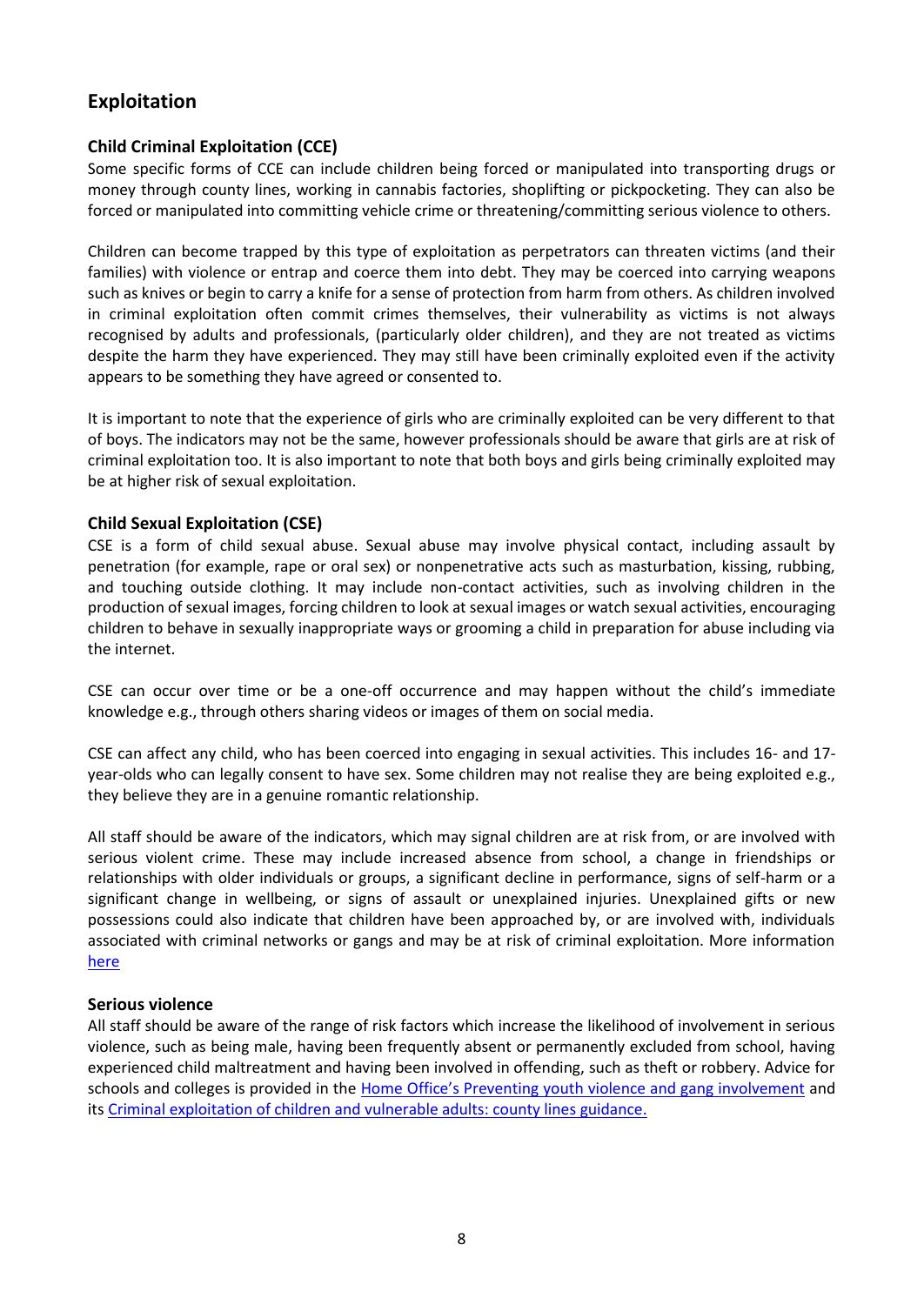# **Online Safety**

The use of technology has become a significant component of many safeguarding issues. Child sexual exploitation; radicalisation; sexual predation; technology often provides the platform that facilitates harm. An effective approach to online safety empowers a school to protect the whole school community in their use of technology and establishes mechanisms to identify, intervene in and escalate any incident where appropriate.

The breadth of incidents classified within online safety is considerable, but can be categorised into three areas of risk:

- **content**: being exposed to illegal, inappropriate or harmful material: for example, pornography, fake news, racist or radical and extremist views.
- **contact**: being subjected to harmful online interaction with other users: for example, commercial advertising as well as adults posing as children or young adults; and
- **conduct**: personal online behaviour that increases the likelihood of, or causes, harm; for example, making, sending, and receiving explicit images, or online bullying.
- **commerce**: risks such as online gambling, inappropriate advertising, phishing and or financial scams. If you feel your students or staff are at risk, please report it to the [Anti-Phishing Working Group](https://apwg.org/)

As schools increasingly work online, it is essential that children are safeguarded from potentially harmful and inappropriate online material.

## **[UKCIS](https://www.gov.uk/government/organisations/uk-council-for-internet-safety) provides detailed advice about sharing of nudes and semi-nude images and videos.**

**[IWF](https://www.iwf.org.uk/) provides up to date information on web safety**

# **Peer on Peer Abuse**

## **Peer on peer abuse (child on child)**

All staff should be aware that children can abuse other children, and that it can happen both inside and outside of school or college and online. All staff should understand that even if there are no reports in their schools or colleges it does not mean it is not happening, it may be the case that it is just not being reported. As such, it is important if staff have any concerns regarding peer-on-peer abuse, they should speak to their designated safeguarding lead (or deputy).

All staff must understand the importance of challenging inappropriate behaviours between peers, many of which are listed below, that are abusive in nature. Downplaying certain behaviours, for example dismissing sexual harassment as "just banter", "just having a laugh", "part of growing up" or "boys being boys" can lead to a culture of unacceptable behaviours, an unsafe environment for children and in worst case scenarios a culture that normalises abuse leading to children accepting it as normal and not coming forward to report it.

Peer on peer abuse is most likely to include, but may not be limited to:

- bullying (including cyberbullying, prejudice-based and discriminatory bullying);
- abuse in intimate personal relationships between peers.
- physical abuse such as hitting, kicking, shaking, biting, hair pulling, or otherwise causing physical harm (this may include an online element which facilitates, threatens and/or encourages physical abuse) **[Department for Education \(DfE\) \(2017\) Preventing bullying.](https://www.gov.uk/government/publications/preventing-and-tackling-bullying)**

## **Peer on Peer Abuse - Sexual Violence, Sexual Harassment and Harmful Sexual Behaviour**

Sexual violence and sexual harassment can occur between two children of any age and sex. It can also occur through a group of children sexually assaulting or sexually harassing a single child or group of children.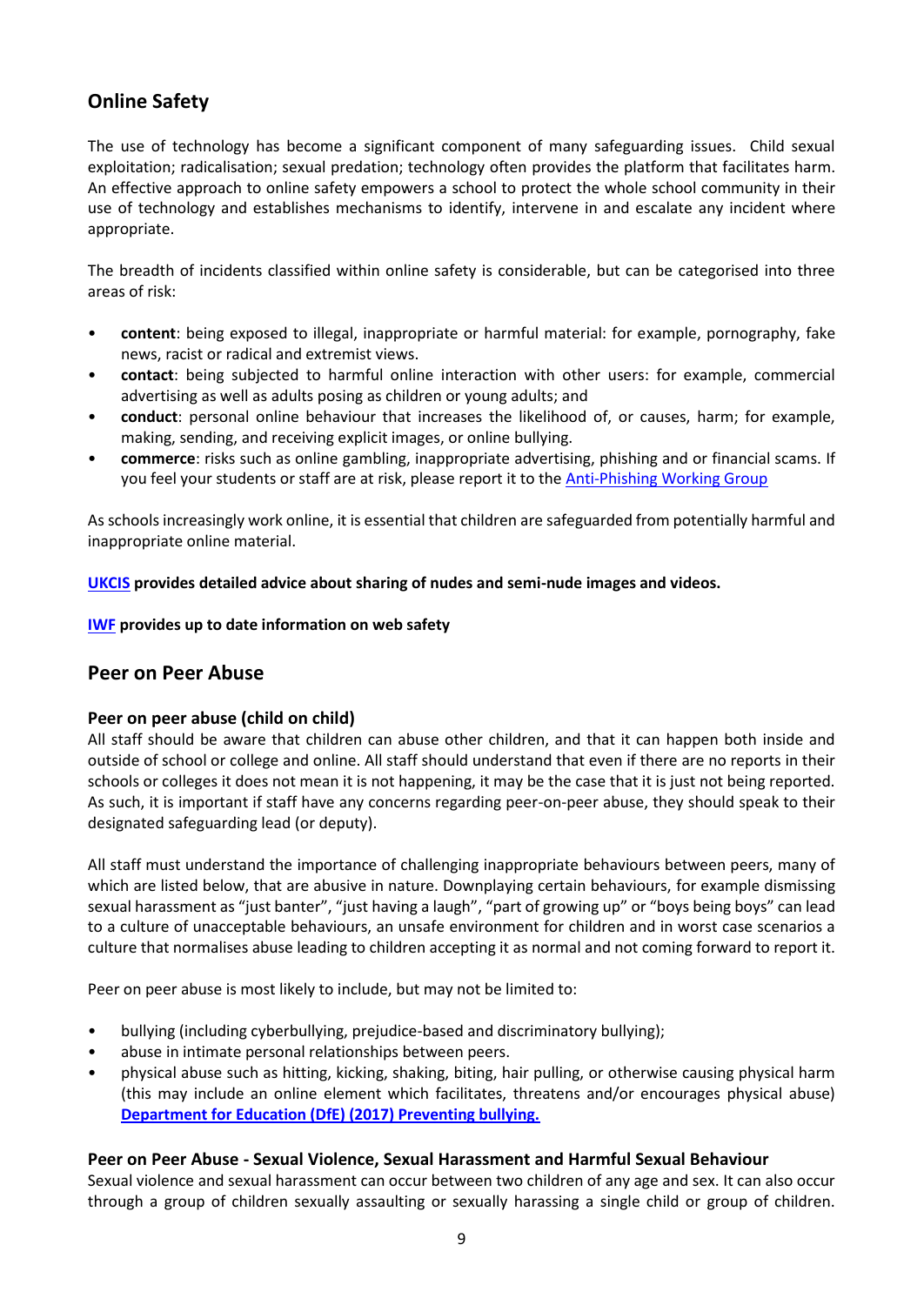Children who are victims of sexual violence and sexual harassment will likely find the experience stressful and distressing. This is likely to adversely affect their educational attainment. Sexual violence and sexual harassment exist on a continuum and may overlap, they can occur online and offline (both physically and verbally) and are never acceptable. It is important that all victims are taken seriously and offered appropriate support. Children with Special Educational Needs and Disabilities (SEND) are three times more likely to be abused than their peers.

The academy is aware of the importance of:

- making clear that sexual violence and sexual harassment is not acceptable, will never be tolerated and is not an inevitable part of growing up;
- not tolerating or dismissing sexual violence or sexual harassment as "banter", "part of growing up", "just having a laugh" or "boys being boys";
- challenging behaviour (potentially criminal in nature), such as grabbing bottoms, breasts and genitalia and flicking bras and lifting up skirts. Dismissing or tolerating such behaviours risks normalising them; and
- understanding that all the above can be driven by wider societal factors beyond the school and college, such as everyday sexist stereotypes and everyday sexist language

#### **Sexual violence**

The academy is aware of sexual violence and the fact children can, and sometimes do, abuse their peers in this way. When referring to sexual violence we are referring to sexual violence offences under the **[Sexual](https://www.legislation.gov.uk/ukpga/2003/42/contents)  [Offences Act 2003](https://www.legislation.gov.uk/ukpga/2003/42/contents)**

#### **Sexual Harassment**

Sexual harassment 'unwanted conduct of a sexual nature' that can occur online and offline and can include:

- sexual comments, such as: telling sexual stories, making lewd comments, making sexual remarks about clothes and appearance and calling someone sexualised names;
- sexual "jokes" or taunting; physical behaviour, such as: deliberately brushing against someone, interfering with someone's clothes (schools and colleges should be considering when any of this crosses a line into sexual violence - it is important to talk to and consider the experience of the victim) and displaying pictures, photos or drawings of a sexual nature; and
- online sexual harassment. This may be standalone, or part of a wider pattern of sexual harassment and/or sexual violence. It may include:
	- non-consensual sharing of sexual images and videos.
	- sexualised online bullying;
	- unwanted sexual comments and messages, including, on social media; and
	- sexual exploitation; coercion and threats.

#### [NSPCC helpline](https://www.nspcc.org.uk/about-us/news-opinion/2021/sexual-abuse-victims-schools-helpline/)

## **Harmful sexual behaviour (HSB):**

is an umbrella term that describes a range of sexual behaviours. Hackett et al. (2016) define HSB as "sexual behaviours expressed by children and young people under the age of 18 years old that are developmentally inappropriate, that may be harmful towards self or others, or be abusive towards another child, young person or adult".

This definition captures a range of behaviours, both offline and online, such as sexualised, gendered or sexist name calling, sexual image sharing without consent, unwanted sexual touching, sexual assault and rape. Sexual behaviours are seen across a continuum ranging from normal and appropriate sexual behaviours that are expected from people of a certain developmental age through to sexual behaviours that are inappropriate, problematic, abusive or violent.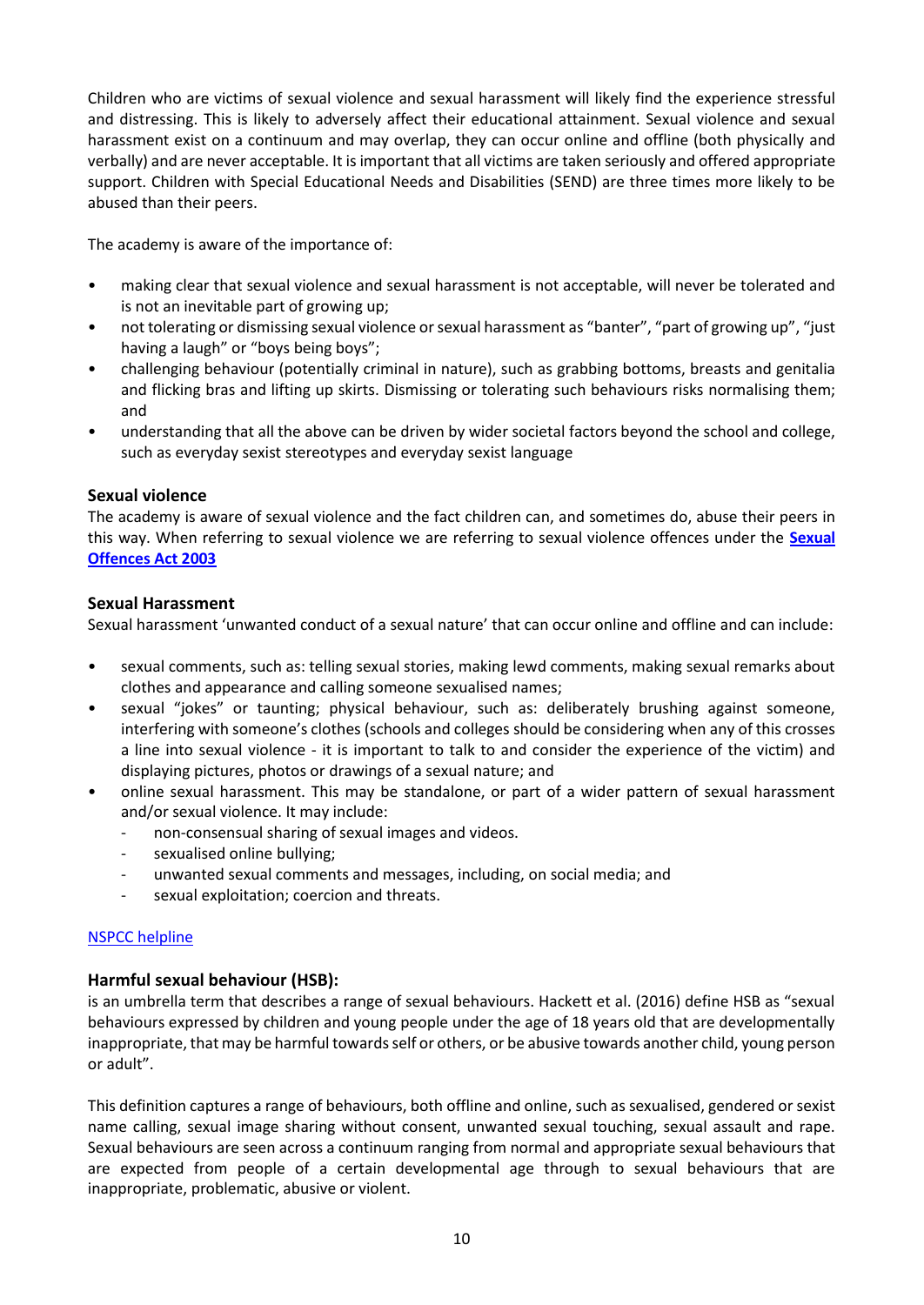#### <https://www.lucyfaithfull.org.uk/>

Safeguarding issues, including online safety, peer on peer abuse, sexual harassment and extra familial harm (multiple harms) will be addressed through the curriculum in an age-appropriate way

## **Statutory Framework and Guidance**

In order to safeguard and promote the welfare of children, this policy and our Safeguarding and Child Protection Procedures have been developed in accordance with the following legislation and guidance:

[The Children Act 1989](https://www.legislation.gov.uk/ukpga/1989/41/contents)

[The Children Act 2004](https://www.legislation.gov.uk/ukpga/2004/31/contents) (section 10 and section 14B)

[London Child Protection Procedures](https://www.londoncp.co.uk/index.html)

[Working together to safeguard children \(July 2018\)](https://assets.publishing.service.gov.uk/government/uploads/system/uploads/attachment_data/file/729914/Working_Together_to_Safeguard_Children-2018.pdf)

[Keeping Children Safe in Education \(DfE September 2021\)](https://assets.publishing.service.gov.uk/government/uploads/system/uploads/attachment_data/file/1007260/Keeping_children_safe_in_education_2021.pdf)

[Sexual violence and sexual harassment between children in schools and colleges](https://assets.publishing.service.gov.uk/government/uploads/system/uploads/attachment_data/file/999239/SVSH_2021.pdf) 

[Mandatory reporting of female genital mutilation procedural information.](https://www.gov.uk/government/publications/mandatory-reporting-of-female-genital-mutilation-procedural-information)

[Mental Health & Behaviour in Schools](https://assets.publishing.service.gov.uk/government/uploads/system/uploads/attachment_data/file/755135/Mental_health_and_behaviour_in_schools__.pdf)

[General Data Protection Legislation \(2018\)](https://www.legislation.gov.uk/ukpga/2018/12/contents/enacted)

[Children and Families Act 2014](https://www.legislation.gov.uk/ukpga/2014/6/contents/enacted)

[Protecting Children from Radicalisation: The Prevent Duty, 2015](https://assets.publishing.service.gov.uk/government/uploads/system/uploads/attachment_data/file/439598/prevent-duty-departmental-advice-v6.pdf)

[Relationships Education, Relationships and Sex Education \(RSE\) and Health Education](https://assets.publishing.service.gov.uk/government/uploads/system/uploads/attachment_data/file/908013/Relationships_Education__Relationships_and_Sex_Education__RSE__and_Health_Education.pdf)

[Safeguarding Vulnerable Groups Act](https://www.legislation.gov.uk/ukpga/2006/47/contents)

[Sharing nudes and semi-nudes: advice for education settings working with children and young people](https://www.gov.uk/government/publications/sharing-nudes-and-semi-nudes-advice-for-education-settings-working-with-children-and-young-people)

[Voyeurism Offences Act 2019](https://www.legislation.gov.uk/ukpga/2019/2/contents/enacted)

[DfE statutory guidance on Children Missing Education](https://www.gov.uk/government/publications/children-missing-education)

[The Sexual Offences Act 2003](https://www.legislation.gov.uk/ukpga/2003/42/contents)

[Teaching Online Safety in Schools](https://assets.publishing.service.gov.uk/government/uploads/system/uploads/attachment_data/file/811796/Teaching_online_safety_in_school.pdf)

[Preventing and Tackling Bullying](https://assets.publishing.service.gov.uk/government/uploads/system/uploads/attachment_data/file/623895/Preventing_and_tackling_bullying_advice.pdf)

[Redbridge Local Safeguarding Children Board Multi-Agency Thresholds Documents \(Are you worried about](https://redbridgefaithforum.org/wordpress/wp-content/uploads/2018/03/Redbridge-LSCB-Multi-Agency-Thresholds-Document-March-2018.pdf)  [a child?\) \(March 2018\)](https://redbridgefaithforum.org/wordpress/wp-content/uploads/2018/03/Redbridge-LSCB-Multi-Agency-Thresholds-Document-March-2018.pdf)

[The Education Act 2011](https://www.legislation.gov.uk/ukpga/2011/21/contents/enacted)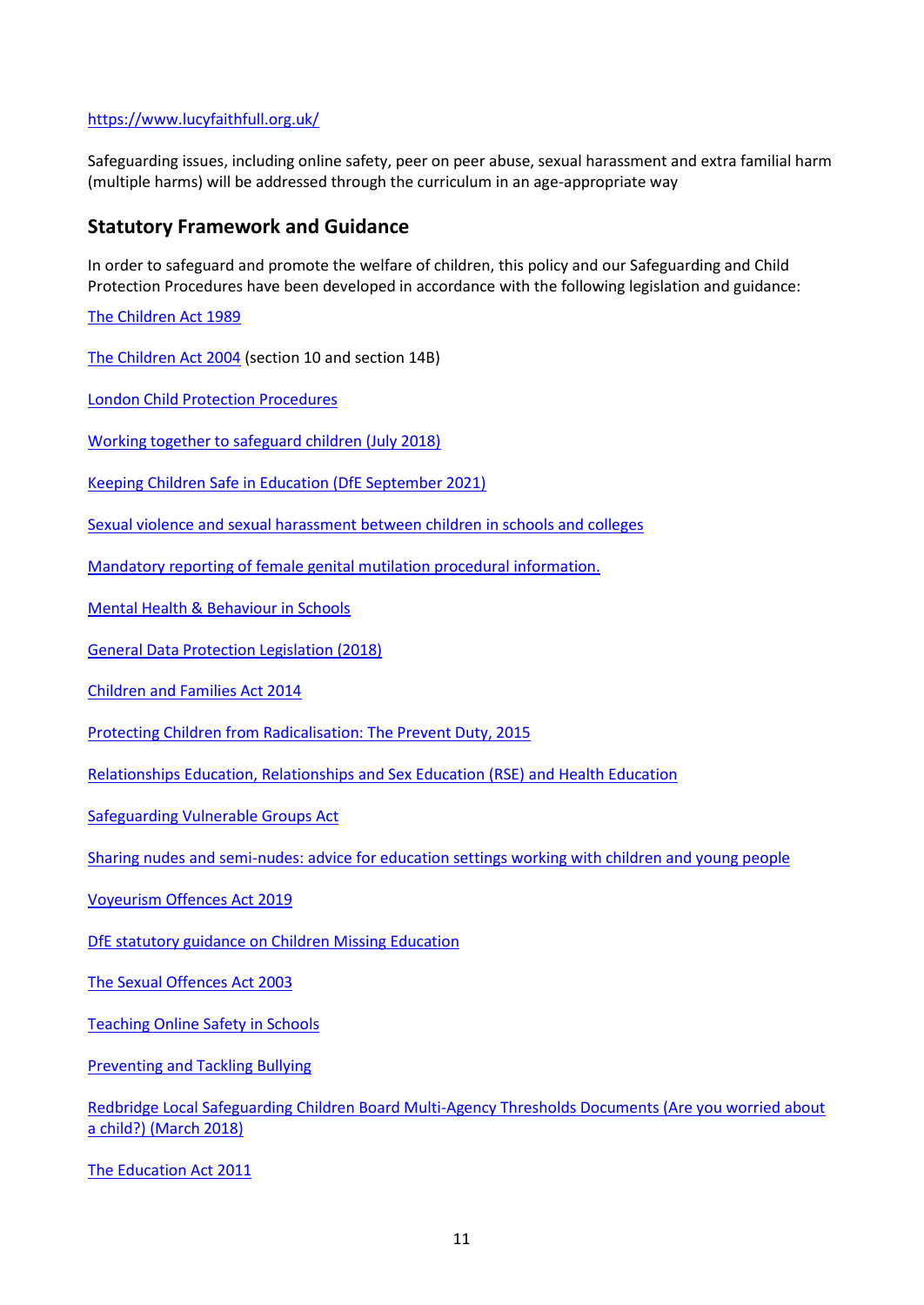[Education Act 2002](http://www.legislation.gov.uk/ukpga/2002/32/contents) (section 175 and 157)

[The Education \(Pupil Information\) \(England\) Regulations 2005](https://www.legislation.gov.uk/uksi/2005/1437/contents/made)

[Regulation 9 of the School Staffing \(England\) Regulations 2009](http://www.legislation.gov.uk/uksi/2009/2680/pdfs/uksi_20092680_en.pdf)[Regulated activity in relation to children:](https://assets.publishing.service.gov.uk/government/uploads/system/uploads/attachment_data/file/550197/Regulated_activity_in_relation_to_children.pdf)  [scope \(Factual note by HM Government\)](https://assets.publishing.service.gov.uk/government/uploads/system/uploads/attachment_data/file/550197/Regulated_activity_in_relation_to_children.pdf)[Child sexual exploitation: guide for practitioners](https://www.gov.uk/government/publications/child-sexual-exploitation-definition-and-guide-for-practitioners)

[Help, protection, education: concluding the children in need review 2019](https://assets.publishing.service.gov.uk/government/uploads/system/uploads/attachment_data/file/809236/190614_CHILDREN_IN_NEED_PUBLICATION_FINAL.pdf)

[School inspection handbook](https://www.gov.uk/government/publications/school-inspection-handbook-eif)

[Inspecting safeguarding in early years, education and skills settings:](https://assets.publishing.service.gov.uk/government/uploads/system/uploads/attachment_data/file/828688/Inspecting_safeguarding_-_020919.pdf) Guidance for inspectors undertaking inspection under the common inspection framework (September 2019)

# **PROCEDURES**

# **Responsibilities: All Staff**

Academy staff are particularly important as they can identify concerns early, provide help for children and prevent concerns from escalating. Staff should be aware "it could happen here" and create a safe environment where children can disclose abuse.

It is the responsibility of every member of staff to know and understand Safeguarding policies and procedures. Every school should have a designated safeguarding lead who is the first point of contact for safeguarding and child protection concerns. The designated safeguarding lead and deputy should always be available to discuss safeguarding concerns.

## **What staff should do if they have concerns about a child**

The Designated Safeguarding Lead is:

Mrs Christie Mayer 020 8590 380[8 cmayer@tpc.academy](http://cmayer@tpc.academy)

The Deputy DSLs are:

Mrs Monica Allitt 020 8590 3808 [mallitt@tpc.academy](http://mallitt@tpc.academy)

Ms Rachel Nelligan 020 8590 380[8 rnelligan@tpc.academy](http://rnelligan@tpc.academy)

Mr Eoin McHugh 020 8590 3808 [rnelligan@tpc.academy](http://rnelligan@tpc.academy)

The academy's approach ensures the DSL or a deputy is always on site while the academy is open.

Our Safeguarding Governor is Mr T Alexander

#### **Concerned about a child:**

- Speak to the Designated Safeguarding Lead (DSL) or Deputy Safeguarding Leads.
- Record on electronic recording system CPOMS
- Record in writing and hand to DSL
- In case of emergency phone police on 999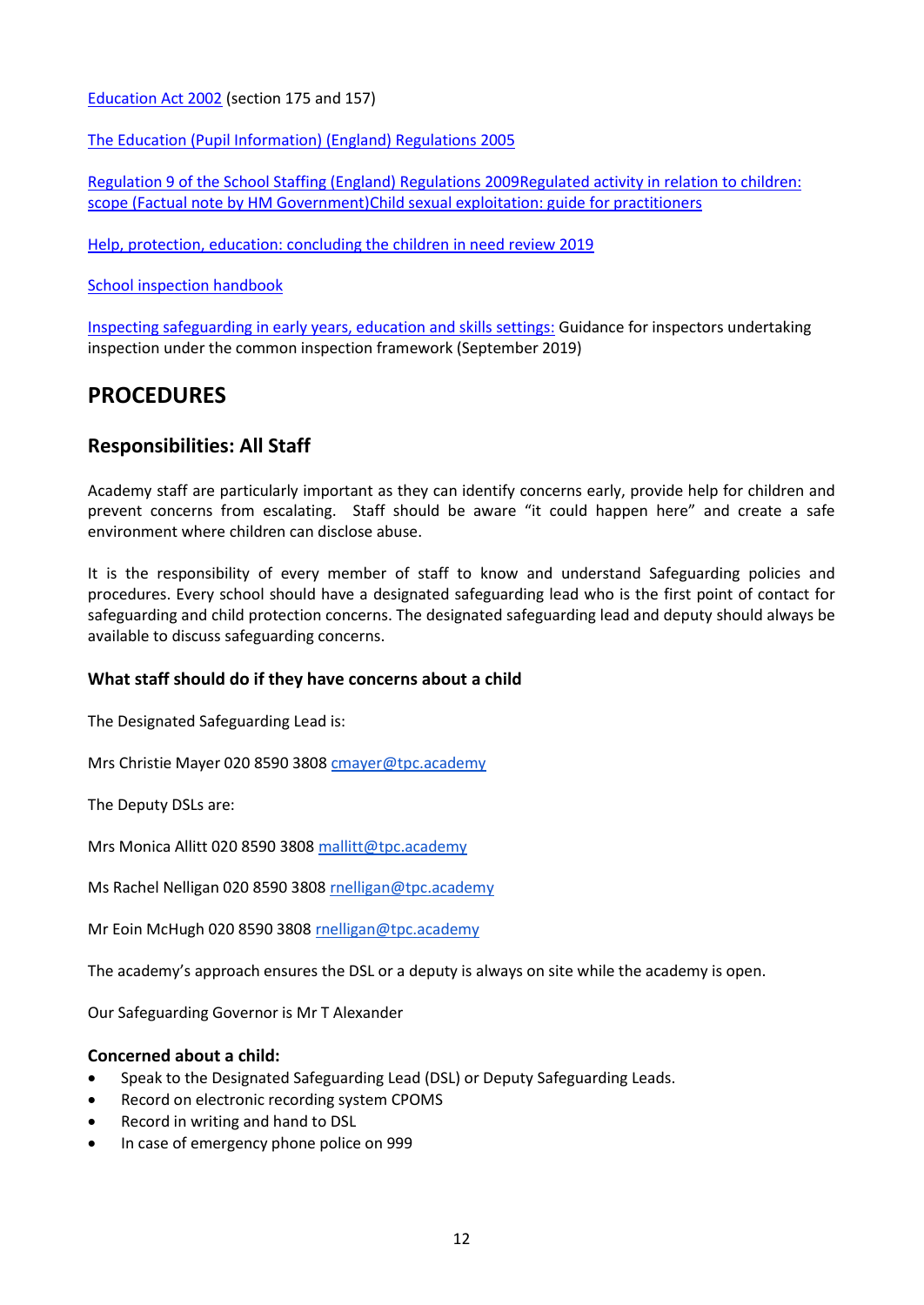If staff have any concerns about a child's welfare or a child makes a disclosure to you, it should be acted on immediately, in line with our academy policy and procedures and you must **always** seek advice from the designated safeguarding lead.

All concerns, discussion and decisions made, and the reasons for those decisions, should be recorded in writing. If in doubt about recording requirements, staff should discuss with the designated safeguarding lead or deputy.

## **Hearing disclosures**

All staff should know what to do if a child tells them s/he is being abused or neglected. Staff should know how to manage the requirement to maintain an appropriate level of confidentiality while never promising a child that they will not tell anyone about what they have disclosed.

All staff should be able to reassure victims of abuse that they are being taken seriously and will be supported. Children and young people should never be made to feel ashamed or that they are creating a problem by reporting abuse, sexual violence or sexual harassment.

If a child discloses that he or she has been abused in some way, the member of staff or volunteer should:

- Listen carefully to what they're saying Be patient and focus on what you're being told. Try not to express your own views and feelings. If you appear shocked or as if you don't believe them it could make them stop talking and take back what they've said.
- Give them the tools to talk If they're struggling to talk to you, use open ended questions and simple prompts to help them share what's happening and how they're feeling.
- Let them know they've done the right thing by telling you Reassurance can make a big impact. If they've kept the abuse a secret it can have a big impact knowing they've shared what's happened.
- Tell them it's not their fault Abuse is never a child's fault. It's important they hear, and know, this.
- Say you'll take them seriously They may have kept the abuse secret because they were scared, they wouldn't be believed. Make sure they know they can trust you and you'll listen and support them.
- Don't confront the alleged abuser Confronting the alleged abuser could make the situation worse for the child.
- Explain what you'll do next- For younger children, explain you're going to speak to someone who will be able to help. For older children, explain you'll need to report the abuse to someone who can help.
- Report what the child has told you as soon as possible- Report as soon after you've been told about the abuse so the details are fresh in your mind and action can be taken quickly. It can be helpful to take notes as soon after you have spoken to the child. Try to keep these as accurate as possible.

Pass the information to the designated safeguarding lead without delay.

Consider seeing support for yourself and discuss this with the designated safeguarding lead - dealing with a disclosure can be distressing.

Additional consideration needs to be given to children with communication difficulties and for those whose preferred language is not English. It is important to communicate with them in a way that is appropriate to their age, understanding and preference.

## [NSPCC Hearing Disclosure](https://learning.nspcc.org.uk/research-resources/2019/let-children-know-you-re-listening)

When a child has made a disclosure, or when an individual has concerns about a child's welfare our academy protocols and systems require the member of staff/volunteer to:

- make brief notes immediately after the conversation.
- make a complete and formal record as soon as possible afterwards. Use the school record of concern sheet (Appendix 2 of this policy) or upload on the academy's digital record.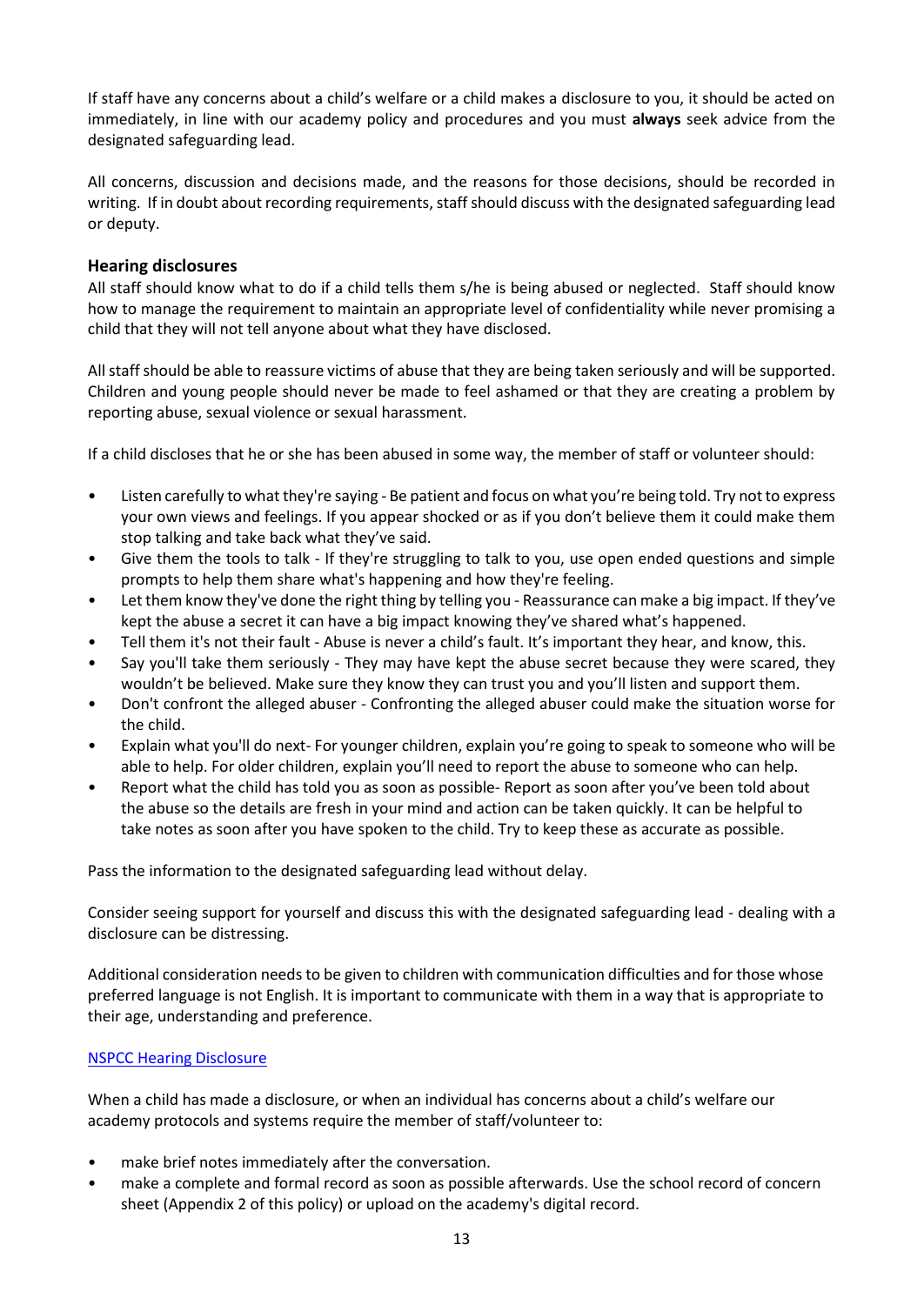- not destroy the original notes in case they are needed by a court.
- record the dates and times of your observations.
- record the date, time, place and any noticeable non-verbal behaviour and the actual words used by the child or any discussions you were involved in.
- record explanations given by the child / adult.
- draw a diagram to indicate the position of any injuries.
- record statements and observations rather than interpretations or assumptions.
- sign and date the record

Report and submit records to the Designated safeguarding Lead **immediately.**

The Designated Safeguarding Lead will maintain case files for students where there are concerns, with an overview chronology and a record of all communications and actions and ensure that all safeguarding records are managed appropriately.

The Designated Safeguarding Lead will ensure that all safeguarding records are managed in accordance with the Education (Pupil Information) (England) Regulations 2005.

Options will then include:

- with the DSL, managing any support for the child through our own pastoral support processes.
- an early help assessment; or
- a referral for statutory services, for example as the child might be in need, is in need or suffering or likely to suffer harm.

Staff should provide as much information as possible as part of the referral process to help social care assessments consider contexts outside the home and enable a contextual approach to harm. Staff should be mindful that early information sharing is vital for effective identification, assessment and allocation of appropriate service provision. It is important for children to receive the right help at the right time to address risks and prevent issues escalating. Research and serious case reviews have repeatedly shown the dangers of failing to take effective action. Examples of poor practice include:

- failing to act on and refer to the early signs of abuse and neglect.
- poor record keeping.
- failing to listen to the views of the child.
- failing to re-assess concerns when situations do not improve.
- not sharing information.
- sharing information too slowly; and
- a lack of challenge to those who appear not to be taking appropriate action.

Staff should immediately raise any mental health concerns which are also safeguarding concerns with the Designated Safeguarding Lead (DSL) or deputy.

Early information sharing is vital for the effective identification, assessment, and allocation of appropriate service provision, whether this is when problems first emerge, or where a child is already known to local authority children's social care.

Where a child is suffering, or is likely to suffer from harm, it is important that a referral to children's social care (and if appropriate the police) is made immediately. All staff should be aware of the process for making referrals to children's social care and for statutory assessments under the Children Act 1989, especially section 17 (children in need) and section 47 (a child suffering, or likely to suffer, significant harm) that may follow a referral, along with the role that they might be expected to play in such assessments.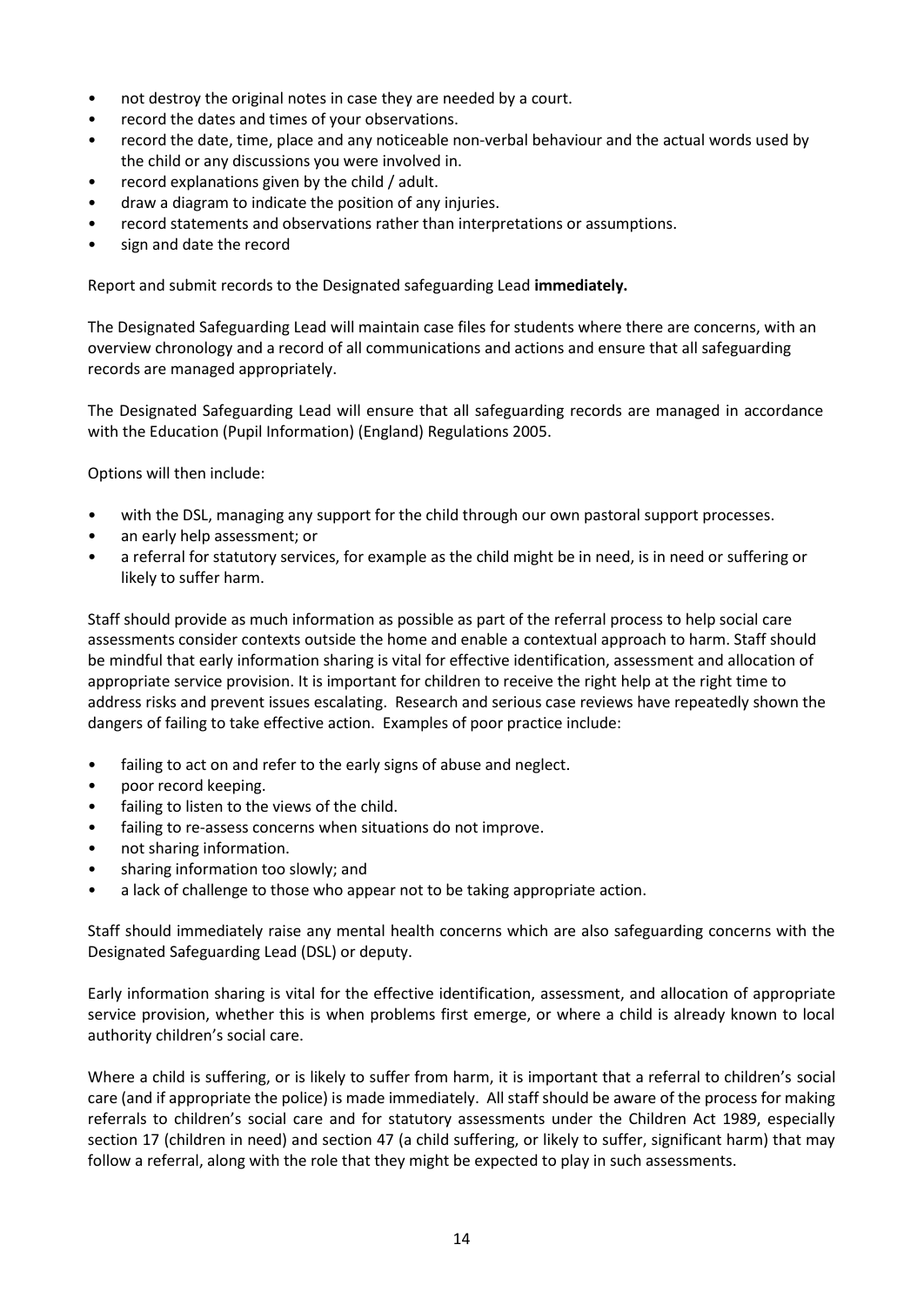## **The process for Children's Social Care services advice and referral is:**

Where a child is at risk of significant harm there may be a need to be persistent in referring concerns to the local authority. The arrangements for contacting children's services are:

Contact the local MASH Team of the borough the child is residing in.

If you have concerns about a child's welfare or suspect that a child is being neglected or abused, please telephone

#### **Redbridge Child Protection services:**

Tel: 020 8708 3885

E-mail: CPAT.referrals@redbridge.gov.uk

During the evening or at weekends, please call the Emergency Duty Team on 020 8708 5897.

[Safeguarding Children Redbridge -website](https://www.redbridge.gov.uk/adult-and-childrens-services/child-protection/)

#### **London Borough of Barking and Dagenham Child Protection services:**

MASH team from 9am to 4:45pm, Monday to Friday

Tel: 020 8227 3811

Out of hours duty team from 4:45pm to 9am, Monday to Friday, weekends and bank holidays

Tel: 020 8594 8356

[Safeguarding Children LBBD-](https://www.lbbd.gov.uk/report-a-serious-concern-about-a-child-marf-for-professionals) website

#### **Newham Child Protection services:**

Tel: 020 3373 4600 during office hours (Monday to Thursday, 9am to 5.15pm or Friday 9am to 5.00pm)

Tel: 020 8430 2000 at any other time [Safeguarding Children Newham -](https://families.newham.gov.uk/kb5/newham/directory/family.page?familychannel=7) website

If, at any point, there is a risk of immediate serious harm to a child a referral should be made to children's social care immediately using the Multi Agency Referral Form (MARF). Anybody can make a referral. If anyone other than the designated safeguarding lead (DSL) makes the referral, they should inform the DSL as soon as possible.

For immediate help ring the police on 999. ["National Police Chief's Council \(NPCC\) –](https://www.npcc.police.uk/documents/Children%20and%20Young%20people/When%20to%20call%20police%20guidance%20for%20schools%20and%20colleges.pdf) When to call the police"

#### **Children Missing Education (CME)**

Work around attendance and children missing from education will be coordinated with safeguarding interventions.

The academy must notify the local authority of any student who has been absent without the academy's permission for a continuous period of 5 days or more after making reasonable enquiries

The academy (regardless of designation) must also notify the local authority of any student who is to be deleted from the admission register under any of the prescribed regulations outlined in the Education (Pupil Registration) (England) Regulations 2016 amendments.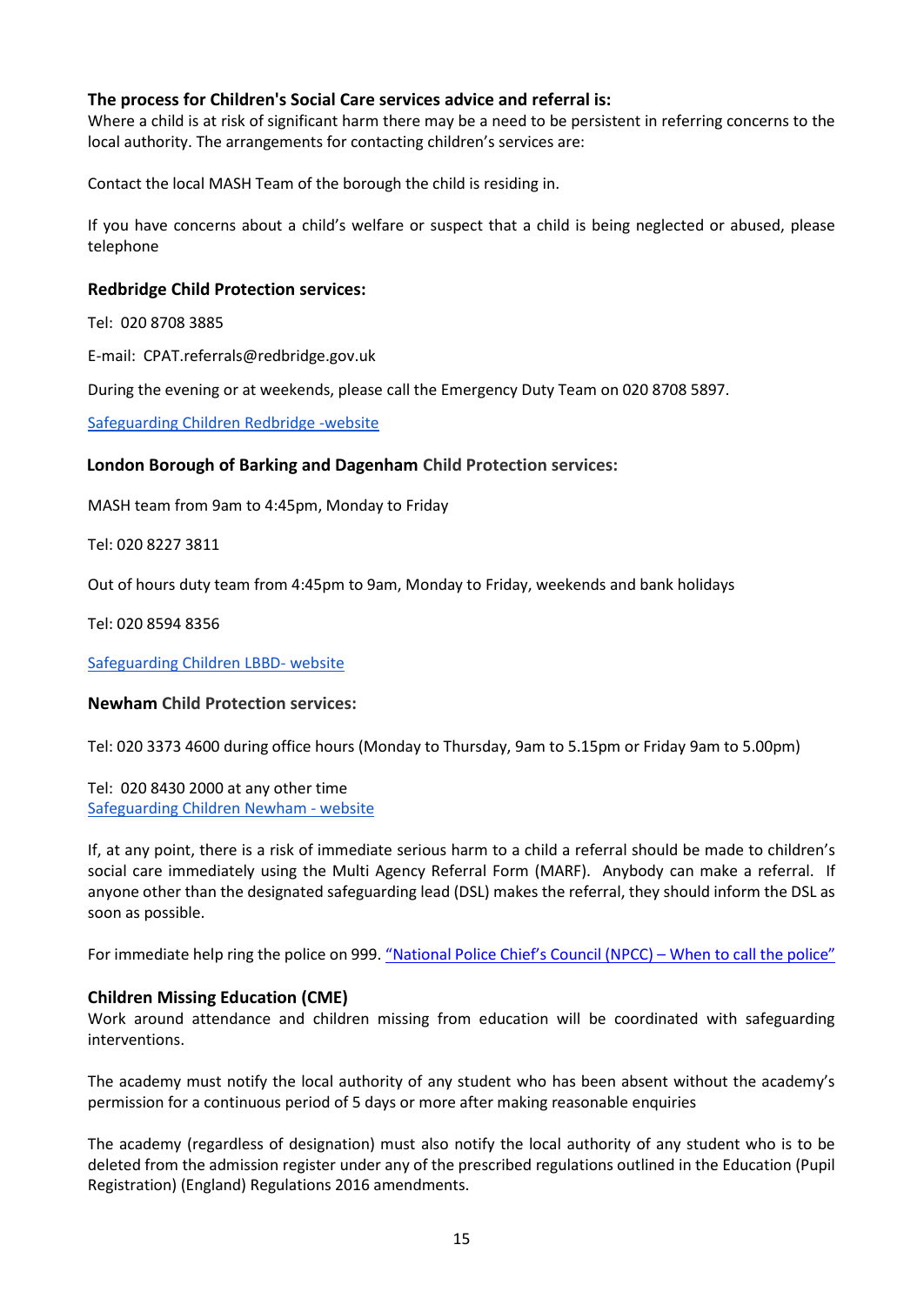The Academy CME Policy can be found via this link [TPCA CME Policy](https://www.tpc.academy/attachments/download.asp?file=1390&type=pdf)

#### **Private Fostering**

Many adults find themselves looking after someone else's child without realising that they may be involved in private fostering. A private fostering arrangement is one that is made privately (that is to say without the involvement of a local authority) for the care of a child under the age of 16 (under 18, if disabled) by someone other than a parent or immediate relative. If the arrangement is to last, or has lasted, for 28 days or more, it is categorised as private fostering.

The Children Act 1989 defines an immediate relative as a grandparent, brother, sister, uncle or aunt (whether of full blood or half blood or by marriage or civil partnership), or a stepparent.

People become involved in private fostering for all kinds of reasons. Examples of private fostering include:

- Children/young people who need alternative care because of parental illness
- Children/young people whose parents cannot care for them because their work or study involves long or antisocial hours
- Children/young people sent from abroad to stay with another family, usually to improve their educational opportunities
- Unaccompanied asylum seeking and refugee children/young people
- Teenagers who stay with friends (or other non-relatives) because they have fallen out with their parents
- Children/young people staying with families while attending a school away from their home area.

There is a mandatory duty on the academy to inform the Local Authority of a private fostering arrangement. The Trust then has a duty to check that the child/young person is being properly cared for and that the arrangement is satisfactory.

## **Designated Teacher for Looked After Children***:*

The Designated Teacher for Children Looked After is

Mrs C Maye[r cmayer@tpc.academy](http://cmayer@tpc.academy)

- Work with the Virtual School to provide the most appropriate support utilising the pupil premium plus to ensure they meet the needs identified in the child's personal education plan.
- Work with the Virtual School headteacher to promote the educational achievement of previously looked after children.
- In non-maintained schools and colleges, an appropriately trained teacher should take the lead.

Contact details for various Virtual Schools are:

#### **Redbridge:**

The Virtual Headteacher in LB Redbridge is Acting Head - Sholah Steele [Sholah.Steele@redbridge.gov.uk](mailto:Sholah.Steele@redbridge.gov.uk) Tel: 020 8708 6782

**Newham:** Tel: 020 3373 1516 Email[: NVS@newham.gov.uk](mailto:NVS@newham.gov.uk)

**Barking and Dagenham:**  Tel: 020 8227 2691/2075 Email[: adminsupport@lbbd.gov.uk](mailto:adminsupport@lbbd.gov.uk)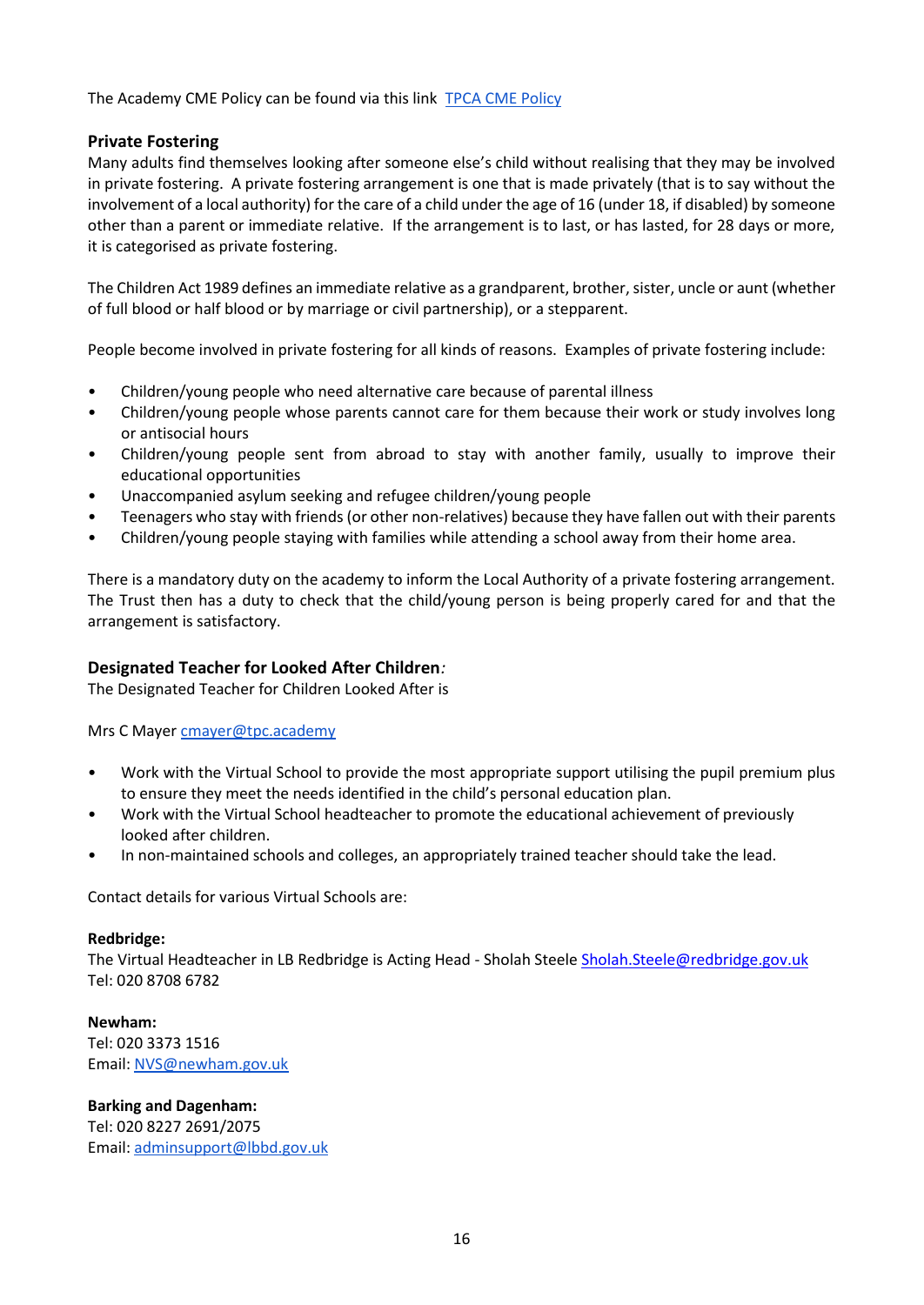## **Allegations or concerns about staff**

This procedure must be used in any case in which it is alleged that a member of staff, Governor/ Trustee, visiting professional or volunteer has:

- Behaved in a way that has harmed a child/young person or may have harmed a child/young person
- Possibly committed a criminal offence against or related to a child/young person; or
- Behaved in a way that indicates s/he may not be suitable to work with children/young people.
- Behaved towards a child or children in a way that indicated s/he may pose a risk of harm to children.
- The new provision as set out in part 4 of KCSIE should apply to anyone working in the school who has behaved, or may have behaved, in a way that indicates they may not be suitable to work with children.

Although it is an uncomfortable thought, it needs to be acknowledged that there is the potential for staff in school to abuse students. In our academy we also recognise that concerns may be apparent before an allegation is made. All staff working within our organisation must report any potential safeguarding concerns about an individual's behaviour towards children and young people immediately.

Allegations or concerns about staff, colleagues and visitors (recognising that schools hold the responsibility to fully explore concerns about supply staff) must be reported directly to the Headteacher who will liaise with the Local Area Designated Officer Children's Trust Designated Officer (LADO) Team who will decide on any action required. (Where a Headteacher is also the sole proprietor of an independent school it is mandatory to report to the LADO).

If the concern relates to the Headteacher, it must be reported immediately to the Chair of the Governing Body, who will liaise with the LADO and they will decide on any action required.

If the safeguarding concern relates to the proprietor of the setting, then the concern must be made directly to the Local Area Designated Officer (LADO) Team who will decide on any action required.

We remind all staff to maintain the view that 'it could happen here' and to immediately report any concern, no matter how small, to the DSL or Headteacher.

Any staff or volunteers from outside our setting will complete an induction to ensure they are aware of the risks and know what they need to do if they are concerned.

#### **Redbridge LADO**

Helen Curtis, 020 8708 5350 [helen.curtis@redbridge.gov.uk](mailto:helen.curtis@redbridge.gov.uk) [lado@redbridge.gov.uk](mailto:lado@redbridge.gov.uk)

## **Whistle Blowing Policy [TPCA Whistle Blowing Policy](https://www.tpc.academy/attachments/download.asp?file=1398&type=pdf)**

# **THE DESIGNATED SAFEGUARDING LEAD**

The Safeguarding team in our academy is:

#### **DS Lead: Mrs C Mayer**

#### **Deputies: Mrs M Allitt, Ms R Nelligan, Mr E McHugh**

The role of the Designated Safeguarding Person was specified in the Children Act 2004 and ensures every organisation had a "named person" for safeguarding children and young people. The school can appoint deputies to support the role of the DSL. The deputy designated safeguarding lead is trained to the same standard as the lead and formal training for both will be updated at least every two years. The DSL is a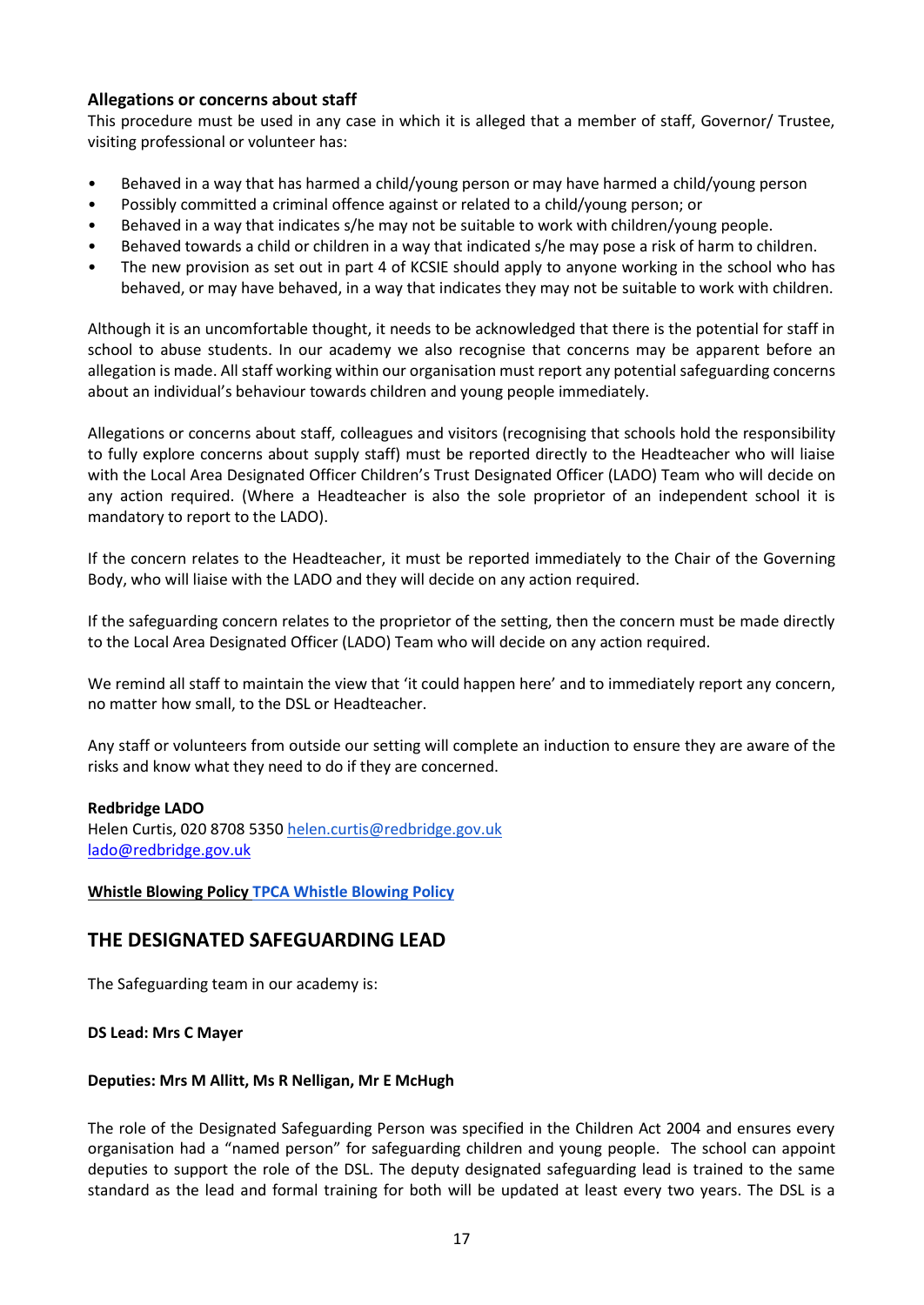member of the Senior Leadership Team. Whilst the activities of the DSL can be delegated to appropriately trained deputies, the ultimate lead responsibility for safeguarding and child protection remains with the DSL. This responsibility should not be delegated. Key Aspects of the Designated Person role includes:

- Being the first point of contact for all safeguarding concerns
- Making sure all staff are aware how to raise safeguarding concerns and ensuring all staff understand child abuse and neglect
- Referring any child protection concerns to social care and to relevant agencies who can provide support to children and families
- Monitoring children who are the subject of plans with social care (CP/CIN/CLA)
- Maintaining accurate and secure child protection records
- Help promote educational outcomes by sharing information about the welfare, safeguarding and child protection issues.
- DSLs should work closely with senior mental health leads.
- DSLs should help promote educational outcomes by working closely with teachers about children's welfare, safeguarding and child protection concerns.
- Ensuring safeguarding and child protection information is dealt with in a confidential manner.
- The DSL will ensure that the school is clear on parental responsibility for children on roll, and report all identified private fostering arrangements to the local authority.

## **The broad areas of responsibility for the designated safeguarding lead are:**

The full outline of the role can be found in: [Keeping Children Safe in Education \(DfE September 2021\)](https://assets.publishing.service.gov.uk/government/uploads/system/uploads/attachment_data/file/1021914/KCSIE_2021_September_guidance.pdf)

## **Manage Referrals**

The designated safeguarding lead is expected to refer all cases of suspected abuse to children's social care and to:

- the police (where a crime may have been committed); Guidance on when to call the police may be found here. [When to call the police](https://www.npcc.police.uk/documents/Children%20and%20Young%20people/When%20to%20call%20the%20police%20guidance%20for%20schools%20and%20colleges.pdf)
- the Channel programme where there is a radicalisatio[n concern.](https://www.gov.uk/government/publications/channel-guidance)
- the Disclosure and Barring Service where a person is dismissed or left due to risk/harm to a child.
- The DSL must also understand the mandatory reporting duty for [FGM.](https://www.gov.uk/government/publications/mandatory-reporting-of-female-genital-mutilation-procedural-information)

# **Promoting educational outcomes for children with Social Workers**

- Share information about welfare, safeguarding and child protection issues with teachers and leaders
- Focus on children with social workers to ensure that these students are able to achieve the best academic outcomes and support staff to identify the challenges these children may face, helpful information can be found in [what works in education for children who have social workers.](https://mk0safeguardingmluiv.kinstacdn.com/wp-content/uploads/2020/03/WWCSC_what_works_education_children_SWs_Feb20.pdf)
- Children with a social worker may face barriers to education because of complex circumstances
- Effective support for children with a social worker needs education settings and local authorities to work together. All agencies can play a crucial role in establishing a culture where every child is able to make progress.

# **Multi-agency Working**

The designated safeguarding lead is expected to:

- be prepared to supply information, as requested by the three safeguarding partners.
- work with social care, the police, health and other services to promote the welfare of children and protect them from harm. This includes providing a coordinated offer of early help, when additional needs of children are identified and contributing to inter-agency plans to provide additional support to children subject to child protection plans.
- where necessary, and in liaison with the headteacher, use local escalation policies where the actions of other agencies have not been sufficiently timely.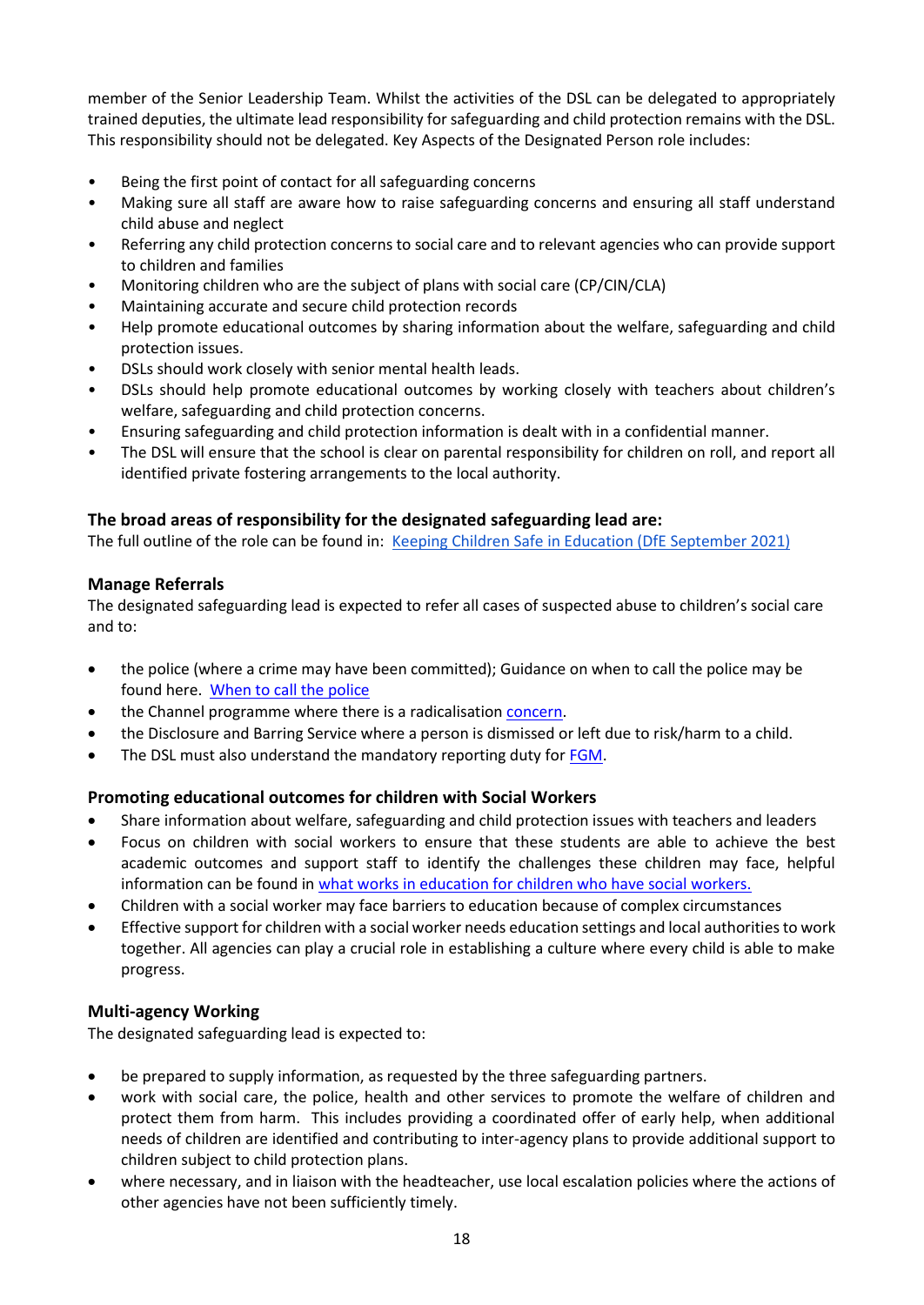- share information with appropriate staff in relation to the child's looked after (CLA) status (whether they are looked after under voluntary arrangements with consent of parents or on an interim or full care order) and contact arrangements with birth parents or those with parental responsibility.
- local authorities should share that a child has a social worker with the DSL
- ensure s/he has details of the child's care arrangements and the levels of authority delegated to the carer by the authority looking after her/him. The designated safeguarding lead should have details of the child's social worker and the name of the virtual school headteacher in the authority that looks after the child.
- The DSL and deputies will need to have in place clear systems and processes to identify these needs around mental health and to consider when they become a safeguarding concern
- If the child's situation does not appear to be improving the DSL should press for reconsideration. Concerns should always lead to support for the child at the earliest possibility. If a disagreement arises about the way or timeliness of how concerns are being addressed, please refer to the Redbridge **[LSCB](https://www.redbridgescp.org.uk/wp-content/uploads/2019/06/Redbridge-LSCB-Escalation-and-Resolution-Policy-3rd-Edition-May-2019-Final.pdf)  [Escalation and Resolution Policy](https://www.redbridgescp.org.uk/wp-content/uploads/2019/06/Redbridge-LSCB-Escalation-and-Resolution-Policy-3rd-Edition-May-2019-Final.pdf)**

#### **Raising Awareness**

The designated safeguarding lead should:

- act as a source of support, advice and expertise to all staff.
- ensure this safeguarding and child protection policy is known, understood and used appropriately.
- ensure this policy is reviewed annually (as a minimum) and the procedures and implementation are updated and reviewed regularly, and work with the Governing Body regarding this.
- ensure each member of staff has access to, and understands, the school's child protection policy and procedures, especially new, agency and part-time staff.
- ensure this child protection policy is available publicly and parents know referrals about suspected abuse or neglect may be made.
- link with the safeguarding partner arrangements to make sure staff are aware of training opportunities and the latest local policies on safeguarding; and be able to analyse concerns and referrals for patterns, trends and gaps and other safeguarding data and identify and target training for staff or groups of staff accordingly.
- are alert to specific needs of children in need, those with special educational needs and disabilities, young carers.
- understand and promote relevant data protection legislation and regulations, especially the [Data](http://www.legislation.gov.uk/ukpga/2018/12/contents/enacted)  [Protection Act 2018](http://www.legislation.gov.uk/ukpga/2018/12/contents/enacted) and the [General Data Protection Regulation](https://ico.org.uk/for-organisations/guide-to-data-protection/guide-to-the-general-data-protection-regulation-gdpr/) (GDPR).
- can maintain a centralised register of all concerns and referrals, including robust and chronological records of actions taken and encourages staff to be robust around documenting and reporting concerns
- are able to ensure that all concerns and referrals are regularly monitored and reviewed, that links are made to all contextual sources of information relevant to a child's safeguarding, for example their behaviour, attendance and learning and progress, and that all decisions are recorded and actioned and where appropriate this is communicated to relevant staff
- understand and support the school with regards to the requirements of the Prevent duty and can provide advice and support to staff on protecting children from the risk of radicalisation.
- understand the unique risks associated with online safety and be confident that they have the relevant knowledge and up to date capability required to keep children safe whilst they are online at school. Can recognise the additional risks that children with SEN and disabilities (SEND) face online, for example, from online bullying, grooming and radicalisation and are confident they have the capability to support SEND children to stay safe online.
- encourage a culture of listening to children, ensuring their voices are reflected in safeguarding and taking account of their wishes and feelings.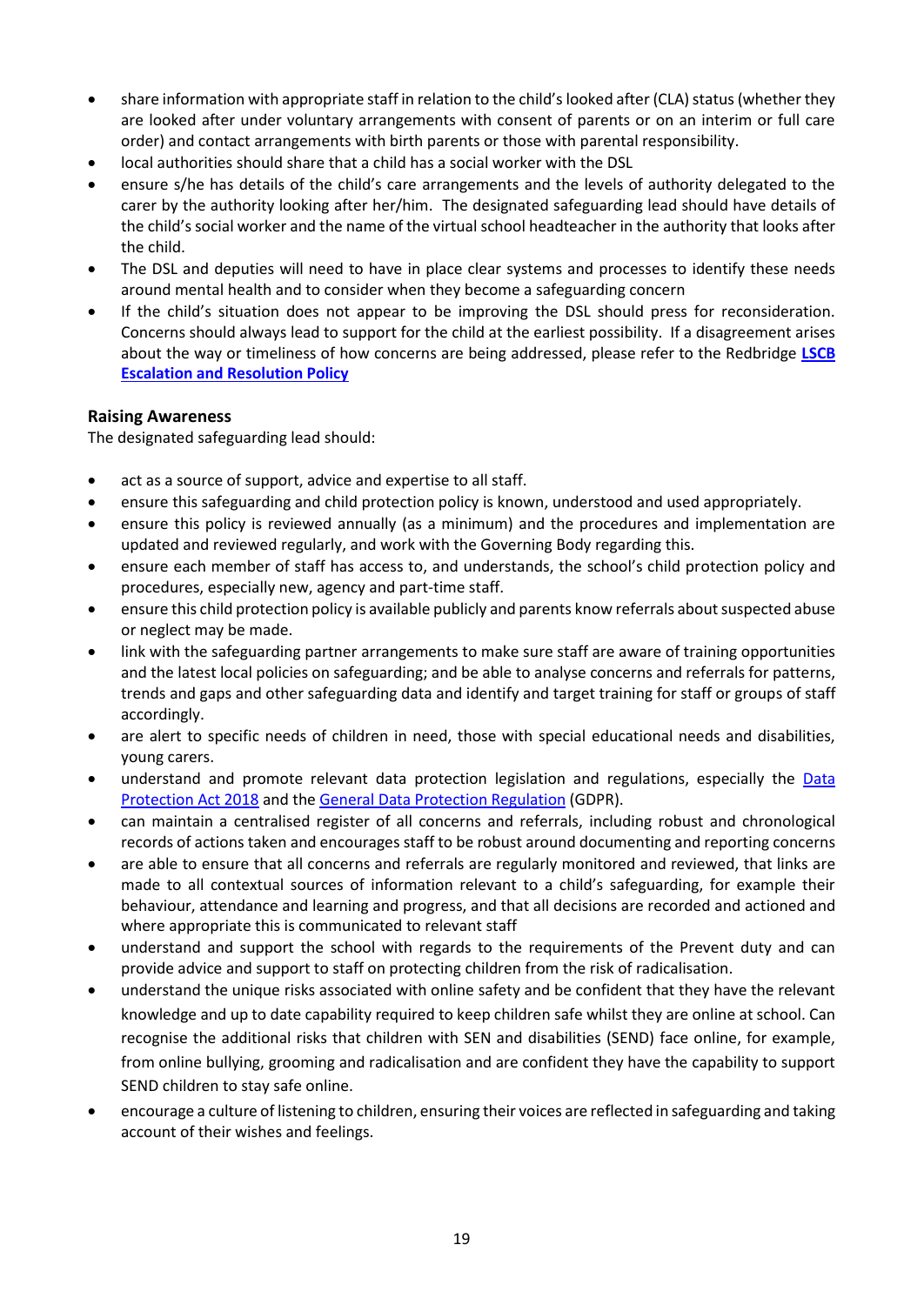## **Child Protection File**

Safeguarding records will be stored securely in a central place separate from academic records. Individual files will be kept for each pupil/student: the school will not keep family files. Files will be kept for at least the period during which the pupil/student is attending the school, and beyond that in line with current data legislation and guidance.

Where children leave the school, the designated safeguarding lead should:

- ensure their child protection file is transferred to the new school or college as soon as possible. This should be transferred separately from the main pupil file, ensuring secure transit, and confirmation of receipt should be obtained. Receiving schools and colleges should ensure key staff, such as designated safeguarding leads and SENDCos, are aware as required.
- consider if it would be appropriate to share any information with the new school or college in advance of the child leaving. For example, information that would allow the new school or college to continue supporting victims of abuse and have that support in place for when the child arrives.
- If a pupil/student moves from our school, child protection and safeguarding records will be forwarded on to the DSL at the new school, with due regard to their confidential nature and in line with current government guidance on the transfer of such records. Direct contact between the two schools may be necessary, especially on transfer from primary to secondary schools.

## **Availability**

During term time the designated safeguarding lead or deputy should always be available (during school hours), for staff to discuss any safeguarding concerns. Whilst the designated safeguarding lead or deputy would be expected to be available in person, sometimes availability by phone or online, for staff to discuss any safeguarding concerns, will be acceptable.

School leaders will ensure appropriate cover arrangements for any out of hours/out of term activities.

# **RESPONSIBILITIES: THE HEADTEACHER**

The Headteacher will ensure that the policies and procedures adopted by the governing body are fully implemented and that sufficient resources and time are allocated to enable staff members to discharge their safeguarding responsibilities. The headteacher or principal's role to ensure that staff understand and follow policies and procedures agreed by the governing body or proprietor

On behalf of the governing body, the headteacher will ensure that all staff read at least Part one, Part five and Annex A of [Keeping Children Safe in Education \(2021\)](https://assets.publishing.service.gov.uk/government/uploads/system/uploads/attachment_data/file/1021914/KCSIE_2021_September_guidance.pdf) The Headteacher will ensure that mechanisms are in place to assist staff to understand and carry out their roles and responsibilities, as set out in part one of the above guidance.

The Headteacher and designated safeguarding lead will prepare the safeguarding annual report to the governing body to enable governors to review the effectiveness of child protection and safeguarding arrangements and, in turn, to influence the annual review of the policy. This enables the governing body to monitor compliance and to identify areas for improvement.

This will include periodic audits of child protection files and records by the designated safeguarding lead, the headteacher and external auditors.

The Headteacher will quality assure the effectiveness of the designated safeguarding lead in all aspects of their role (as defined in this policy). The headteacher will also ensure that provision for the early years meets the specific safeguarding requirements described in the Statutory Framework for the Early Years Foundation [Stage.](https://assets.publishing.service.gov.uk/government/uploads/system/uploads/attachment_data/file/974907/EYFS_framework_-_March_2021.pdf)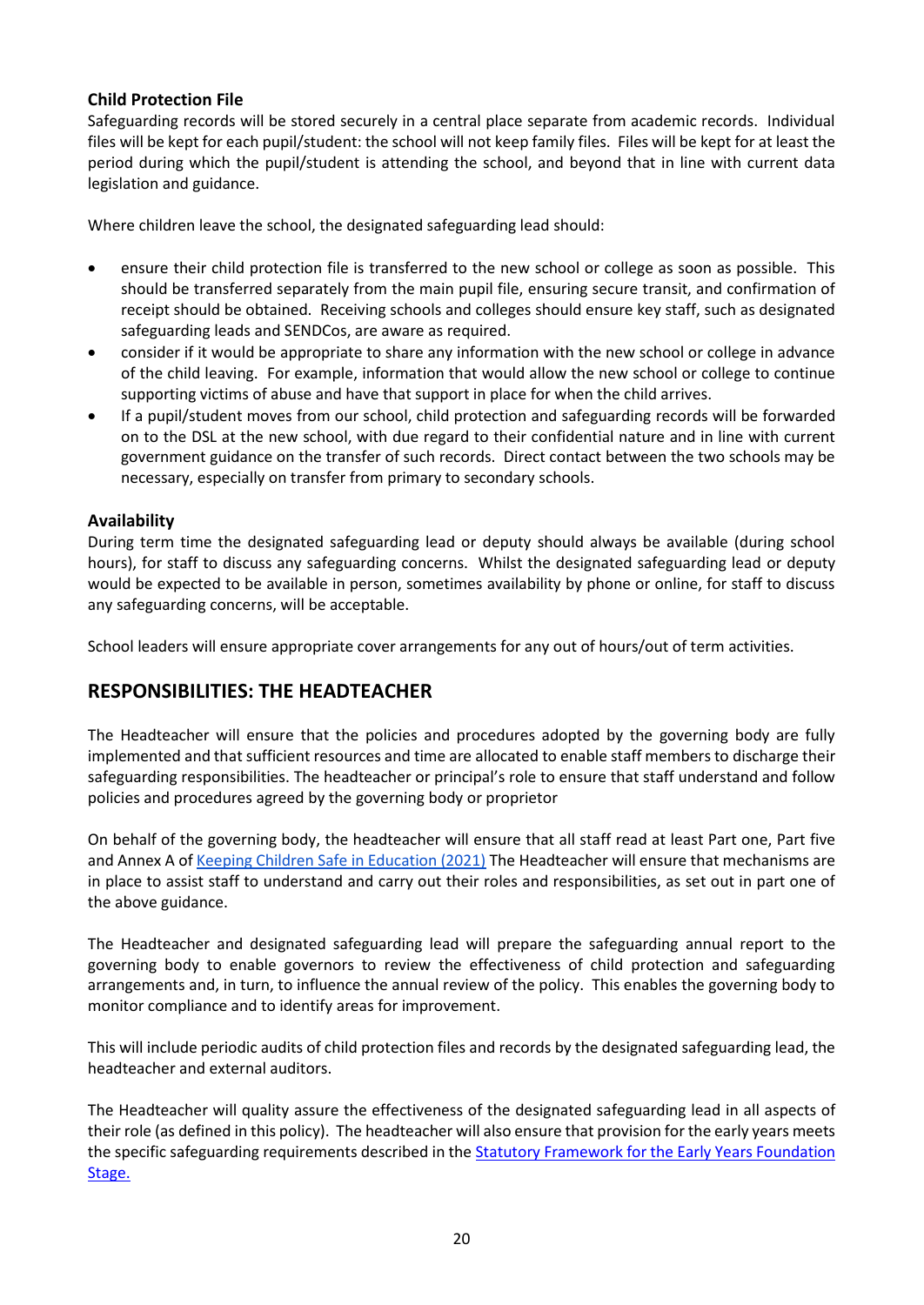The views of children, parents and carers and staff members will be sought on child protection and safeguarding arrangements through surveys, questionnaires and other means.

Ofsted inspectors will always report on whether arrangements for safeguarding children and learners are effective. In our academy in relation to self-evaluation of safeguarding we will take account of [Inspecting](https://www.gov.uk/government/publications/inspecting-safeguarding-in-early-years-education-and-skills/inspecting-safeguarding-in-early-years-education-and-skills)  [Safeguarding in Early Years, Education and Skills Settings](https://www.gov.uk/government/publications/inspecting-safeguarding-in-early-years-education-and-skills/inspecting-safeguarding-in-early-years-education-and-skills) and the [School Inspection Handbook.](https://www.gov.uk/government/publications/school-inspection-handbook-eif/schools-inspection-handbook-for-september-2021)

In order that all members of staff have the knowledge and skills required to fulfil their duties, school leaders will:

- publish the names and contact details for the designated safeguarding lead/s and any deputy designated safeguarding leads.
- as part of the induction programme for all new members of staff, including newly qualified teachers, provide safeguarding and child protection training. Staff new to the school, like their established colleagues, will be expected to read and understan[d Keeping Children Safe in Education \(2021\) Part One](https://assets.publishing.service.gov.uk/government/uploads/system/uploads/attachment_data/file/912593/Keeping_children_safe_in_education_part_1_Sep_2020.pdf) and be familiar with our safeguarding and child protection policy, the behaviour policy, the staff code of conduct and be familiar with the safeguarding response to children who go missing from education. Temporary staff will be made aware of the safeguarding policies and procedures and the school will ensure that staff provided by other agencies have received the required child protection and safeguarding training, commensurate with their roles, before being deployed.
- provide all staff with appropriate safeguarding and child protection training which is updated regularly. In addition, all staff will receive safeguarding and child protection updates as required, and at least annually, to provide them with relevant skills and knowledge to safeguard children effectively. School leaders will keep a record of staff induction and training
- If staff have safeguarding concerns, or an allegation is made about another member of staff (including supply staff and volunteers) posing a risk of harm to children, then: this should be referred to the headteacher or principal
- Where a head teacher is also the sole proprietor of an independent school it is now mandatory to report to the LADO.

## Annex A – [Further Information, Keeping Children Safe in Education \(2021\)](https://assets.publishing.service.gov.uk/government/uploads/system/uploads/attachment_data/file/1021914/KCSIE_2021_September_guidance.pdf)

## **Relationships Education, Relationship & Sex Education (RSE) and Health Education**

Relationship Education (for all primary pupils), RSE (for all secondary pupils) and Health Education (for all state school pupils) will be compulsory from September 2020.

Statutory guidance: relationships education relationships and sex education (RSE) and health education. Colleges may cover relevant issues through tutorials. The following resources may help schools and colleges:

- [DfE advice for schools: teaching online safety in schools](https://assets.publishing.service.gov.uk/government/uploads/system/uploads/attachment_data/file/811796/Teaching_online_safety_in_school.pdf)
- [UK Council for Internet Safety \(UKCIS\)27 guidance: Education for a connected world](https://assets.publishing.service.gov.uk/government/uploads/system/uploads/attachment_data/file/896323/UKCIS_Education_for_a_Connected_World_.pdf)
- [National Crime Agency's CEOP education programme: Thinkuknow](https://www.thinkuknow.co.uk/parents/who-are-we/)
- [Public Health England: Every Mind Matters](https://campaignresources.phe.gov.uk/schools/topics/mental-wellbeing/overview)

Note in September 2020 the Rise Above for Schools programme was renamed to Every Mind Matters

• Introduce a clear policy on the use of mobile and smart technology. This policy should cover how schools and colleges will manage incidents of sexual harassment between children and young people via mobile or smart technology.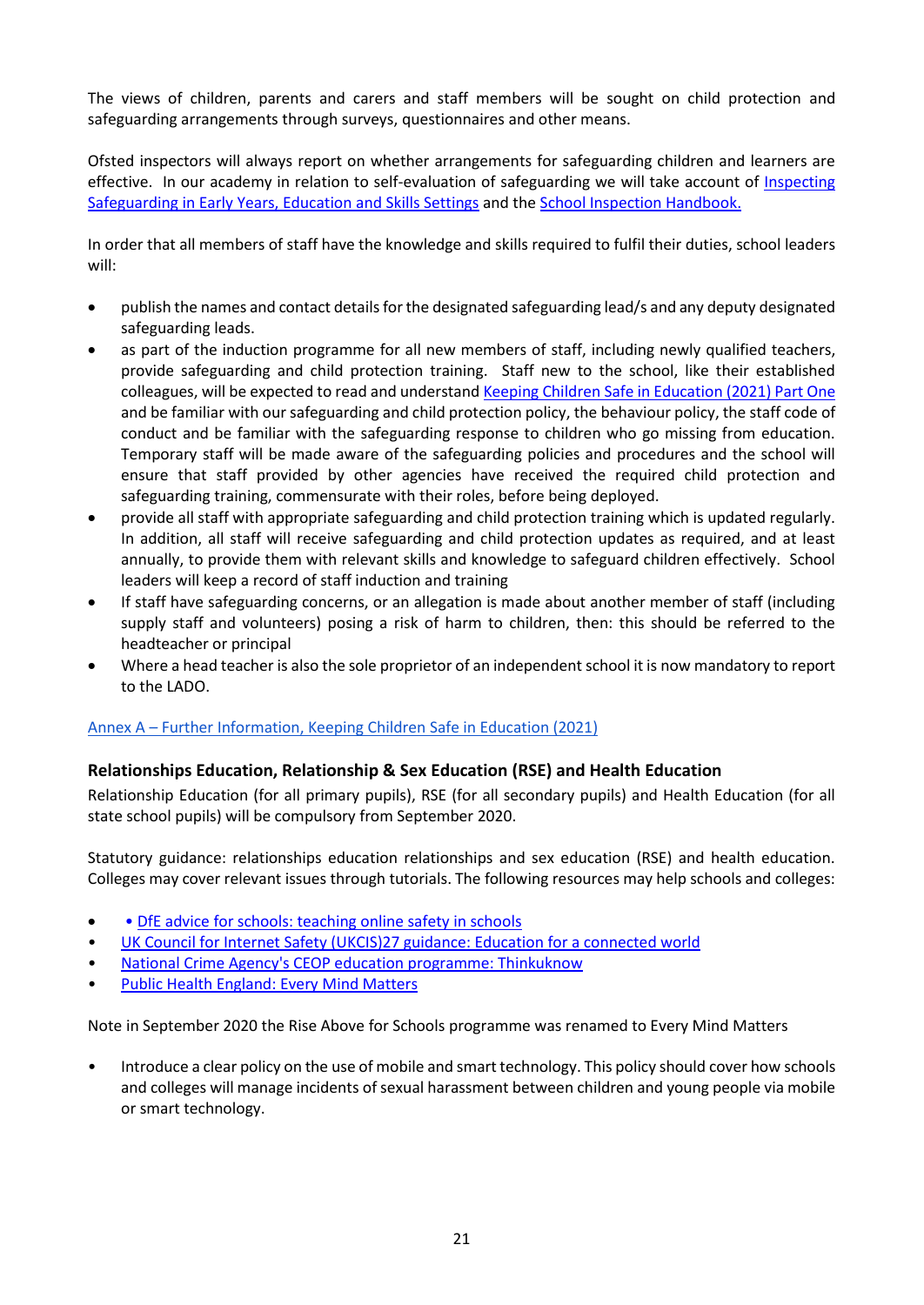# **RESPONSIBILITIES: THE GOVERNING BODY**

Governing bodies and proprietors should ensure they facilitate a whole school or college approach to safeguarding. This means ensuring safeguarding and child protection are at the forefront and underpin all relevant aspects of process and policy development.

The Nominated Governor is responsible for liaising with the Headteacher and DSL over all matters regarding safeguarding and child protection issues. The governor role is strategic rather than operational – they will not be involved in concerns about individual students.

The nominated governor for safeguarding and child protection is: Mr T Alexander

This governor will receive safeguarding training relevant to the governance role and this will be updated every two years. The Nominated Governor will liaise with the Headteacher and the DSL to produce a report at least annually for governors and ensure the annual Section 175 safeguarding self-assessment is completed and submitted on time.

Ultimately, all systems, processes and policies should operate with the best interests of the child at their heart. Where there is a safeguarding concern, the governing body and school leaders should ensure the child's wishes and feelings are taken into account when determining what action to take and what services to provide. Systems should be in place for children to express their views and give feedback. Ultimately, all systems and processes should operate with the best interests of the child at heart.

Governing bodies and proprietors should ensure that there are appropriate policies and procedures in place for appropriate action to be taken in a timely manner to safeguard and promote children's welfare:

For more information on policies please go to paragraph 85 in **KCSIE 21** 

## **Policies**

- Ensuring that an effective safeguarding and child protection policy is in place, which describes procedures in accordance with government guidance and refers to multi-agency safeguarding arrangements and is available publicly via the school website.
- The governing body will review all policies/procedures that relate to safeguarding and child protection annually.
- Ensuring that there is a staff behaviour policy or code of conduct that includes, amongst other expectations, acceptable use of technologies, staff/pupil relationships and communications including staff use of social media.
- Putting in place appropriate safeguarding responses to children who go missing from education, particularly on repeat occasions, to help identify the risk of abuse and neglect, including sexual abuse or exploitation, and to help prevent the risks of their going missing in future.
- Where reasonably possible, the school will hold more than one emergency contact number for each pupil so that the school has additional options to make contact with a responsible adult when a child missing education is also identified as a welfare and/or safeguarding concern.
- Where a school or college has charitable status, Charity Commission guidance on charity and trustee duties to safeguard children is available at [GOV.UK.](https://www.gov.uk/guidance/safeguarding-duties-for-charity-trustees)

## **Looked After Children and Previously Looked After Children**

The governing body must appoint a **designated teacher** and should work with local authorities to promote the educational achievement of registered pupils who are looked after. On commencement of sections 4 to 6 of the Children and Social Work Act 2017, the designated teacher will also have responsibility for promoting the educational achievement of children who have left care through adoption, special guardianship or child arrangement orders or who were adopted from state care outside England and Wales.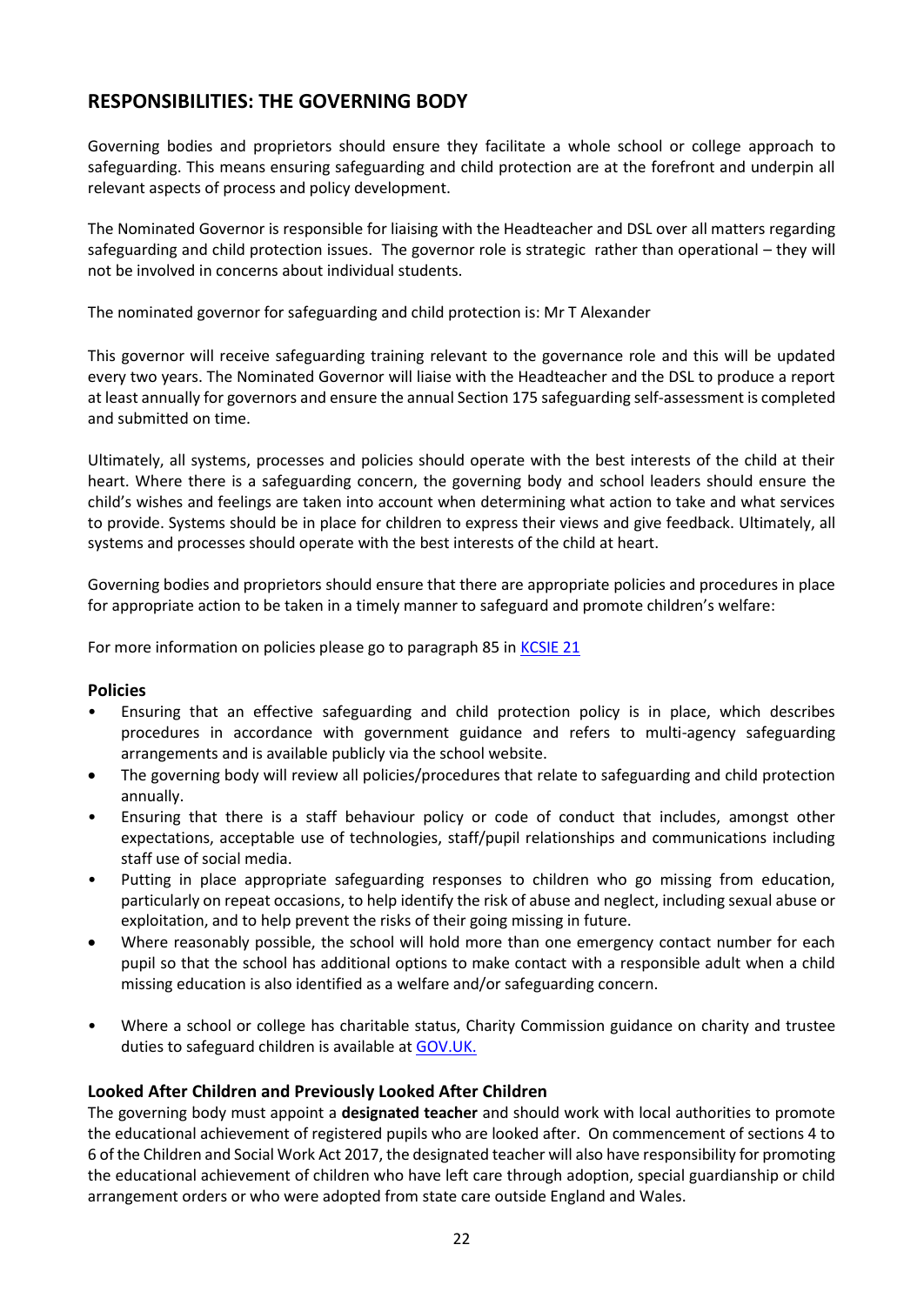The Governing body must ensure that the designated teacher has appropriate training and the relevant qualifications and experience. Statutory guidance contains further information on [The Role and](https://assets.publishing.service.gov.uk/government/uploads/system/uploads/attachment_data/file/683561/The_designated_teacher_for_looked-after_and_previously_looked-after_children.pdf)  [Responsibilities of the Designated Teacher.](https://assets.publishing.service.gov.uk/government/uploads/system/uploads/attachment_data/file/683561/The_designated_teacher_for_looked-after_and_previously_looked-after_children.pdf)

## **Children with Special Educational Needs and Disabilities**

Children with special educational needs and disabilities (SEND) can face additional safeguarding challenges. The governing body should ensure this child protection policy reflects the fact that additional barriers can exist when recognising abuse and neglect in this group of children. These can include:

- assumptions that indicators of possible abuse such as behaviour, mood and injury relate to the child's disability without further exploration.
- being more prone to peer group isolation than other children.
- the potential for children with SEN and disabilities being disproportionately impacted by behaviours such as bullying, without outwardly showing any signs; and
- communication barriers and difficulties in overcoming these barriers.

To address these additional challenges, schools should consider extra pastoral support for children with SEND.

## **The Use of Reasonable Force in Schools**

There are circumstances when it is appropriate for staff in school to use reasonable force to safeguard children and young people. The term 'reasonable force' covers the broad range of actions used by staff that involves a degree of physical contact to control or restrain children/young people. This can range from guiding a child/young person to safety by the arm, to more extreme circumstances such as breaking up a fight or where a child/young person needs to be restrained to prevent violence or injury.

'Reasonable' in these circumstances means 'using no more force than is needed'. The use of force may involve either passive physical contact, such as standing between pupils or blocking a pupil's path, or active physical contact such as leading a pupil by the arm out of the classroom.

Government advice for 'Use of Reasonable Force in Schools' is available here. The governing body and school leaders have a separate policy which has taken account of advice for schools in [Use of Reasonable Force in](https://assets.publishing.service.gov.uk/government/uploads/system/uploads/attachment_data/file/444051/Use_of_reasonable_force_advice_Reviewed_July_2015.pdf)  [Schools.](https://assets.publishing.service.gov.uk/government/uploads/system/uploads/attachment_data/file/444051/Use_of_reasonable_force_advice_Reviewed_July_2015.pdf)

## **Peer on Peer**

Governing bodies and proprietors should ensure that their child protection policy includes:

- procedures to minimise the risk of peer-on-peer abuse.
- the systems in place (and they should be well promoted, easily understood and easily accessible) for children to confidently report abuse, knowing their concerns will be treated seriously.
- how allegations of peer-on-peer abuse will be recorded, investigated and dealt with.
- clear processes as to how victims, perpetrators and any other children affected by peer-on-peer abuse will be supported.
- a recognition that even if there are no reported cases of peer-on-peer abuse, such abuse may still be taking place and is simply not being reported.
- a statement which makes clear there should be a zero-tolerance approach to abuse, and it should never be passed off as "banter", "just having a laugh", "part of growing up" or "boys being boys" as this can lead to a culture of unacceptable behaviours and an unsafe environment for children.

The governing body takes account of [Searching Screening and Confiscation Advice](https://assets.publishing.service.gov.uk/government/uploads/system/uploads/attachment_data/file/674416/Searching_screening_and_confiscation.pdf) for schools and the UK Council for Child Internet Safety (UKCCIS) Education Group and [Advice on Sharing nude images](https://www.gov.uk/government/publications/sharing-nudes-and-semi-nudes-advice-for-education-settings-working-with-children-and-young-people/sharing-nudes-and-semi-nudes-advice-for-education-settings-working-with-children-and-young-people)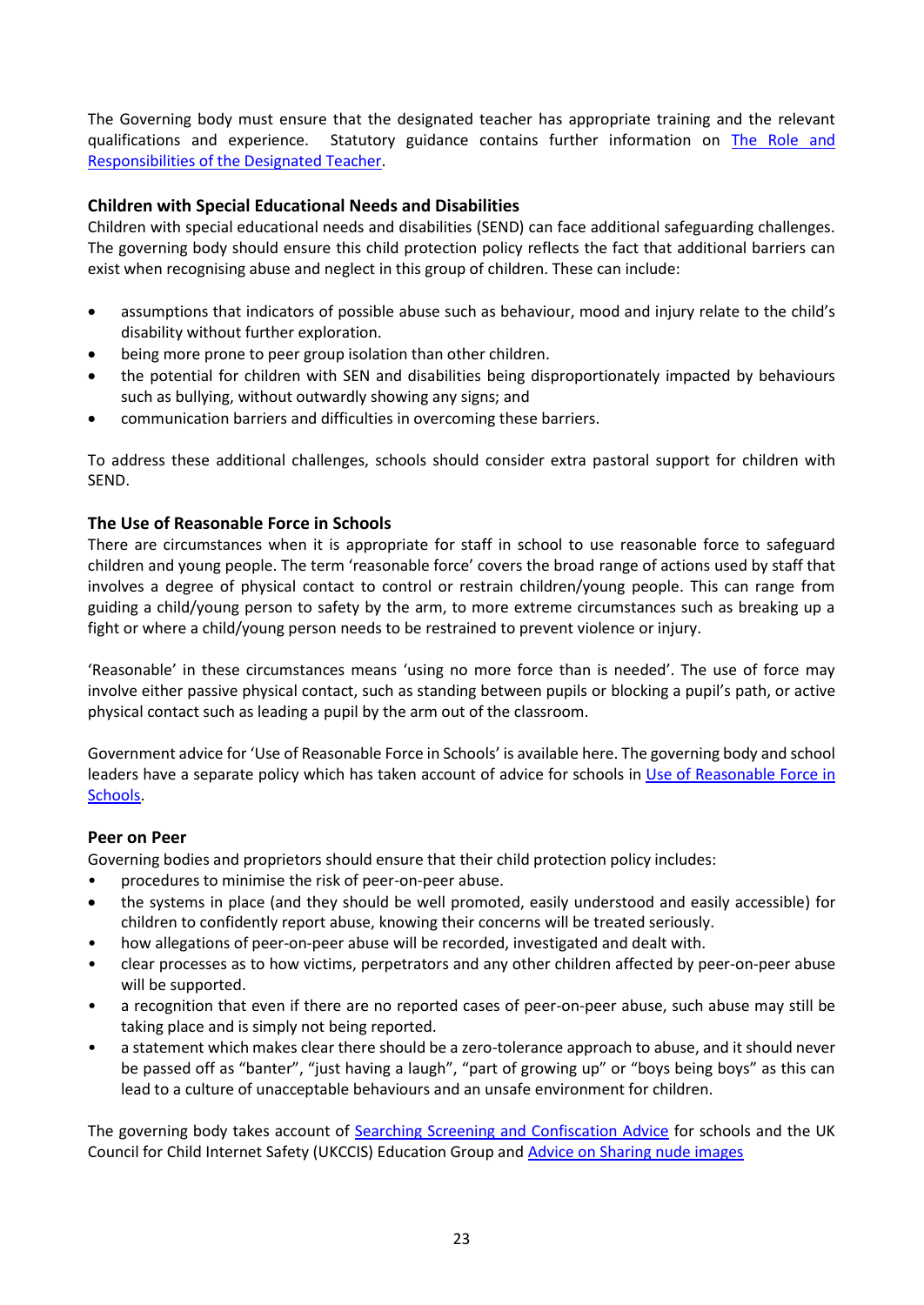The governing body will expect all staff to have read and understand [Part five of Keeping Children Safe in](https://assets.publishing.service.gov.uk/government/uploads/system/uploads/attachment_data/file/954314/Keeping_children_safe_in_education_2020_-_Update_-_January_2021.pdf)  [Education: Child on Child Sexual Violence and Sexual Harassment.](https://assets.publishing.service.gov.uk/government/uploads/system/uploads/attachment_data/file/954314/Keeping_children_safe_in_education_2020_-_Update_-_January_2021.pdf)

## **Mental Health**

The DfE has published advice and guidance o[n Preventing and Tackling Bullying,](https://assets.publishing.service.gov.uk/government/uploads/system/uploads/attachment_data/file/623895/Preventing_and_tackling_bullying_advice.pdf) [Mental Health and Behaviour](https://assets.publishing.service.gov.uk/government/uploads/system/uploads/attachment_data/file/755135/Mental_health_and_behaviour_in_schools__.pdf)  [in Schools](https://assets.publishing.service.gov.uk/government/uploads/system/uploads/attachment_data/file/755135/Mental_health_and_behaviour_in_schools__.pdf) (which may also be useful for colleges). The Mental Health and Behaviour in Schools guidance sets out how schools and colleges can help prevent mental health problems by promoting resilience as part of an integrated, whole school/college approach to social and emotional wellbeing, which is tailored to the needs of their pupils.

## **Multi-agency Working**

- Ensuring that the school contributes to multi-agency working in line with statutory guidance [Working](https://assets.publishing.service.gov.uk/government/uploads/system/uploads/attachment_data/file/729914/Working_Together_to_Safeguard_Children-2018.pdf)  [Together to Safeguard Children \(July 2018\).](https://assets.publishing.service.gov.uk/government/uploads/system/uploads/attachment_data/file/729914/Working_Together_to_Safeguard_Children-2018.pdf)
- It is especially important that schools and colleges understand their role in the three safeguarding partner arrangements. Governing bodies, proprietors and their senior leadership teams, especially their designated safeguarding leads, should make themselves aware of and follow their local arrangements.
- The governing body should understand the local criteria for action and the local protocol for assessment and ensure these are reflected in the school's own policies and procedures.
- The governing body should also be prepared to supply information as requested by the three safeguarding partners. The school should work with social care, the police, health services and other services to promote the welfare of children and protect them from harm. This includes providing a coordinated offer of early help when additional needs of children are identified and contributing to interagency plans to provide additional support to children subject to child protection plans.

## **Information Sharing**

Information sharing is vital in identifying and tackling all forms of abuse and neglect. The governing body should ensure that principles and arrangements for sharing information within school and with the three safeguarding partners, other agencies and practitioners are in place.

- [Working Together to Safeguard Children July 2018](https://assets.publishing.service.gov.uk/government/uploads/system/uploads/attachment_data/file/729914/Working_Together_to_Safeguard_Children-2018.pdf) (Chapter 1 which includes a myth-busting guide to information sharing);
- [Information sharing: Advice for Practitioners Providing Safeguarding Services to Children, Young people,](https://assets.publishing.service.gov.uk/government/uploads/system/uploads/attachment_data/file/721581/Information_sharing_advice_practitioners_safeguarding_services.pdf)  [Parents and Carers;](https://assets.publishing.service.gov.uk/government/uploads/system/uploads/attachment_data/file/721581/Information_sharing_advice_practitioners_safeguarding_services.pdf) and
- [The information Commissioner's Office \(ICO\)](https://ico.org.uk/) which includes ICO GDPR FAQs and guidance from the department.

## **Staff Training**

- Ensuring that all new staff (new to the role and/or new to the school including agency staff and interim appointments) undergo safeguarding and child protection training (including online safety) at induction.
- All staff should receive appropriate safeguarding and child protection training. Our school has agreed that this training will be delivered every year.
- Induction and training will be in line with advice from the three local safeguarding partners.
- In addition to this annual training, all staff will receive regular safeguarding and child protection training and updates (for example, via email, e-bulletins, staff meetings) throughout the school year, to provide them with relevant skills and knowledge to safeguard children effectively.
- Ensuring all staff read at least Part [one, Part five and Annex A of Keeping Children Safe in Education](https://assets.publishing.service.gov.uk/government/uploads/system/uploads/attachment_data/file/954314/Keeping_children_safe_in_education_2020_-_Update_-_January_2021.pdf)  [\(2021\)](https://assets.publishing.service.gov.uk/government/uploads/system/uploads/attachment_data/file/954314/Keeping_children_safe_in_education_2020_-_Update_-_January_2021.pdf)

## **Online Safety**

An effective approach to online safety empowers a school to protect the whole school community in their use of technology and establishes mechanisms to identify, intervene in and escalate any incident where appropriate.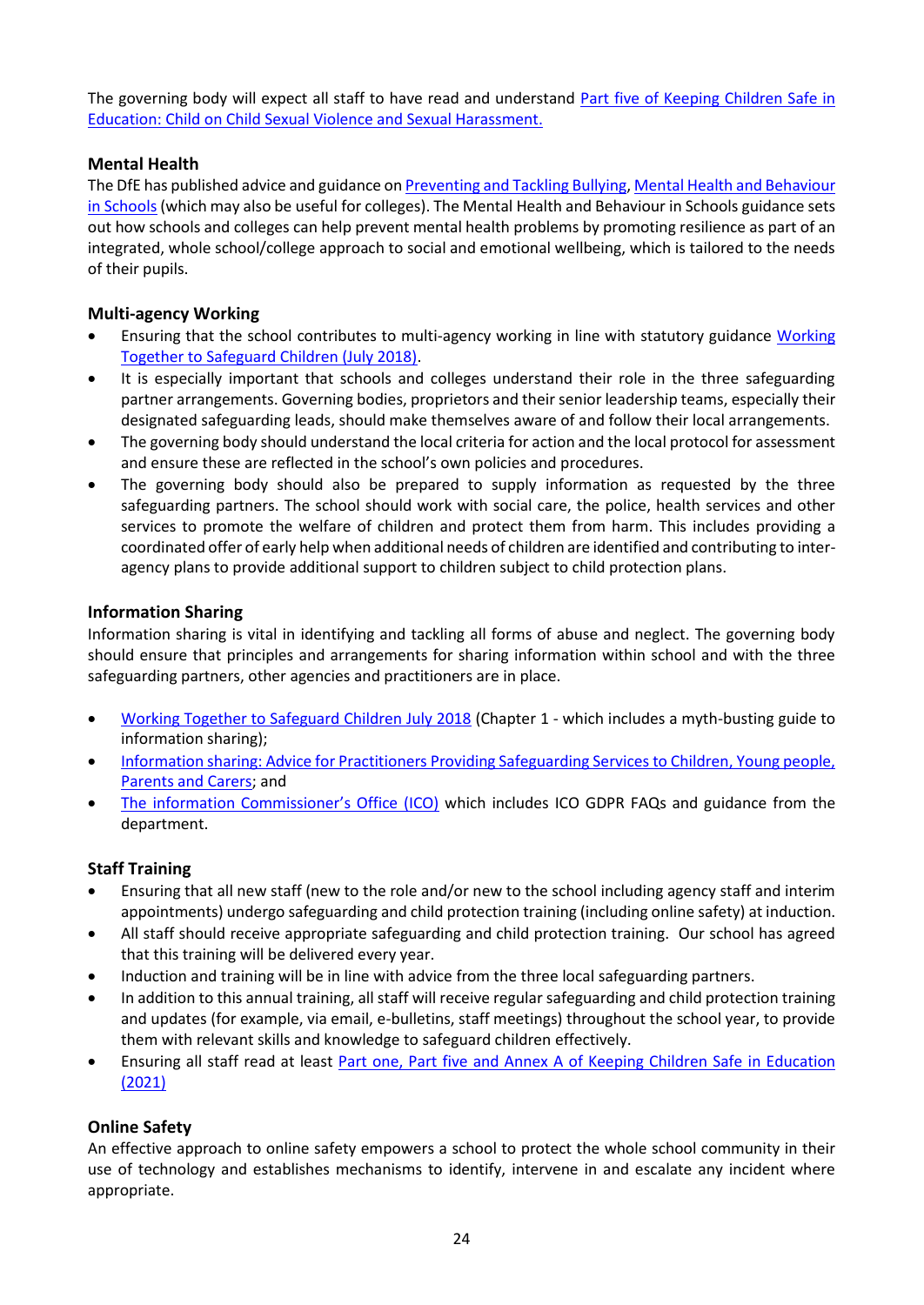Schools and colleges should have appropriate filters and monitoring systems in place to limit children's exposure to online risks. Settings should also ensure they have appropriate security procedures in place to safeguard their systems.

Schools and colleges should review their online safety policies and information annually to keep up with developments in technology, risks and harms.

The breadth of incidents classified within online safety is considerable, but can be categorised into three areas of risk:

- **content**: being exposed to illegal, inappropriate or harmful material: for example, pornography, fake news, racist or radical and extremist views;
- **contact**: being subjected to harmful online interaction with other users: for example commercial advertising as well as adults posing as children or young adults; and
- **conduct**: personal online behaviour that increases the likelihood of, or causes, harm; for example, making, sending and receiving explicit images, or online bullying.
- **commerce:** risks such as online gambling, inappropriate advertising, phishing and or financial scams. If you feel your pupils, students or staff are at risk, please report it to the Anti-Phishing Working Group <https://apwg.org/>

As schools increasingly work online, it is essential that children are safeguarded from potentially harmful and inappropriate online material.

Governing bodies and proprietors should ensure that staff receive regular updated safeguarding training, including online safety and ensure children are taught about safeguarding, including online safety. Safeguarding training for staff, including online safety training, is integrated, aligned, and considered as part of the whole school or college safeguarding approach and wider staff training and curriculum planning. In devising the approach to online safety and teaching online safety, the governing body and school leaders have taken into accoun[t Keeping Children Safe: Online safety.](https://assets.publishing.service.gov.uk/government/uploads/system/uploads/attachment_data/file/828312/Keeping_children_safe_in_education.pdf) [Teaching Online Safety in Schools](https://assets.publishing.service.gov.uk/government/uploads/system/uploads/attachment_data/file/811796/Teaching_online_safety_in_school.pdf)

The school's online policy includes guidance and rules regarding the use of pupil/staff mobile technology and access to the internet via 3G, 4G and 5G on our premises. This policy should cover how schools and colleges will manage incidents of sexual harassment between children and young people via mobile or smart technology.

Technology, and risks and harms related to it evolve and change rapidly. Schools and colleges should consider carrying out an annual review of their approach to online safety, supported by an annual risk assessment that considers and reflects the risks their children face. A free online safety self-review tool for schools can be found via the [360 safe website.](https://360safe.org.uk/)

#### [UKCIS has published Online safety in schools and colleges: Questions from the governing board.](https://www.gov.uk/government/publications/online-safety-in-schools-and-colleges-questions-from-the-governing-board)

The questions can be used to gain a basic understanding of the current approach to keeping children safe online; learn how to improve this approach where appropriate; and find out about tools which can be used to improve the approach. It has also published an Online Safety Audit Tool which helps mentors of trainee teachers and newly qualified teachers induct mentees and provide ongoing support, development and monitoring.

#### **Remote Learning**

Where children are being asked to learn online at home the Department has provided advice to support schools and colleges do so safely: safeguarding in schools colleges and other providers and safeguarding and remote education. The NSPCC and PSHE Association also provide helpful advice:

• NSPCC Learning - [Undertaking remote teaching safely during school closures](https://learning.nspcc.org.uk/news/covid/undertaking-remote-teaching-safely)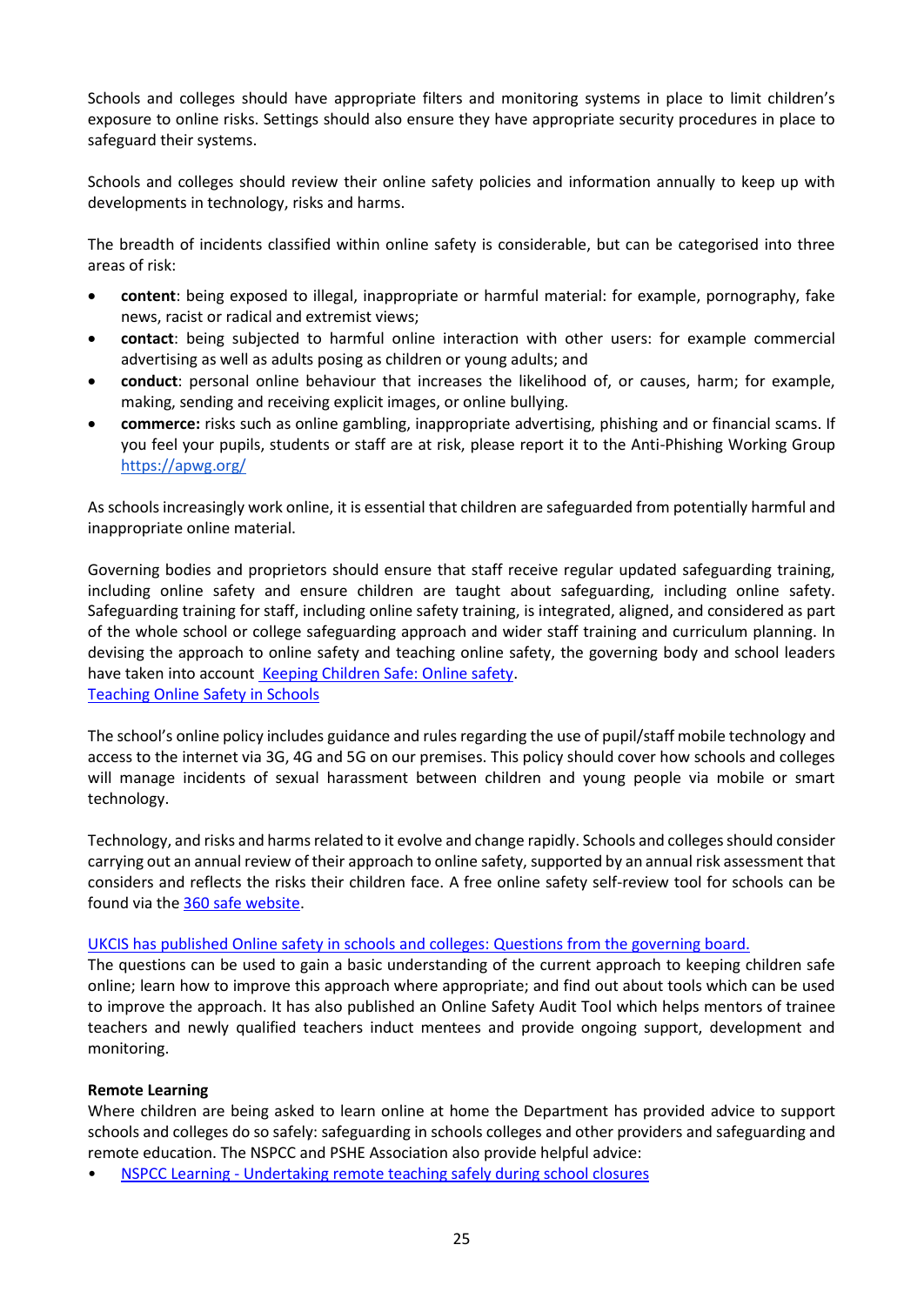# **Opportunities to Teach Safeguarding**

- The governing body should ensure that children are taught about safeguarding, including online safety, as part of providing a broad and balanced curriculum.
- This will include covering relevant issues through Relationships Education (for all primary pupils) and Relationships and Sex Education (for all secondary pupils), and Health Education (for all pupils in state funded schools) which are mandatory from September 2020. **[Guidance for SRE](https://assets.publishing.service.gov.uk/government/uploads/system/uploads/attachment_data/file/805781/Relationships_Education__Relationships_and_Sex_Education__RSE__and_Health_Education.pdf)**
- Whilst it is essential that appropriate filters and monitoring systems are in place, the governing body should be careful that "over blocking" does not lead to unreasonable restrictions as to what children can be taught with regard to online teaching and safeguarding.

## **Safer Recruitment**

The governing body should prevent people who pose a risk of harm from working with children:

- By adhering to statutory responsibilities to check staff who work with children, taking proportionate decisions on whether to ask for any checks beyond what is required and ensuring volunteers are appropriately supervised. The governing body has recruitment and selection policies and procedures in place.
- • In accordance with [The School Staffing \(England\) Regulations 2009,](https://www.legislation.gov.uk/uksi/2009/2680/contents/made) the governing body will ensure that at least one of the persons who conducts an interview has completed safer recruitment training. The training should cover, as a minimum, the content of this guidance.
- •Governing bodies and proprietors should ensure there are procedures in place to manage safeguarding concerns, or allegations against staff (including supply staff and volunteers) that might indicate they would pose a risk of harm to children.

The governing body regards it as vital that it has created a culture of safe recruitment and, as part of that, has adopted recruitment procedures that help deter, reject or identify people who might abuse children. The governing body has taken full account of the statutory guidance in Part three of [Keeping Children Safe in](https://assets.publishing.service.gov.uk/government/uploads/system/uploads/attachment_data/file/1021914/KCSIE_2021_September_guidance.pdf)  [Education: Safer recruitment,](https://assets.publishing.service.gov.uk/government/uploads/system/uploads/attachment_data/file/1021914/KCSIE_2021_September_guidance.pdf) Statutory guidance – regulated activity (children) – supervision of activity with children which is regulated activity when unsupervised and: [Disclosure and Barring Service checks](https://www.gov.uk/government/organisations/disclosure-and-barring-service)

- The academy operates "Safer Recruitment" procedures and ensures that appropriate checks are carried out on all new staff and relevant volunteers (including members of the governing body)
- The Headteacher and all other staff who work with children/young people undertake safeguarding training on an annual basis with additional updates as necessary within a two-year framework and a training record maintained
- Temporary staff and volunteers are made aware of the academy's arrangements for safeguarding & child protection and their responsibilities
- The governing body has a written policy and procedures for dealing with allegations of abuse against members of staff, visitors, volunteers or governors
- The academy remedies any deficiencies or weaknesses brought to its attention without delay

A member of the governing body (usually the Chair) is nominated to be responsible for liaising with the LADO in the event of allegations of abuse being made against the Headteacher.

The school should follow part 3 of 'Keeping children safe in education' (KCSIE) and pay full regard to 'Safer [Recruitment'](https://assets.publishing.service.gov.uk/government/uploads/system/uploads/attachment_data/file/1021914/KCSIE_2021_September_guidance.pdf) requirements including but not limited to:

- verifying candidates' identity and academic or vocational qualifications
- obtaining professional and character references
- checking previous employment history and ensuring that a candidate has the health and physical capacity for the job,
- UK Right to Work
- clear enhanced DBS check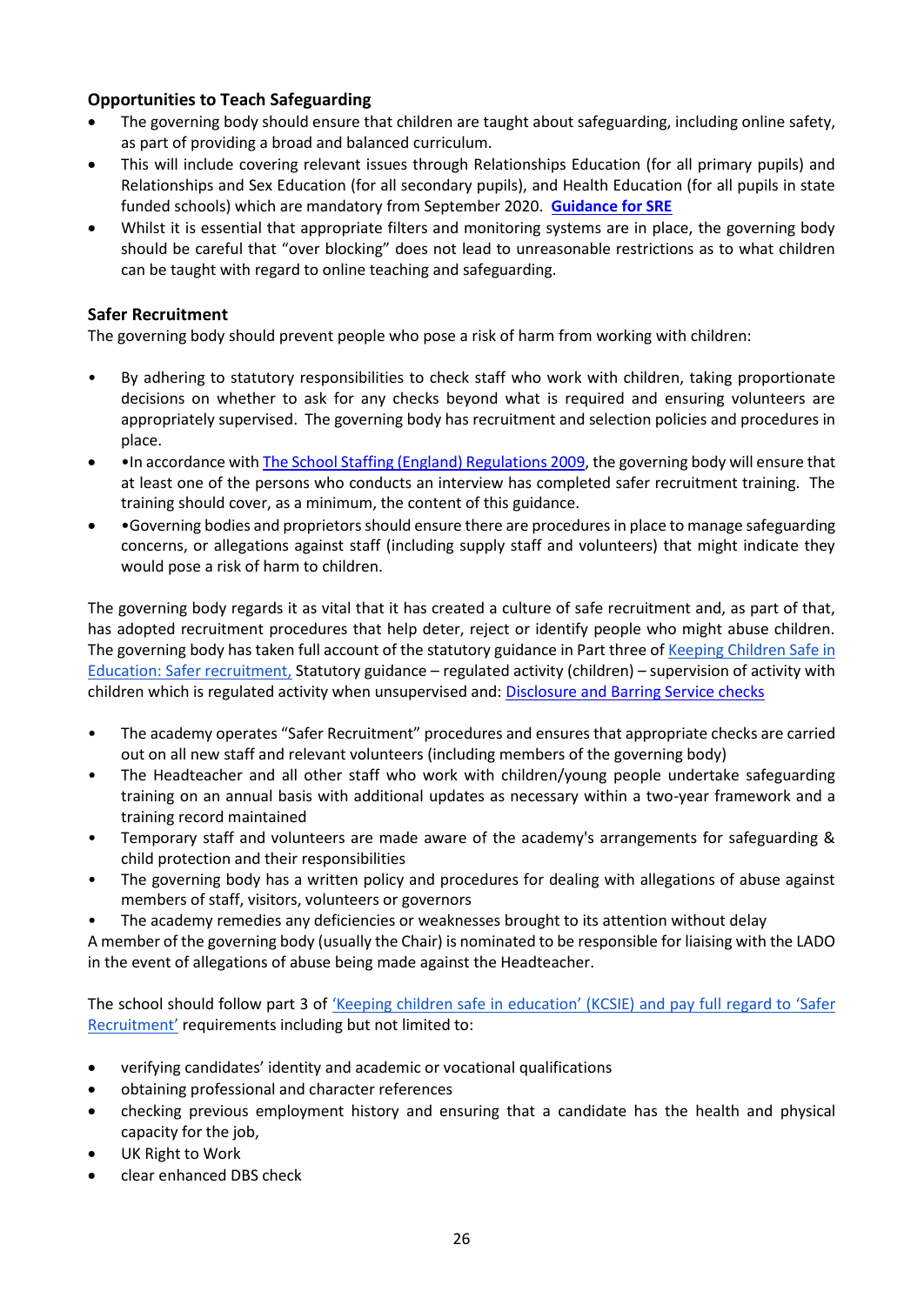• any further checks as appropriate to gain all the relevant information to enable checks on suitability to work with children.

Evidence of these checks must be recorded on the Single Central Record.

All recruitment materials will include reference to the school's commitment to safeguarding and promoting the wellbeing of pupils.

#### [Click here for more information on identity checks](https://www.gov.uk/government/publications/identity-proofing-and-verification-of-an-individual)

#### **Concerns About a Staff Member Who May Pose a Risk of Harm to Children**

The Governing Body will ensure that school leaders understand the correct procedures regarding reporting safeguarding concerns or allegations about another member of staff (including a volunteer) posing a risk of harm to children. The Chair of Governors should ensure that these procedures are adhered to:

- Concerns or allegations should be referred to the headteacher.
- Where there are concerns/allegations about the headteacher, these should be reported to the Chair of Governors
- The headteacher or Chair of Governors, as appropriate, should **discuss the allegation immediately with the Local Authority Designated Officer** (LADO). The purpose of this initial discussion is for the LADO and the case manager in school to consider the nature, content and context of the allegation and agree a course of action. The case manager should not inform any member of staff of an allegation nor conduct any sort of investigation until s/he has first had the discussion with the LADO.

#### **Redbridge Local Authority Designated Officer**

**0208 708 5350** [lado@redbridge.gov.uk](mailto:lado@redbridge.gov.uk)

LADO referral form can be downloaded from the [LSCB website](https://www.redbridgescp.org.uk/professionals/managing-allegations-against-staff/)

The governing body and school leaders will ensure that they have read and understand Part four of Keeping [Children Safe in Education September 2020: Allegations of abuse made against teachers and other](https://assets.publishing.service.gov.uk/government/uploads/system/uploads/attachment_data/file/1021914/KCSIE_2021_September_guidance.pdf) staff.

This guidance explains the duties of an employer and employee in respect of all cases in which it is alleged that a teacher or member of staff (including volunteers) in school has:

- behaved in a way that has harmed a child or may have harmed a child.
- possibly committed a criminal offence against or related to a child; or
- behaved towards a child or children in a way that indicates he or she may pose a risk of harm to children.
- Where an individual has behaved or may have behaved in a way that indicates they may not be suitable to work with children. The reason is because of transferrable risk.

If an allegation is determined to be unsubstantiated or malicious, the designated officer(s) should refer the matter to the children's social care services to determine whether the child concerned needs services or may have been abused by someone else. If an allegation is shown to be deliberately invented or malicious, the headteacher, principal or proprietor should consider whether any disciplinary action is appropriate against the pupil or student who made it; or whether the police should be asked to consider if action might be appropriate against the person responsible, even if he or she were not a pupil or student.

#### **Alternative provision**

The cohort of pupils in Alternative Provision often have complex needs, it is important that governing bodies and proprietors of these settings are aware of the additional risk of harm that their pupils may be vulnerable to.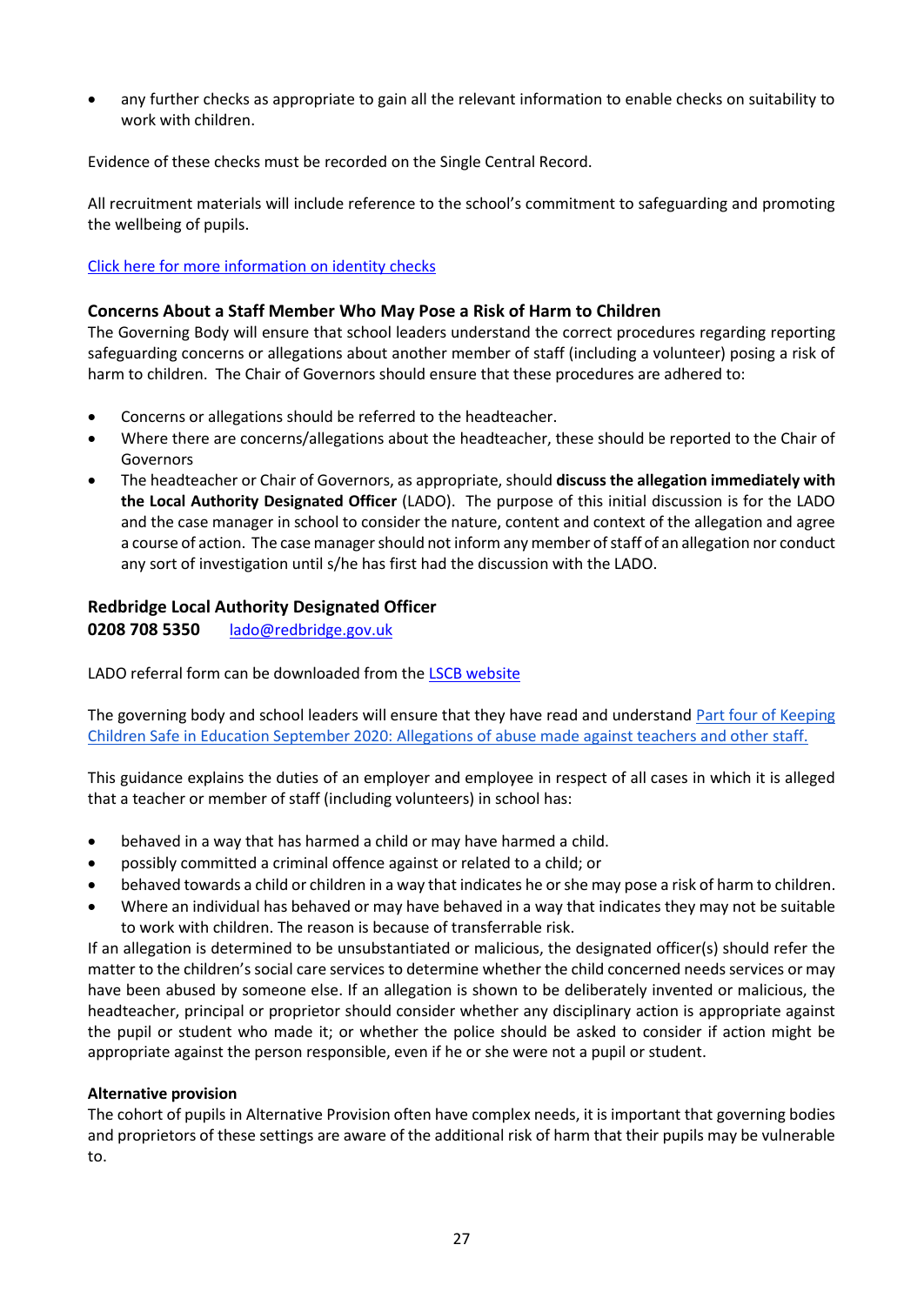The Department has issued two pieces of statutory guidance to which commissioners of Alternative Provision should have regard:

- Alternative provision [DfE Statutory Guidance;](https://assets.publishing.service.gov.uk/government/uploads/system/uploads/attachment_data/file/942014/alternative_provision_statutory_guidance_accessible.pdf) and
- [Education for children with health needs who](https://assets.publishing.service.gov.uk/government/uploads/system/uploads/attachment_data/file/941900/health_needs_guidance_accessible.pdf) cannot attend school DfE Statutory Guidance

#### **Use of school or college premises for non-school/college activities**

Where governing bodies or proprietors hire or rent out school or college facilities/premises to organisations or individuals (for example to community groups, sports associations, and service providers to run community or extra-curricular activities) they should ensure that appropriate arrangements are in place to keep children safe. Ensuring that the organisation has a safeguarding policy and clear procedures are in place for safeguarding children and vulnerable adults.

#### **Homestay during exchange visits**

Schools often plan for children to take part in exchange visits, either to other parts of the UK or abroad. Exchanges can benefit learning across a range of subjects. Foreign visits can enrich the languages curriculum and provide exciting opportunities for pupils to develop their confidence and expertise in the use of other languages. Schools have a duty to safeguard and promote children's welfare. This extends to considering their safety and how best to minimise risk of harm to those children during any exchange visit arranged by the school and when organising for the care and accommodation of a child with a host family (known as homestays) as part of the exchange

[The governing body has taken account of Annex E of Keeping Children Safe in Education: Host families](https://assets.publishing.service.gov.uk/government/uploads/system/uploads/attachment_data/file/1021914/KCSIE_2021_September_guidance.pdf) – [homestay during exchange visits](https://assets.publishing.service.gov.uk/government/uploads/system/uploads/attachment_data/file/1021914/KCSIE_2021_September_guidance.pdf)

# **CONFIDENTIALITY, CONSENT AND INFORMATION SHARING**

Information sharing is vital in identifying and tackling all forms of abuse and neglect.

As part of meeting a child's needs, the governing body recognises the importance of information sharing between practitioners and local agencies. This should include ensuring arrangements are in place that set out clearly the process and principles for sharing information within the school and with the three safeguarding partners, other organisations, agencies and practitioners as required.

"[Data protection: toolkit for schools](https://assets.publishing.service.gov.uk/government/uploads/system/uploads/attachment_data/file/747620/Data_Protection_Toolkit_for_Schools_OpenBeta.pdf)", supports schools with data protection activity, including compliance with GDPR.

Schools should ensure that policies, training and practice give staff the confidence to know when, how and to whom they can share sensitive information when dealing with a safeguarding concern - making reference to relevant guidance such as the new toolkit and the July 2018 guidance - Information Sharing: Advice for [Practitioners Providing Safeguarding Services to Children, Young People, Parents and Carers.](https://assets.publishing.service.gov.uk/government/uploads/system/uploads/attachment_data/file/721581/Information_sharing_advice_practitioners_safeguarding_services.pdf) The training should also cover how to record that information in a neutral and professional manner, focusing on what is necessary for the safeguarding purpose.

School staff should be proactive in sharing information with the designated safeguarding lead as early as possible to help identify, assess and respond to risks or concerns about the safety and welfare of children, whether this is when problems are first emerging, or where a child is already known to local authority children's social care.

The governing body is aware that, among other obligations, the Data Protection Act 2018 and the GDPR place duties on organisations and individuals to process personal information fairly and lawfully and to keep the information they hold safe and secure.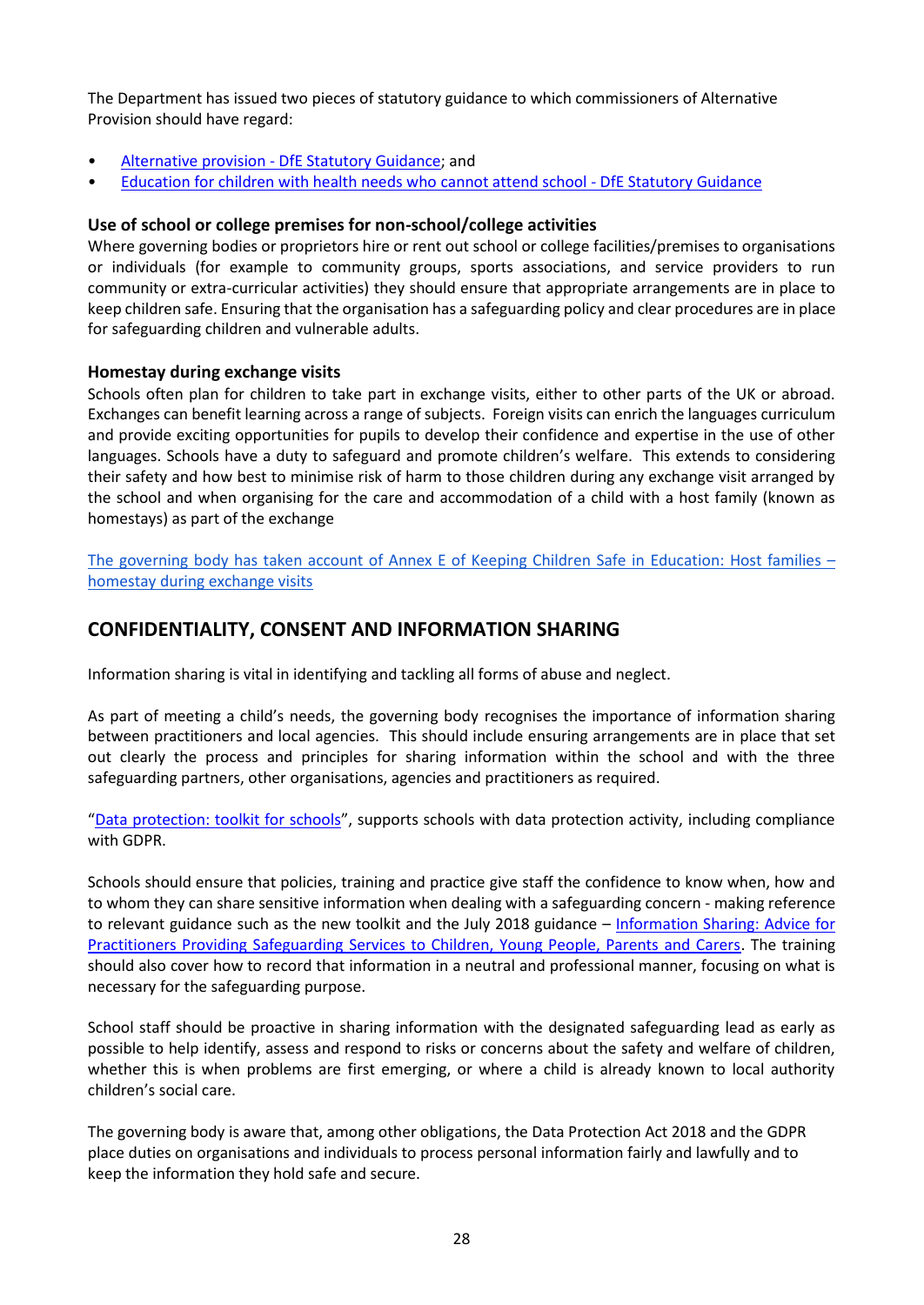The Data Protection Act 2018 and GDPR do not prevent, or limit, the sharing of information for the purposes of keeping children safe. Fears about sharing information cannot be allowed to stand in the way of the need to promote the welfare and protect the safety of children. Please contact the schools designated Data Protection Lead if there are any concerns around data sharing.

The governing body should ensure relevant staff have due regard to the data protection principles, which allow them to share personal information, as provided for in the Data Protection Act 2018, and the GDPR. Relevant staff should be confident of the processing conditions under the Data Protection Act 2018 and the GDPR which allow them to store and share information for safeguarding purposes, including information which is sensitive and personal, and should be treated as 'special category personal data.'

The governing body should ensure that staff who need to share 'special category personal data' are aware that the Data Protection Act 2018 contains 'safeguarding of children and individuals at risk' as a processing condition that allows practitioners to share information. This includes allowing practitioners to share information without consent if it is not possible to gain consent, if it cannot be reasonably expected that a practitioner gains consent, or if to gain consent would place a child at risk.

Where children leave the school, the designated safeguarding lead should ensure their child protection file is transferred to the new school or college as soon as possible, ensuring secure transit, and confirmation of receipt should be obtained. For schools, this will be transferred separately from the main pupil file. Receiving schools and colleges should ensure key staff such as designated safeguarding leads and SENDCos or the named person with oversight for SEND in a college, are aware as required.

In addition to the child protection file, the designated safeguarding lead should also consider if it would be appropriate to share any information with the new school or college in advance of a child leaving. For example, information that would allow the new school or college to continue supporting victims of abuse and have that support in place for when the child arrives.

All staff members must be aware that they cannot promise a child to keep secrets which might compromise the child's safety or well-being.

Information sharing: Advice for practitioners providing safeguarding services to children, young people, parents and carers supports staff who must make decisions about sharing information. This advice includes the seven golden rules for sharing information and considerations regarding the Data Protection Act 2018 and GDPR. If in any doubt about sharing information, staff should speak to the designated safeguarding lead or deputy. Fears about sharing information must not be allowed to stand in the way of the need to promote the welfare, and protect the safety of children.

In a case of female genital mutilation there is a mandatory requirement for the teacher to report directly to the police.

## **The seven golden rules to sharing information**

- 1. Remember that the General Data Protection Regulation (GDPR), Data Protection Act 2018 and human rights law are not barriers to justified information sharing but provide a framework to ensure that personal information about individuals is shared appropriately.
- 2. Be open and honest with the individual (and/or their family where appropriate) from the outset about why, what, how and with whom information will, or could be shared, and seek their agreement, unless it is unsafe or inappropriate to do so.
- 3. Seek advice from other practitioners, or your data protection lead, if you are in any doubt about sharing the information concerned, without disclosing the identity of the individual where possible.
- 4. Where possible, share information with consent, and where possible, respect the wishes of those who do not consent to having their information shared. Under the GDPR and Data Protection Act 2018 you may share information without consent if, in your judgement, there is a lawful basis to do so, such as where safety may be at risk. You will need to base your judgement on the facts of the case. When you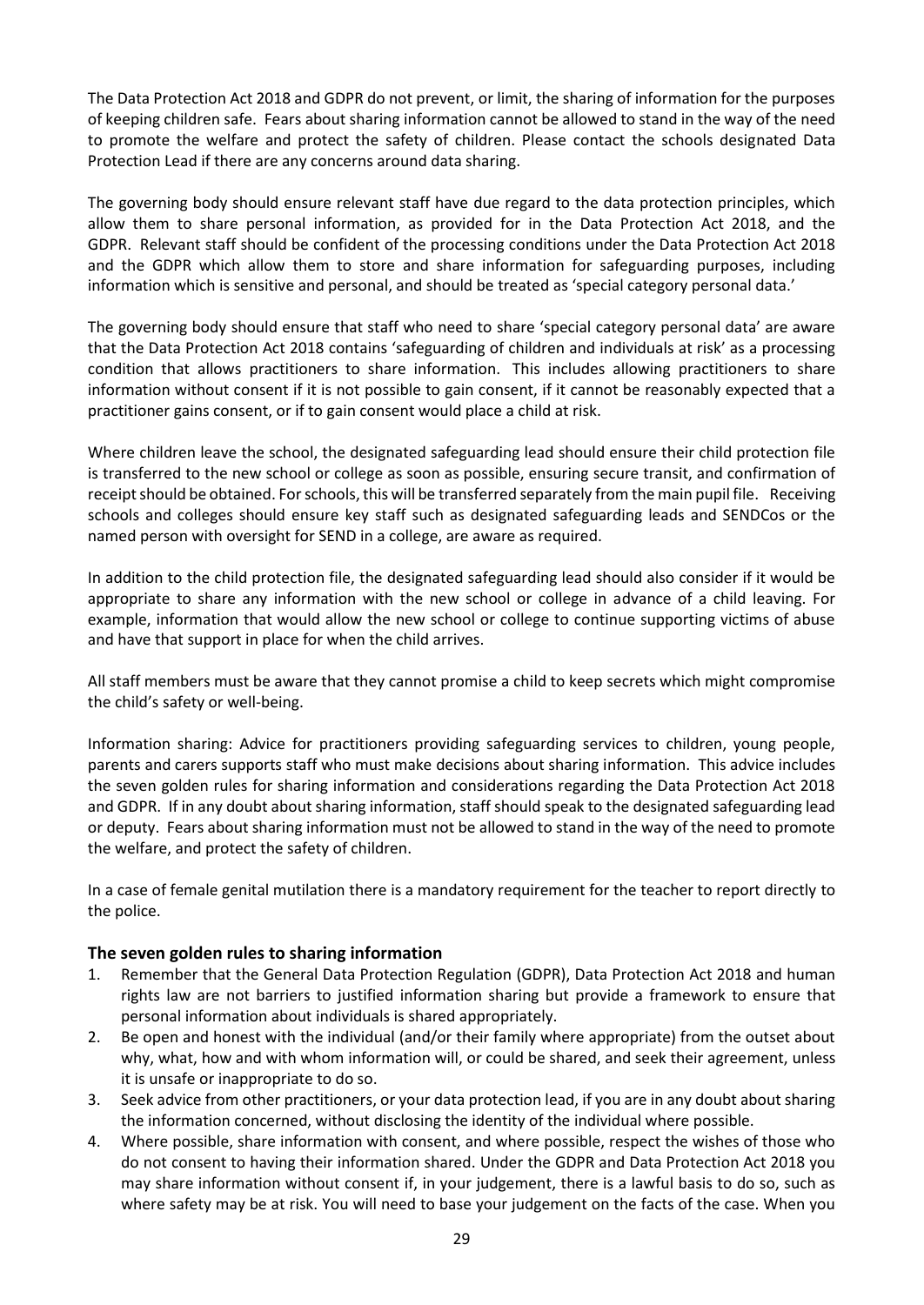are sharing or requesting personal information from someone, be clear of the basis upon which you are doing so. Where you do not have consent be mindful that an individual might not expect information to be shared.

- 5. Consider safety and well-being: base your information sharing decisions on considerations of the safety and well-being of the individual and others who may be affected by their actions.
- 6. Necessary, proportionate, relevant, adequate, accurate, timely and secure: ensure that the information you share is necessary for the purpose for which you are sharing it, is shared only with those individuals who need to have it, is accurate and up to-date, is shared in a timely fashion, and is shared securely. Seek advice on digital secure sharing from your IT professional.
- 7. Keep a record of your decision and the reasons for it whether it is to share information or not. If you decide to share, then record what you have shared, with whom and for what purpose. This record should be kept for at least three years.

# **COMMUNICATION WITH PARENTS**

- Make parents aware of the school's statutory role in safeguarding and promoting the welfare of students, including the duty to refer students on, where necessary, by making all policies available on the website and on request.
- Work with parents to support the needs of their child.
- Consider the safety of the student and, should a concern arise, the Designated Safeguarding Lead (DSL) has the responsibility to seek advice prior to contacting parents.
- Aim to help parents understand that the school has a responsibility for the welfare of all students and has a duty to refer cases to the Local Authority in the interests of the student as appropriate.
- Ensure a robust complaints system is in place to deal with issues raised by parents and carers.
- Provide advice and signpost parents and carers to other services where students need extra support.

## School leaders will:

- ensure the safeguarding and child protection policy is published on the school website and on display in the entrance foyer.
- ensure that pupils, parents and visitors to the school are clearly and visually informed of the name of the designated safeguarding lead and deputy.
- ensure that visitors are aware of their safeguarding duties while in school and how to report safeguarding concerns.

School leaders will ensure that the parents have an understanding of the responsibilities placed on the school and staff for safeguarding children.

When staff have a concern about an individual child that requires a referral to children's social care, parents should be informed prior to referral, unless it is considered to do so might place the child at increased risk of significant harm by:

- the behavioural response it prompts e.g. a child being subjected to abuse, maltreatment or threats/forced to remain silent if alleged abuse is informed.
- leading to an unreasonable delay.
- leading to the loss of evidential material.
- placing a member of staff from any agency at risk.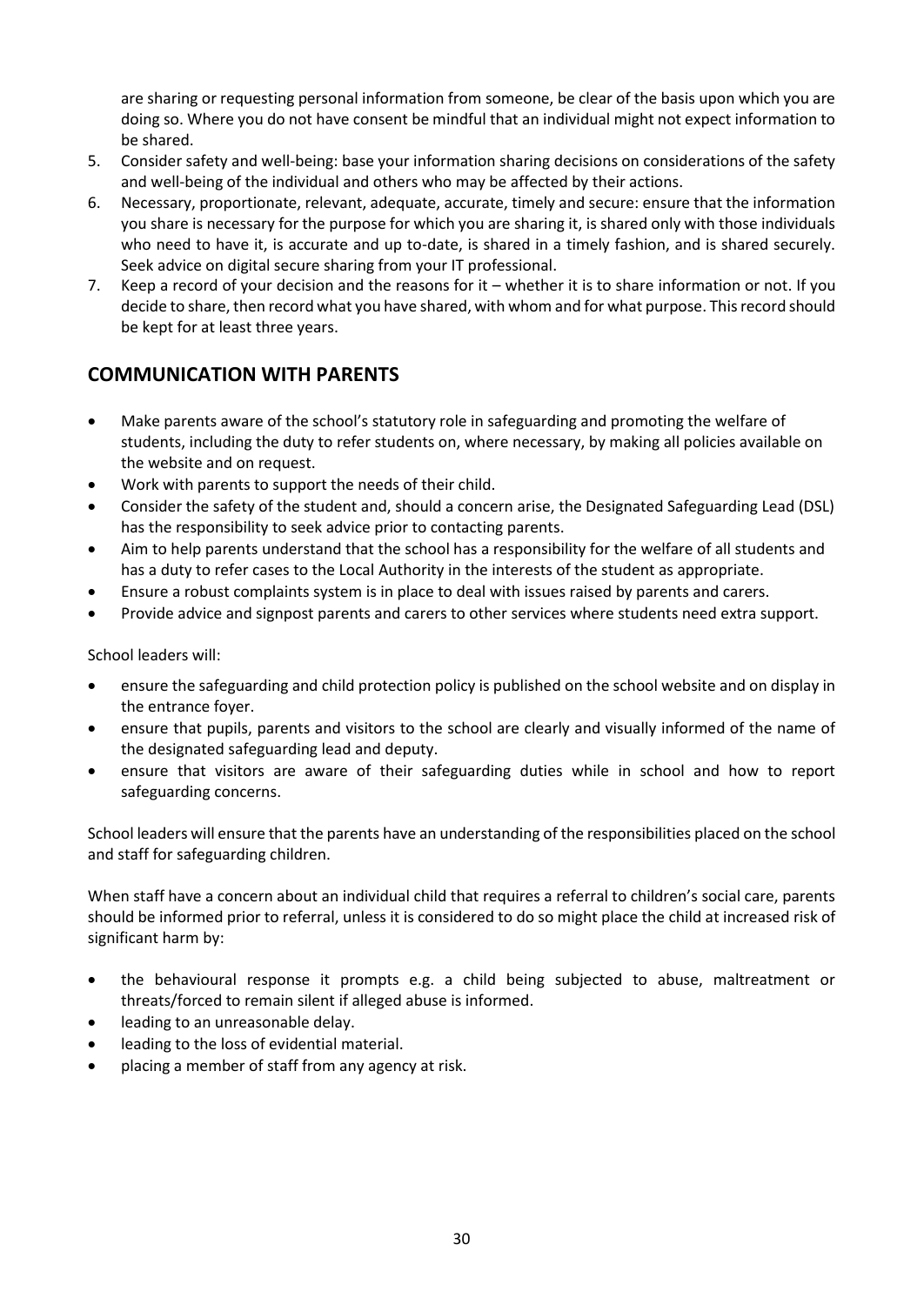# **SITE SECURITY**

All staff members have a responsibility to ensure the buildings and grounds are secure and for reporting concerns that may come to light.

The identity of all visitors and volunteers coming into the academy is checked. Visitors are expected to sign in and out in the office visitors' log and to display a visitor's badge while on the academy site. Any individual who is not known or identifiable will be challenged for clarification and reassurance.

The academy will not accept the behaviour of any individual, parent or anyone else, that threatens the academy security or leads others, child or adult, to feel unsafe. Such behaviour will be treated as a serious concern and may result in a decision to refuse the person access to the academy site.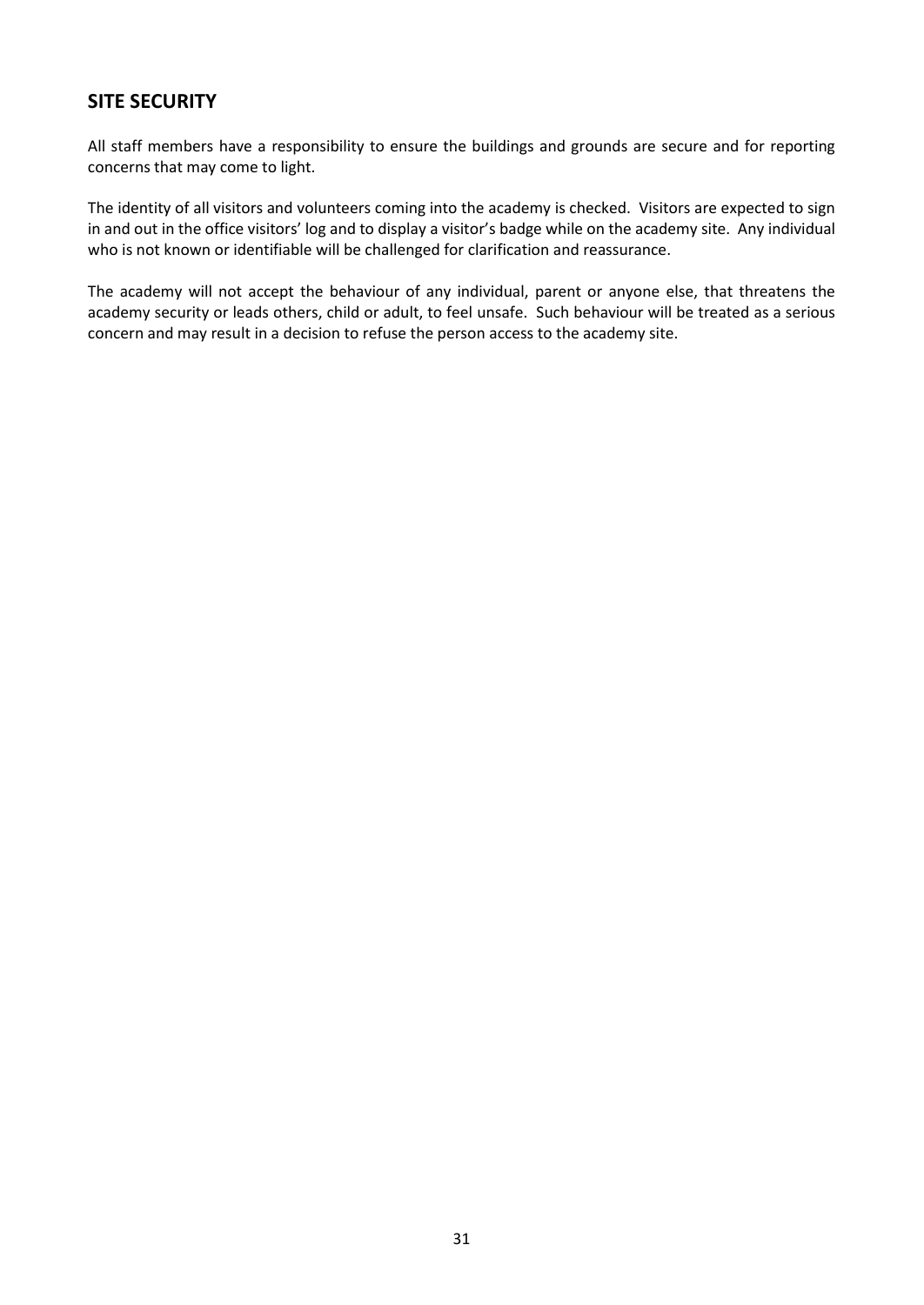# **APPENDIX 1: LINKED POLICIES AND PROCEDURES**

The following or similarly named policies and procedures are relevant to child protection and safeguarding.

- Administration of Medicines Policy
- Accessibility Plan
- Attendance Policy
- Behaviour and Discipline Policy
- Central record of recruitment and vetting checks
- Children Missing from Education Policy and Procedures
- Complaints Policy
- Data Protection Policy
- Equalities information and objectives statement
- E-Safety safety policy
- First Aid Policy
- Freedom of information policy
- Harmful Sexual Behaviours and Peer-on-Peer abuse addendum
- Health and safety policy and risk assessments
- ICT acceptable use policy
- Mobile Phone Policy
- Offsite activities and educational visits policy and risk assessments
- Positive handling and use of reasonable force policy
- Premises inspection checklist
- Prevention of radicalisation, extremism and terrorism
- Recruitment and selection policy and procedures
- Register of pupils' attendance
- Relationship and Sex Education policy
- Remote learning policy
- Safer Recruitment Policy
- Special Educational Needs Policy
- Staff code of conduct including Acceptable use of technologies, staff/pupils' relationships and use of social media)
- Staff discipline, conduct and grievance
- Teachers' standards, Department for Education guidance available on GOV.UK website
- Whistleblowing procedures
- Work experience handbook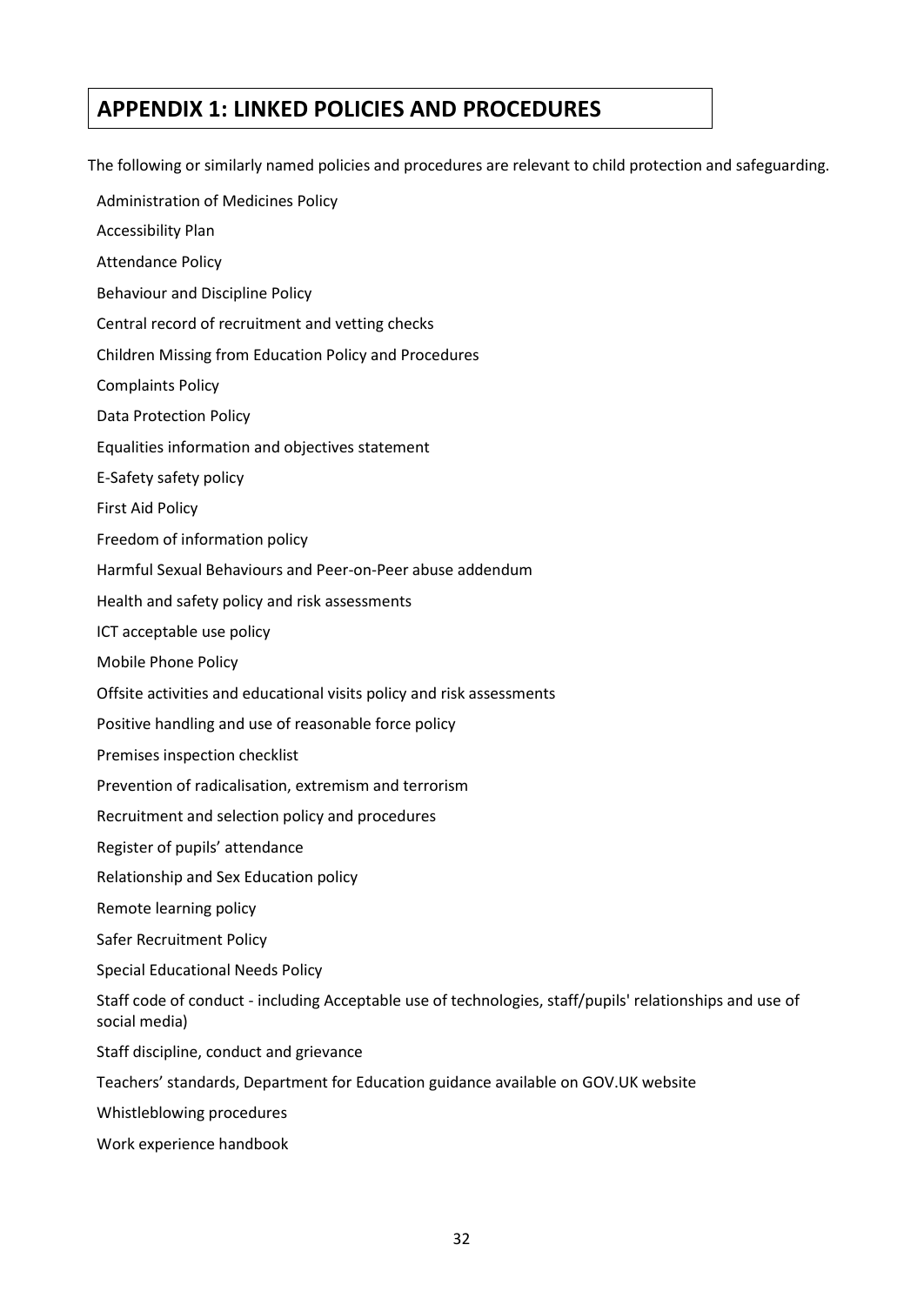# **APPENDIX 2: RECORD OF CONCERN**

#### **Summary of Procedures for the DSL**

Following a report from a member of staff, volunteer or visitor, the designated safeguarding lead will consider the level of need by applying the local thresholds for referral which Redbridge Local Safeguarding Children Board (LSCB) has agreed for use by all agencies and professionals who are worried or concerned about a child's safety or welfare.

Using the levels of need described in the Redbridge LSCB document [Are You Worried about a Child,](https://www.redbridgescp.org.uk/wp-content/uploads/2015/09/Redbridge-SCP-Multi-Agency-Thresholds-Document-September-2018-Final.pdf) they will decide whether the child is in immediate danger or is at risk of harm, in which case a referral must be made, **immediately**, to children's social care and the police, not waiting until the end of the school day:

• **Redbridge CPAT** (Child Protection and Assessment Team)

#### **0208 708 3885**

[CPAT.referrals@redbridge.gov.uk.](mailto:CPAT.referrals@redbridge.gov.uk)

Out of Hours Emergency Duty Team

**020 8708 5897** Weekdays from 17:00 onwards and weekends

• **LBBD** (Child Protection and Assessment Team)

#### **020 8227 3811**

#### **<https://www.lbbd.gov.uk/form/child-protection-referral-form>**

Out of hours duty team from 4:45pm to 9am, Monday to Friday, weekends and bank holidays **020 8594 8356** 

- **Newham** (Child Protection and Assessment Team)
- **020 3373 4600** during office hours (Monday to Thursday, 9am to 5.15pm or Friday 9am to 5.00pm)

**020 8430 2000** at any other time.

making a clear statement of the known facts, any suspicions or allegations, whether or not there has been any contact with the child's family.

The designated safeguarding lead or deputy should confirm any referrals in writing via a multi-agency referral form (MARF). The child protection and assessment team will clarify with the police or children's social care whether the parents should be told about the referral and when and by whom. [LBR Multi Agency Referral Form \(MARF\) Template](https://www.redbridgescp.org.uk/wp-content/uploads/2016/04/LBR-Multi-Agency-Referral-Form-MARF-Template.doc)

If early help is appropriate the designated safeguarding lead should support the relevant member of staff in liaising with other agencies and setting up an inter-agency assessment. If early help, or other support is appropriate, the case will be kept under constant review and consideration given to a referral to children's social care if the child's situation does not appear to be improving.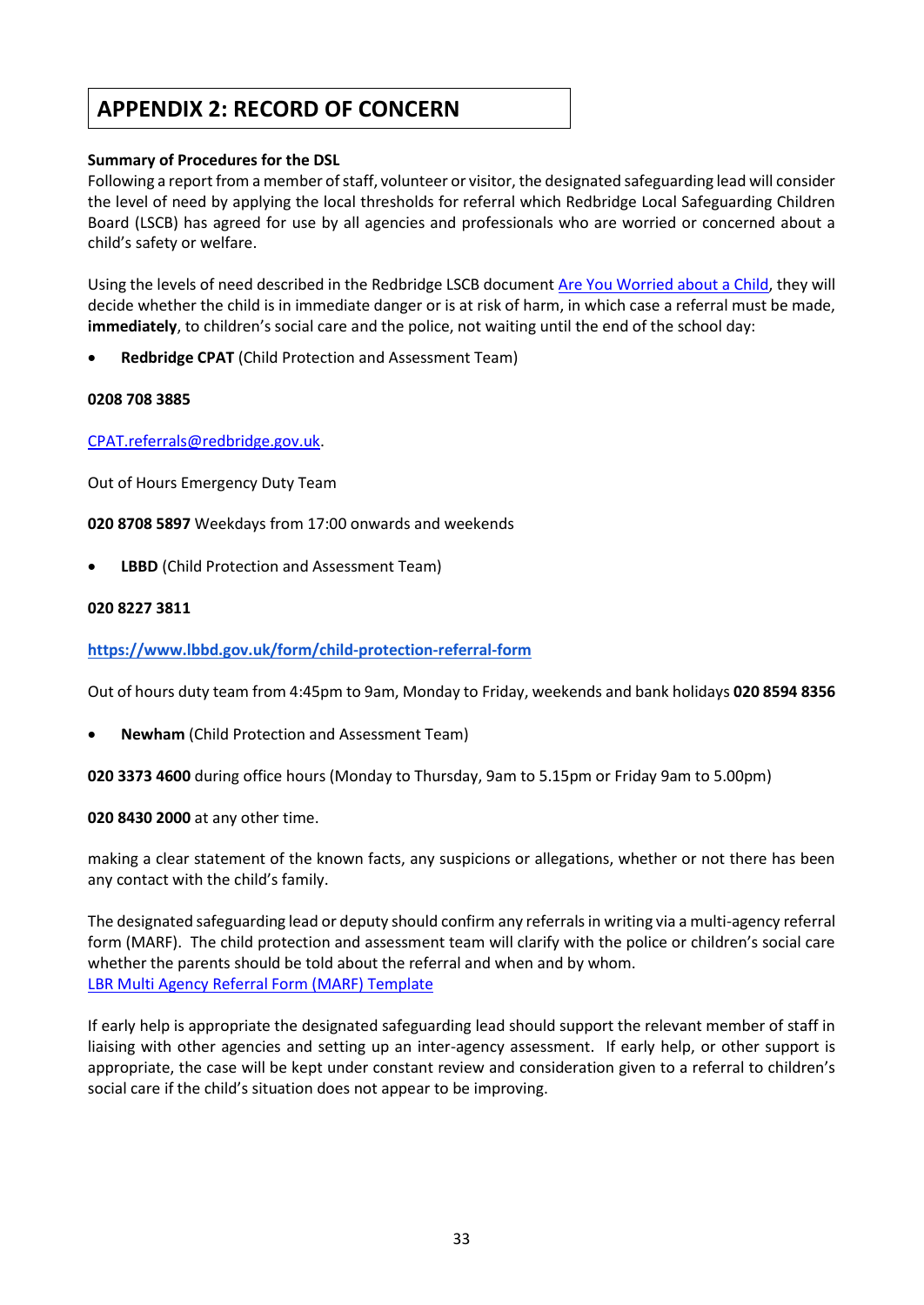| Child's Name:                                                     |                                                 |                                                                                                                        |           |  |  |  |
|-------------------------------------------------------------------|-------------------------------------------------|------------------------------------------------------------------------------------------------------------------------|-----------|--|--|--|
| Child's DOB:                                                      |                                                 |                                                                                                                        |           |  |  |  |
| Male/Female:                                                      | Ethnic origin:                                  | Disability Y/N:                                                                                                        | Religion: |  |  |  |
|                                                                   |                                                 |                                                                                                                        |           |  |  |  |
| Date and time of concern:                                         |                                                 |                                                                                                                        |           |  |  |  |
| Your account of the concern:                                      | (what was said, observed, reported and by whom) |                                                                                                                        |           |  |  |  |
| Additional Information:<br>(context of concern/disclosure)        |                                                 |                                                                                                                        |           |  |  |  |
| Your response:<br>(what did you do/say following the concern)     |                                                 |                                                                                                                        |           |  |  |  |
| Your name:                                                        |                                                 | Your signature:                                                                                                        |           |  |  |  |
| Your position in school:                                          |                                                 | Date and time of this recording:                                                                                       |           |  |  |  |
| Action and response of designated safeguarding lead / headteacher |                                                 |                                                                                                                        |           |  |  |  |
| Feedback given to member of staff reporting<br>concern:           |                                                 | Information shared with any other staff? If so,<br>what information was shared and what was the<br>rationale for this? |           |  |  |  |
| Date:                                                             |                                                 |                                                                                                                        |           |  |  |  |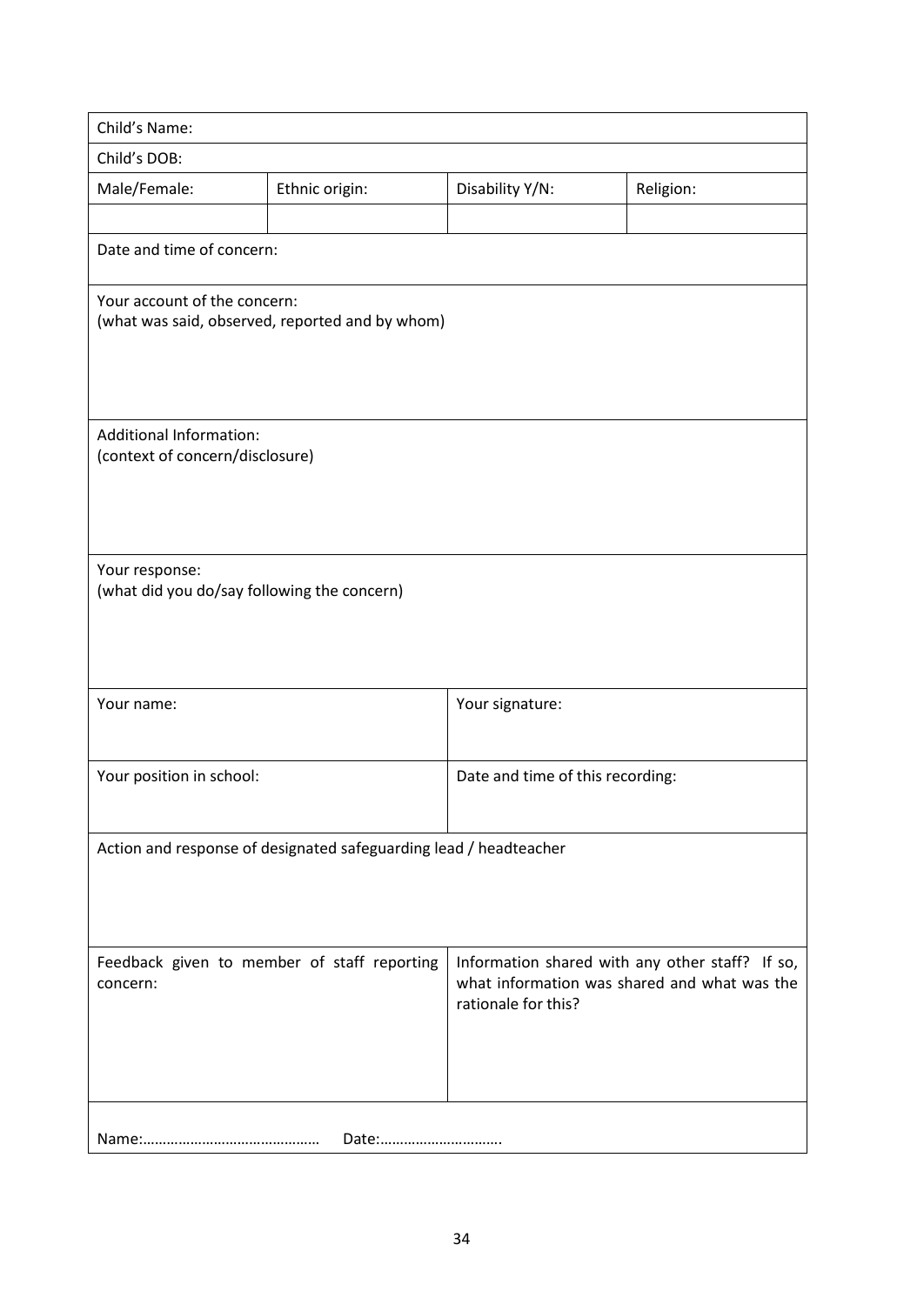## **Checklist for DSL (to be printed on back of record of concern form)**

- ✓ Child clearly identified?
- ✓ Name, designation and signature of the person completing the record populated?
- ✓ Date and time of any incidents or when a concern was observed?
- ✓ Date and time of written record?
- ✓ Distinguish between fact, opinion and hearsay?
- ✓ Concern described in sufficient detail, i.e. no further clarification necessary?
- ✓ Child's own words used? (Swear words, insults, or intimate vocabulary should be written down verbatim.)
- ✓ Record free of jargon?
- ✓ Written in a professional manner without stereotyping or discrimination?
- ✓ The record includes an attached completed body map (if relevant) to show any visible injuries?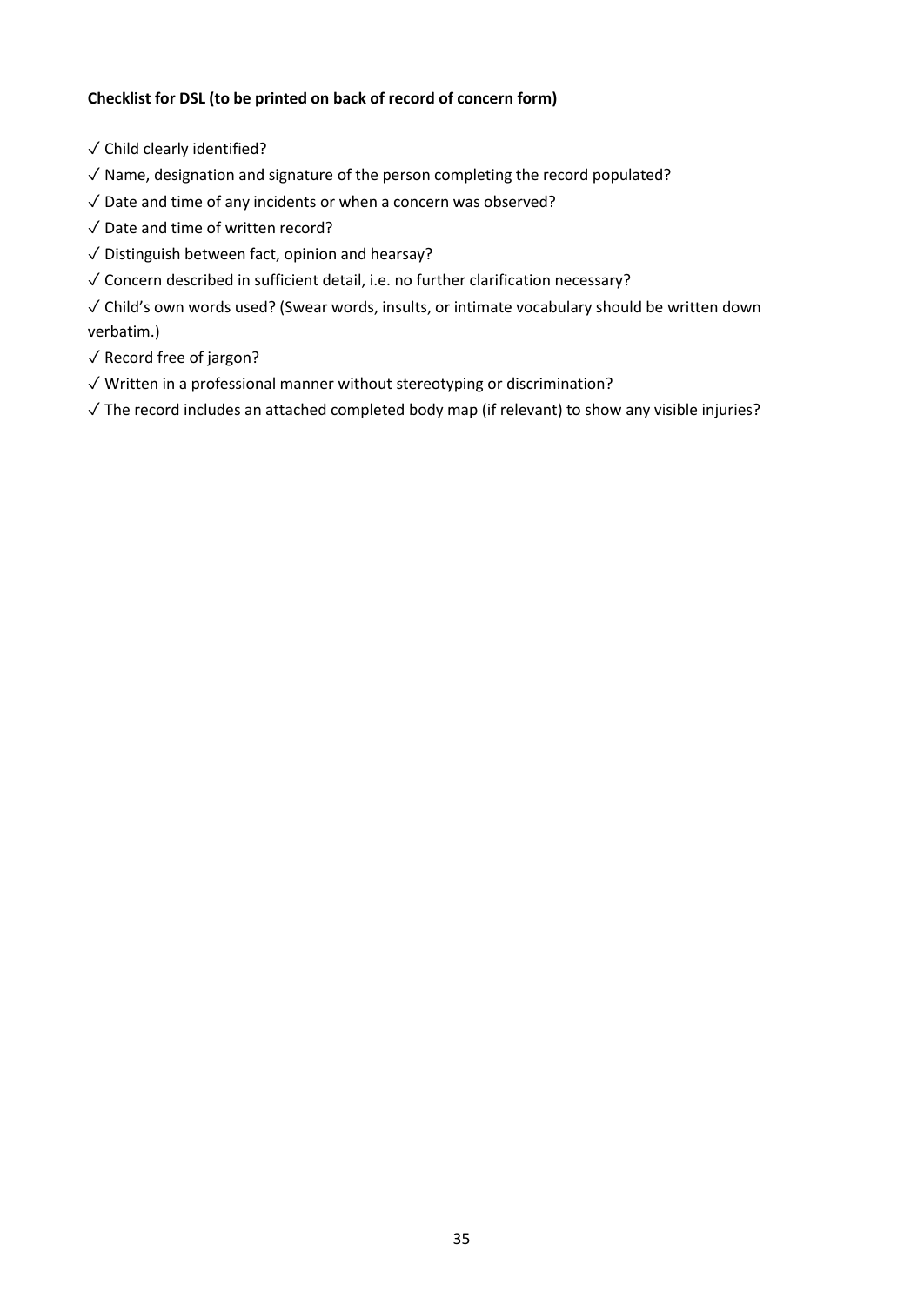# **APPENDIX 3: REDBRIDGE LSCB MULTI-AGENCY THRESHOLD GUIDANCE**

[Redbridge LSCB Multi-agency threshold guidance](https://www.redbridgescp.org.uk/wp-content/uploads/2015/09/Redbridge-SCP-Multi-Agency-Thresholds-Document-September-2018-Final.pdf) 

[Are you worried about a child in Redbridge](https://www.redbridgescp.org.uk/professionals/worried-about-a-child/#:~:text=What%20should%20you%20do%20if,17%3A00%20and%20at%20weekends)

[Neglect Toolkit for assisting the identification of child neglect \(Redbridge LSCB September 2014\)](https://www.redbridgescp.org.uk/wp-content/uploads/2019/06/Redbridge-LSCB-Escalation-and-Resolution-Policy-3rd-Edition-May-2019-Final.pdf)

[Child Neglect Toolkit Checklist \(Redbridge LSCB\)](https://www.redbridgescp.org.uk/wp-content/uploads/2015/09/Neglect-Toolkit-Checklist.pdf)

# **RESPONSIBILITIES: THE LOCAL AUTHORITY**

## **Early Help**

All staff should be prepared to identify children who may benefit from early help. Early help means providing support as soon as a problem emerges at any point in a child's life, from the foundation years through to the teenage years.

Any staff member who has a concern about a child's welfare should follow the school's referral processes. Staff should expect to support social workers and other agencies following any referral.

All staff should be aware of the local early help process and understand their role in it. Any child may benefit from early help, but all staff should be particularly alert to the potential need for early help for a child who:

- is disabled and has specific additional needs.
- has special educational needs (whether they have a statutory Education, Health and Care plan).
- is a young carer.
- is showing signs of being drawn in to anti-social or criminal behaviour, including gang involvement and association with organised crime groups.
- is frequently missing/goes missing from care or from home.
- is at risk of modern slavery, trafficking or exploitation.
- is at risk of being radicalised or exploited.
- is in a family circumstance presenting challenges for the child, such as substance abuse, adult mental health problems or domestic abuse.
- is misusing drugs or alcohol themselves.
- has returned home to their family from care.
- is a privately fostered child.

If early help is appropriate, the designated safeguarding lead (or deputy) will generally lead on liaising with other agencies and setting up inter-agency assessment as appropriate. Staff may be required to support other agencies and professionals in early help assessment, in some cases acting as the lead practitioner. Any such cases should be kept under constant review and consideration given to a referral to children's social care for assessment for statutory services, if the child's situation does not appear to be improving or is getting worse.

## **Children in Need**

A child in need is defined under the Children Act 1989 as a child who is unlikely to achieve or maintain a reasonable level of health or development, or whose health and development is likely to be significantly or further impaired, without the provision of services; or a child disabled. Local authorities are required to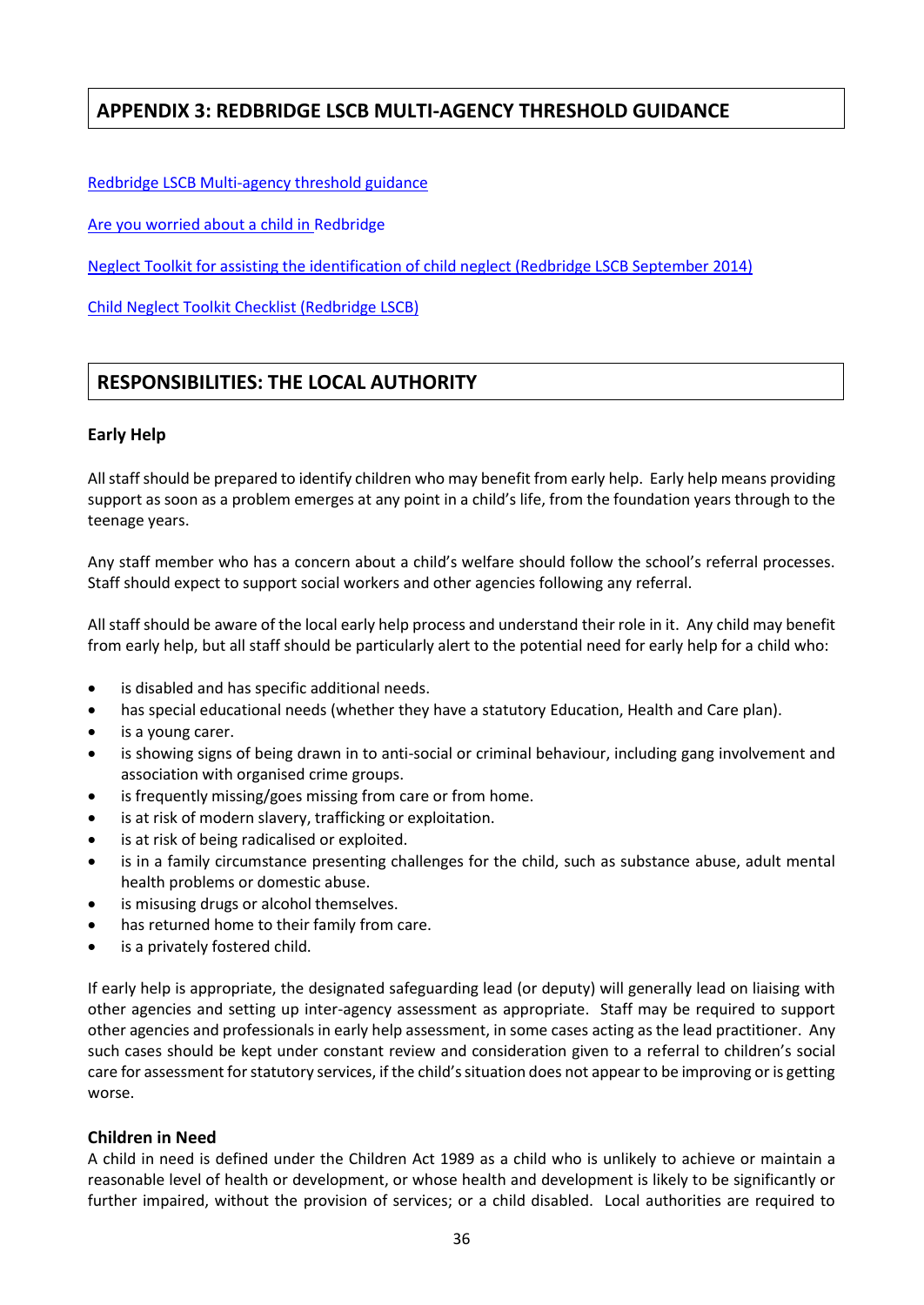provide services for children in need for the purposes of safeguarding and promoting their welfare. Children in need may be assessed under section 17 of the Children Act 1989.

## **Children Suffering or Likely to Suffer Significant Harm**

Local authorities, with the help of other organisations as appropriate, have a duty to make enquiries under section 47 of the Children Act 1989 if they have reasonable cause to suspect that a child is suffering, or is likely to suffer, significant harm. Such enquiries enable them to decide whether they should take any action to safeguard and promote the child's welfare and must be initiated where there are concerns about maltreatment, including all forms of abuse and neglect, female genital mutilation or other so-called honourbased violence, and extra-familial threats like radicalisation and sexual exploitation.

#### **What Will LB Redbridge Social Care Do?**

Within one working day of a referral being made, a local authority social worker should acknowledge receipt to the referrer and make a decision about the next steps and the type of response that is required. This will include determining whether:

- the child requires immediate protection and urgent action is required;
- whether the child is in need, and should be assessed under section 17 of the Children Act 1989;
- there is reasonable cause to suspect the child is suffering, or likely to suffer, significant harm, and whether enquiries must be made and the child assessed under section 47 of the Children Act 1989;
- any services are required by the child and family and what type of services;
- further specialist assessments are required to help the local authority to decide what further action to take;
- to see the child as soon as possible if the decision is taken that the referral requires further assessment.

The referrer should follow up if this information is not forthcoming.

If social workers decide to carry out a statutory assessment, staff should do everything they can to support that assessment (supported by the designated safeguarding lead or deputy as required).

If, after a referral, the child's situation does not appear to be improving, the referrer should consider following local escalation procedures to ensure their concerns have been addressed and, most importantly, that the child's situation improves.